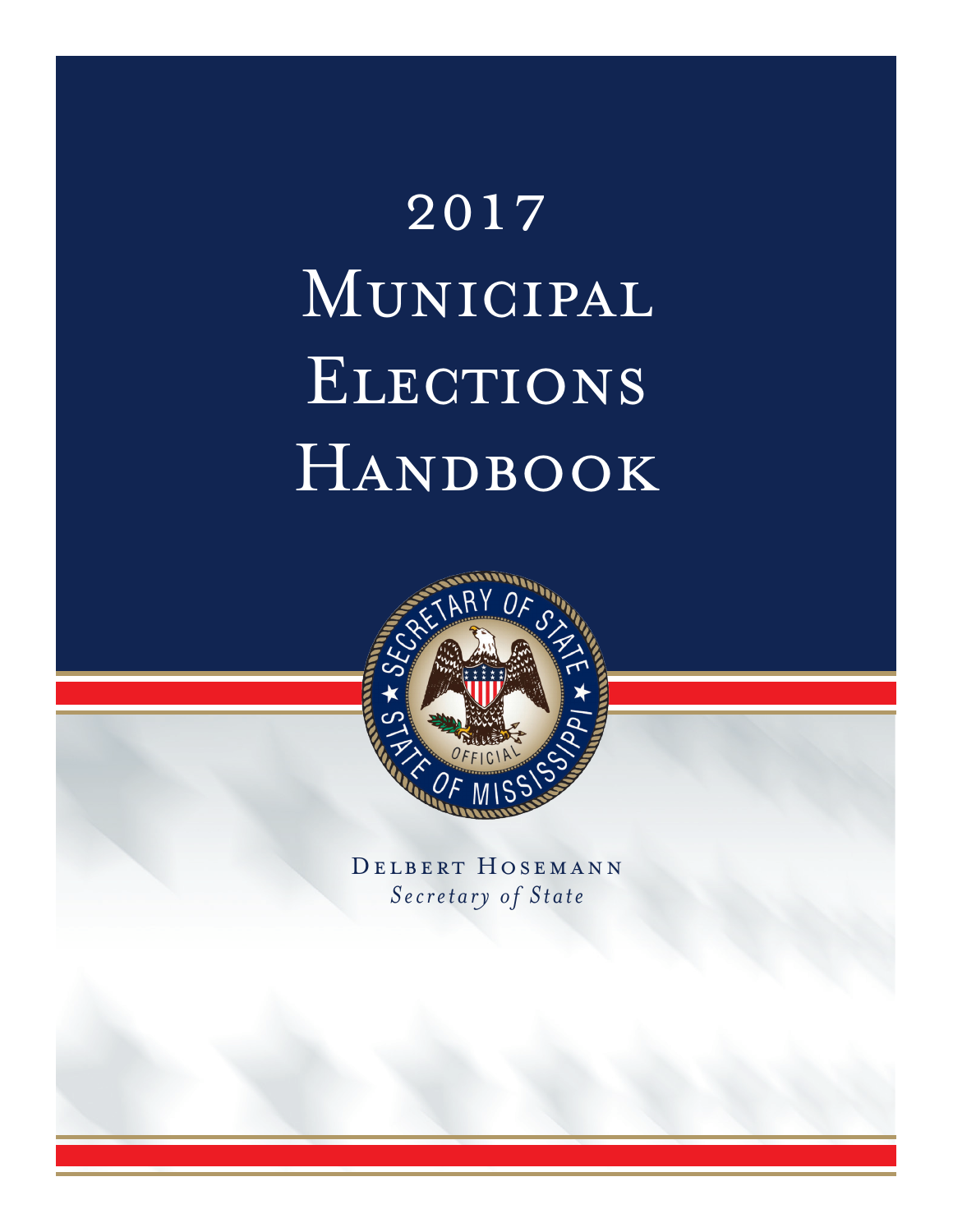# **Municipal Election Handbook**

# **Table of Contents**

|     |                                                         | <b>PAGE</b> |
|-----|---------------------------------------------------------|-------------|
| 1.1 |                                                         | 6           |
|     |                                                         | 6           |
|     |                                                         | 7           |
|     |                                                         | 7           |
| 1.2 |                                                         | 8           |
| 1.3 |                                                         | 8           |
| 1.4 |                                                         | 9           |
|     |                                                         | 9           |
|     |                                                         | 9           |
| 1.5 |                                                         | 10          |
|     |                                                         | 10          |
|     |                                                         | 10          |
|     |                                                         | 11          |
| 1.6 |                                                         | 11          |
|     |                                                         | 11          |
|     |                                                         | 11          |
|     | 2. Party Nominees and Independent Candidates in General |             |
|     |                                                         | 12          |
|     |                                                         | 13          |
|     |                                                         | 13          |
|     |                                                         | 13          |
|     | 3.                                                      | 14          |
|     | 4. Vacancy in Nomination between Primary and General    |             |
|     |                                                         | 14          |
|     |                                                         | 14          |
| 1.7 |                                                         | 14          |
|     |                                                         | 14          |
|     |                                                         | 15          |
|     |                                                         | 15          |
|     |                                                         | 17          |
|     | 3.                                                      | 17          |
|     | 4.                                                      | 18          |
|     | Permanently Disabled List of Absentee Voters<br>5.      | 18          |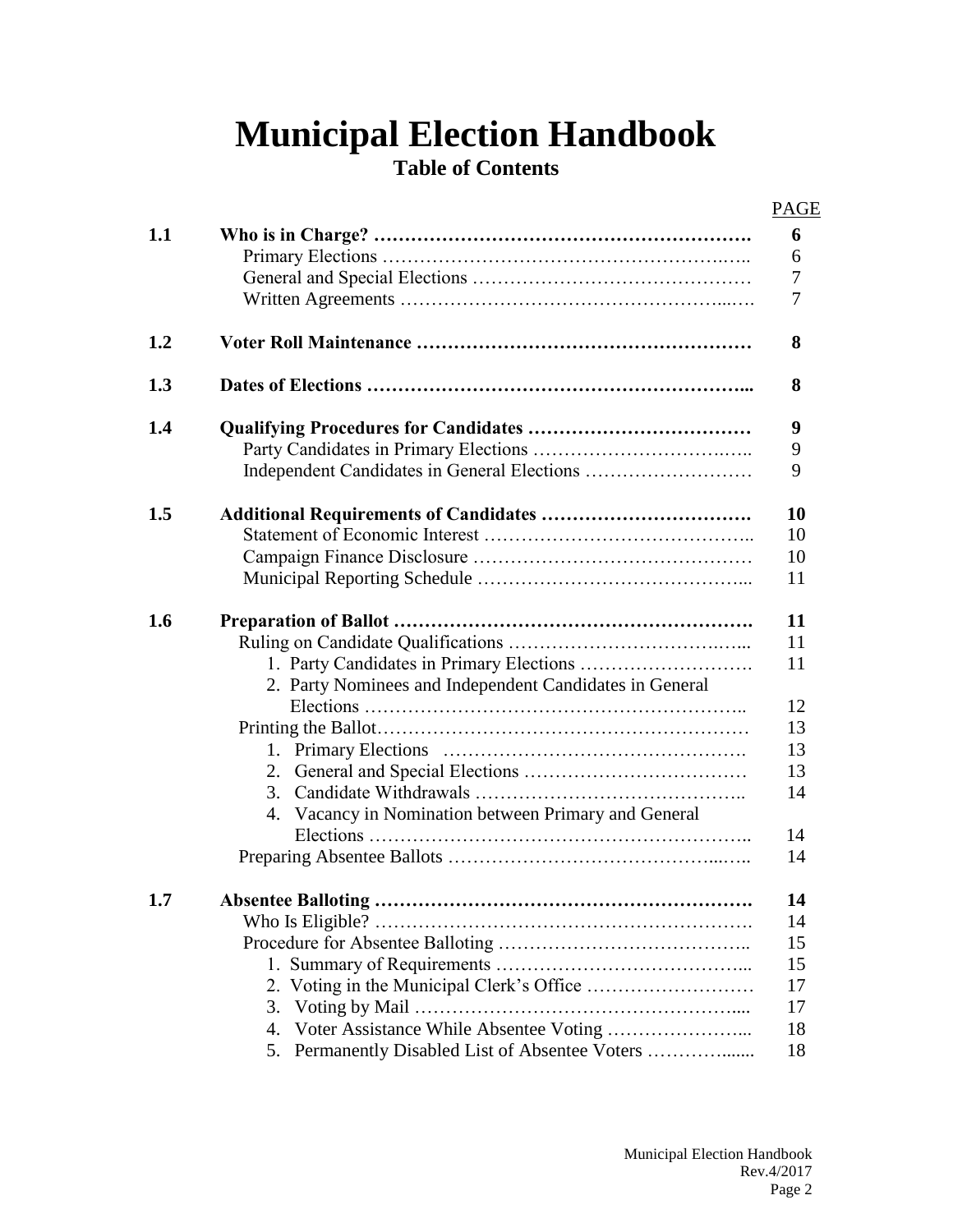|      |                                                                   | 18 |
|------|-------------------------------------------------------------------|----|
|      |                                                                   | 20 |
|      |                                                                   | 20 |
|      |                                                                   | 20 |
|      |                                                                   | 20 |
|      |                                                                   | 21 |
|      |                                                                   | 21 |
| 1.8  |                                                                   | 21 |
|      |                                                                   |    |
|      |                                                                   | 22 |
|      |                                                                   | 22 |
|      | Party Affiliation of Poll Managers for General and Special        | 22 |
|      |                                                                   | 22 |
|      |                                                                   | 22 |
|      |                                                                   | 23 |
|      |                                                                   |    |
| 1.9  | Duties and Responsibilities of Poll Managers at the Polling Place | 23 |
|      |                                                                   | 23 |
|      | Initialing Manager (Paper and Scanner Ballots Only)               | 24 |
|      | Alternate Initialing Manager (Paper and Scanner Ballots Only)     | 24 |
|      |                                                                   | 24 |
|      |                                                                   |    |
| 1.10 |                                                                   | 25 |
|      |                                                                   | 25 |
|      | Direct Recording Equipment (DRE) – Voting Machines                | 26 |
|      |                                                                   | 28 |
|      |                                                                   |    |
| 1.11 |                                                                   | 29 |
|      |                                                                   | 29 |
|      |                                                                   | 29 |
|      |                                                                   |    |
| 1.12 | Challenges                                                        | 30 |
|      |                                                                   | 30 |
|      |                                                                   | 30 |
|      |                                                                   | 31 |
| 1.13 |                                                                   | 32 |
| 1.14 |                                                                   | 33 |
|      |                                                                   | 33 |
|      |                                                                   | 33 |
|      |                                                                   | 33 |
|      |                                                                   |    |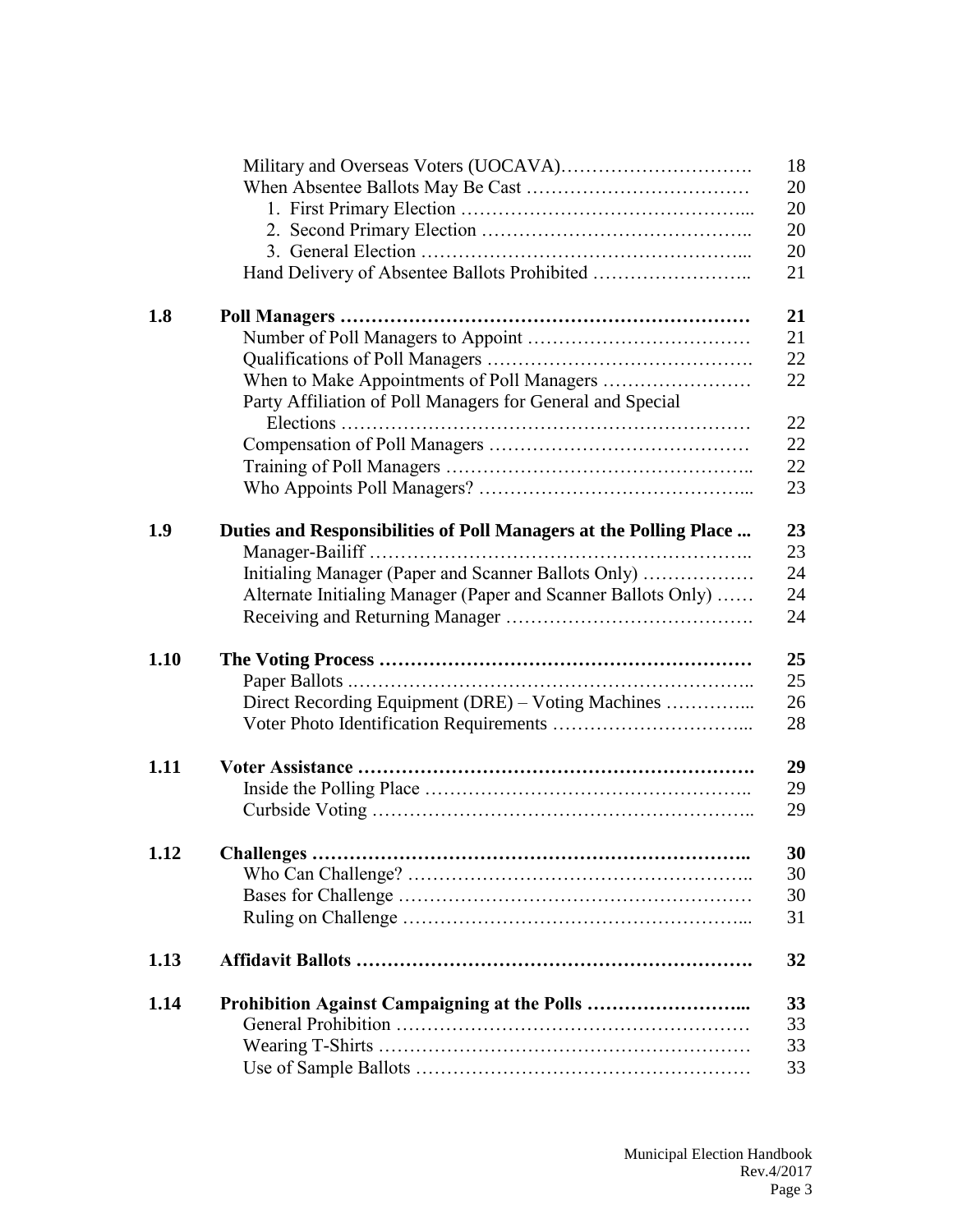| 1.15 |                                                              |
|------|--------------------------------------------------------------|
|      |                                                              |
|      |                                                              |
|      |                                                              |
|      |                                                              |
|      |                                                              |
|      |                                                              |
|      |                                                              |
|      |                                                              |
|      | Direct Recording Electronic Voting Equipment (DRE)           |
|      |                                                              |
|      |                                                              |
|      | Counting Votes and Determining Results with the DRE Voting   |
|      |                                                              |
|      |                                                              |
| 1.16 | Proclamation of Results and Sealing of Ballot Box            |
|      |                                                              |
| 1.17 |                                                              |
|      |                                                              |
|      |                                                              |
|      |                                                              |
| 1.18 | Security and Accounting for Ballots, Ballot Chain of Custody |
|      |                                                              |
|      | Accounting of Ballots for Precinct Distribution              |
|      |                                                              |
|      |                                                              |
|      |                                                              |
|      |                                                              |
|      |                                                              |
| 1.19 |                                                              |
|      |                                                              |
| 1.20 |                                                              |
|      |                                                              |
|      |                                                              |
|      |                                                              |
|      |                                                              |
|      |                                                              |
| 1.21 |                                                              |
|      |                                                              |
|      |                                                              |
|      |                                                              |
|      |                                                              |
|      |                                                              |
| 1.22 |                                                              |
|      |                                                              |
|      | 1. When the Unexpired Term is Less Than Six (6) Months       |
|      | 2. When the Unexpired Term is More Than Six (6) Months       |
|      |                                                              |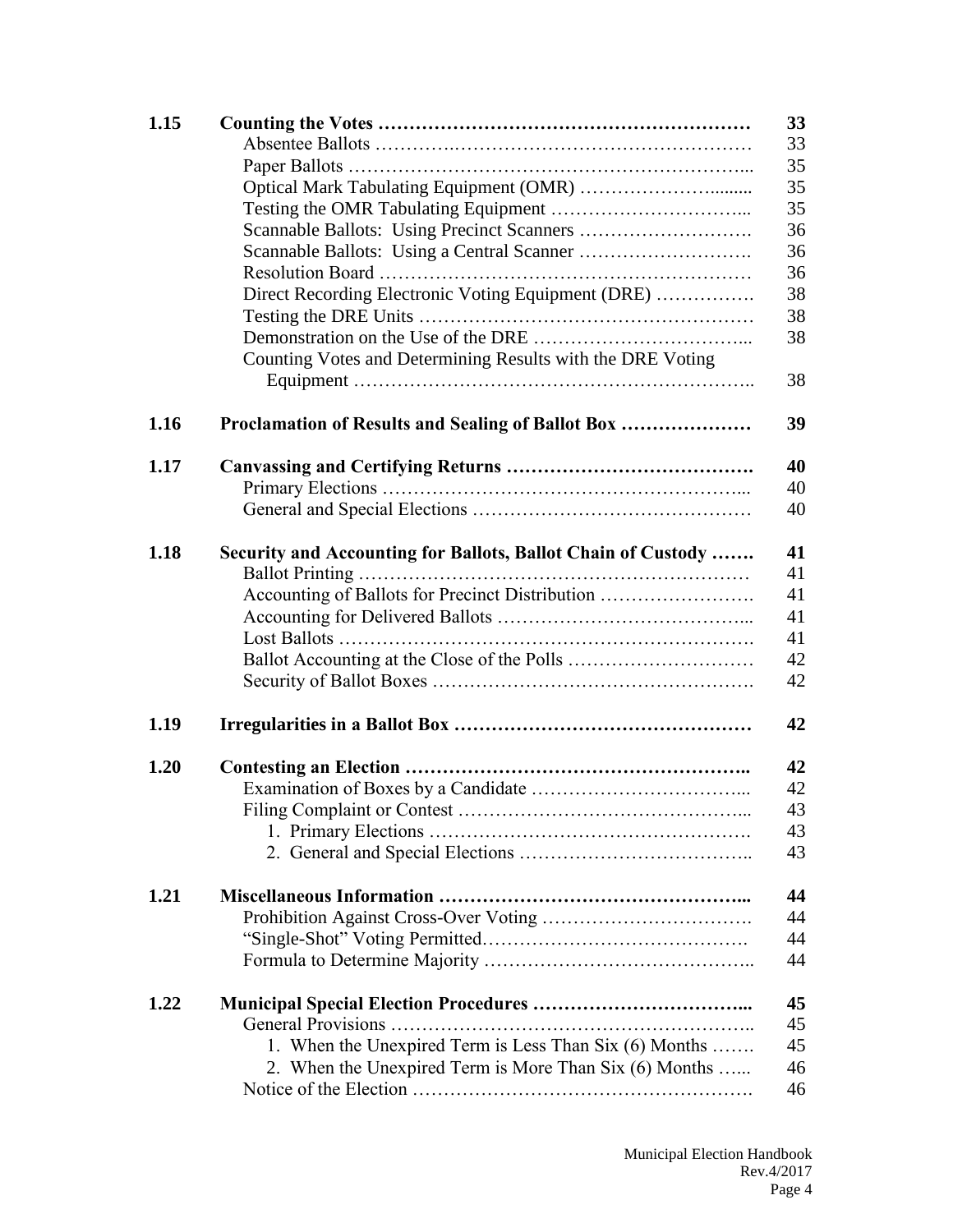|                                                        | 46<br>46<br>47<br>47 |
|--------------------------------------------------------|----------------------|
|                                                        | 47                   |
|                                                        | 48                   |
|                                                        | 49                   |
|                                                        | 51                   |
| Appendix 1.D Poll Manager's Affidavit Ballot Checklist | 52                   |
| Appendix 1.E Poll Manager's Absentee Ballot Checklist  | 55                   |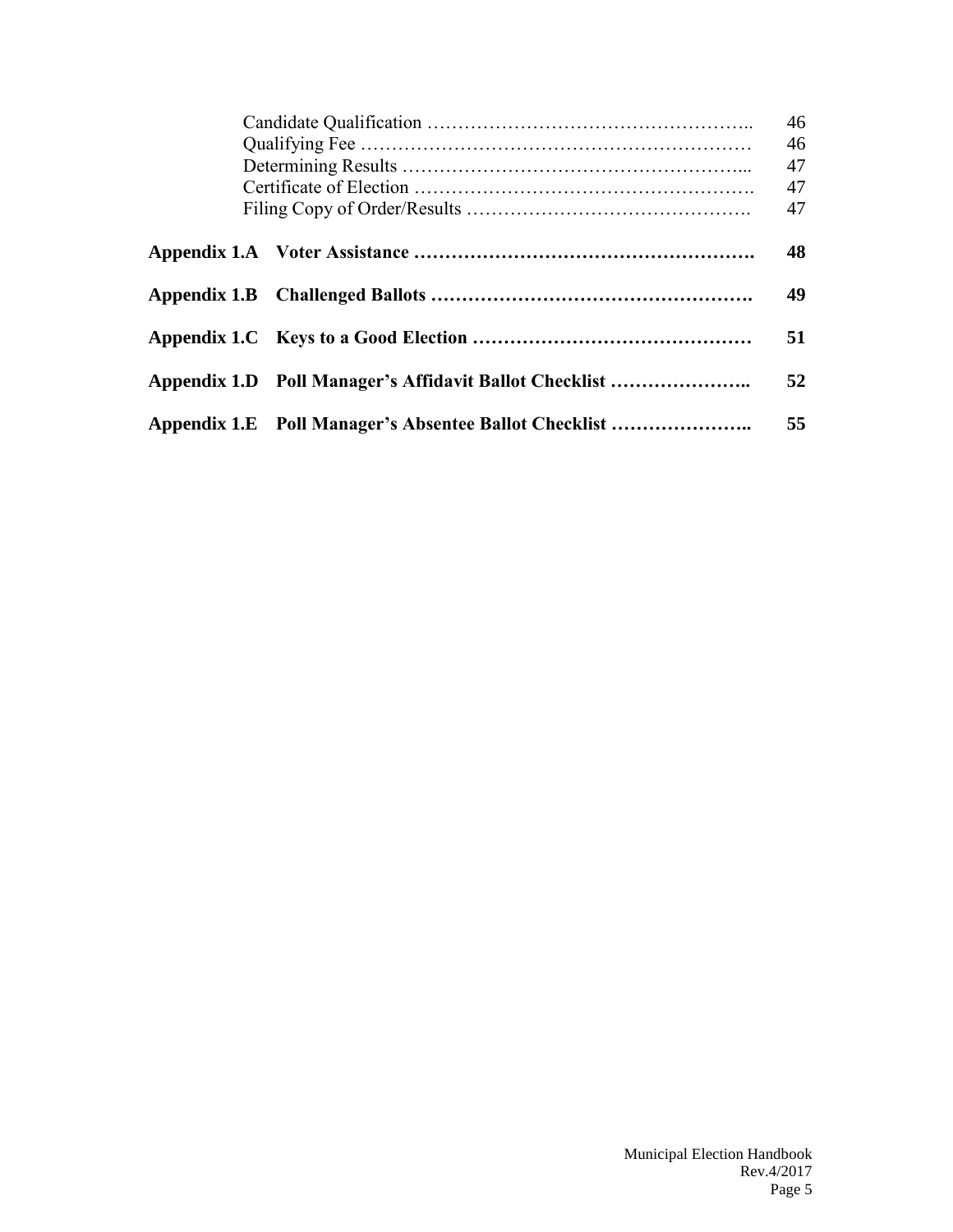# **1.1 Who is in Charge?**

#### **Primary Elections**

Municipal Party Executive Committees are responsible for conducting municipal Primary Elections. Municipal Election Commissions have no authority, absent a written contract, to conduct Municipal Primary Elections for the political parties. (Miss. Code Ann. § 23-15-263)

Each Executive Committee has as many members as there are elected officers of the municipality. Members of the Municipal Executive Committee are elected in the Municipal Primary Election – their names are printed on the municipal primary election ballot. Candidates for Municipal Executive Committee complete a candidate qualifying form and submit it to the Municipal Clerk by the qualifying deadline for candidates for municipal elected offices. Vacancies on the Municipal Executive Committee are filled by appointment by the remaining Municipal Executive Committee members. (Miss. Code Ann. § 23-15-171)

A political party in any municipality which does not have a Municipal Executive Committee may establish a temporary Municipal Executive Committee no later than thirty (30) days prior to the date for which a candidate for municipal office must qualify. A temporary municipal executive committee may be established as follows:

- 1. Five (5) or more residents of the municipality who are members of the political party desiring to establish a municipal executive committee to conduct a municipal primary election petition the Chair of the County Executive Committee of the party.
- 2. The County Chair calls a "mass meeting" of the voters of that political party who reside in the municipality. The meeting should be held at a convenient time and place within the municipality designated in the call.
- 3. For three (3) weeks preceding the date of the meeting, the Chair of the County Executive Committee publishes a copy of the call in a newspaper published at least once per week in the municipality or, if there be no newspaper published in the municipality, in some newspaper having general circulation in the municipality and posts notice of the meeting in three (3) public places in the municipality, one (1) of which is city hall or the regular location where the municipal governing authority meets to conduct business.
- 4. At the "mass meeting," the party members select a temporary Municipal Executive Committee to serve until the next Municipal Primary Election when a permanent Municipal Executive Committee may be elected.

If no municipal executive committee is selected or formed before the qualifying deadline preceding a municipal election, the county executive committee may serve as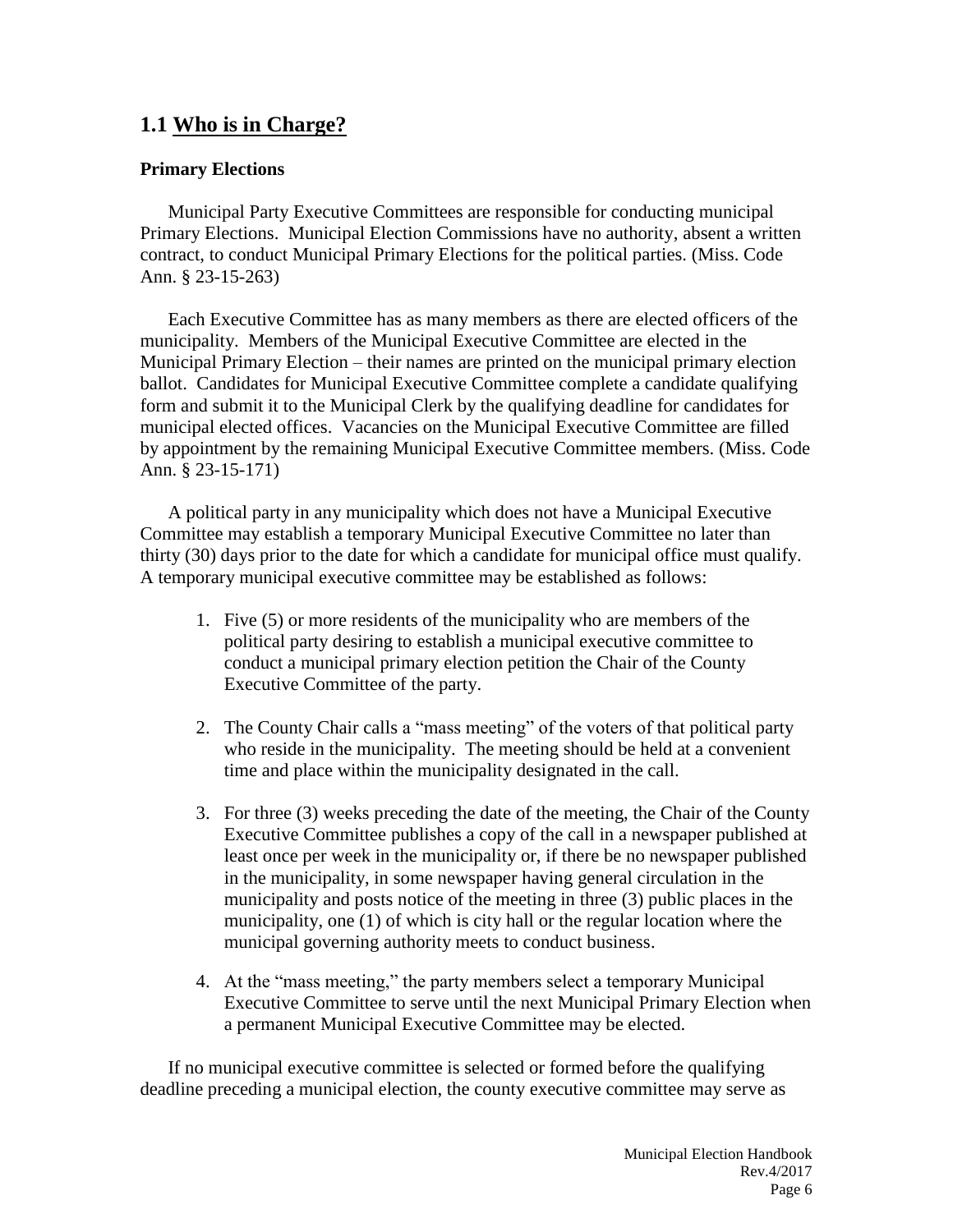the temporary municipal executive committee and conduct the municipal primary election. (Miss. Code Ann. §§ 23-15-313, 23-15-315)

#### **General and Special Elections**

Municipal Election Commissioners are responsible for conducting general and special municipal elections. Municipal Election Commissioners serve four (4) year terms, contemporaneous with the term of all municipal offices.

The governing authorities of municipalities having less than twenty-thousand (20,000) residents based upon the last federal decennial census must appoint three (3) election commissioners. The governing authorities of municipalities having twentythousand (20,000) or more but fewer than one hundred thousand (100,000) residents based upon the last federal decennial census must appoint five (5) election commissioners. The governing authorities of municipalities having one hundred thousand (100,000) residents or more based upon the last federal decennial census must appoint seven (7) election commissioners. (Miss. Code Ann. § 23-15-221)

#### **Written Agreements**

Municipal Party Executive Committees may enter into written agreements with Municipal Election Commissions and/or Municipal Clerks to perform certain statutory duties in a Municipal Primary Election if the political party with which such municipal executive committee is affiliated: (a) has cast for its candidate in the last two (2) gubernatorial elections 10% of the total vote cast for Governor; or (b) has cast for its candidate in three (3) of the last five (5) gubernatorial elections 25% of the total vote cast for Governor. (Miss. Code Ann. § 23-15-266)

The six election-related duties which may be performed by a Municipal Election Commission or Municipal Clerk pursuant to an agreement are as follows:

- 1) Appointment of Poll Managers (Miss. Code Ann. § 23-15-265),
- 2) Training of Poll Managers (Miss. Code Ann. § 23-15-239),
- 3) Distribution of ballot boxes (Miss. Code Ann. § 23-15-267),
- 4) Printing of the ballots (Miss. Code Ann. § 23-15-333),
- 5) Distribution of ballots to Poll Managers (Miss. Code Ann. § 23-15-335), and
- 6) Canvassing and certifying the election (Miss. Code Ann. § 23-15-597).

If the Municipal Party Executive Committee enters into a contract with the Municipal Election Commission and/or the Municipal Clerk, the contract must be signed by the Chair of the Municipal Executive Committee and Chair of the Election Commission and/or Municipal Clerk. The Municipal Executive Committee must notify the State Executive Committee of the existence of the agreement and must file a copy of the contract with the Secretary of State's Office.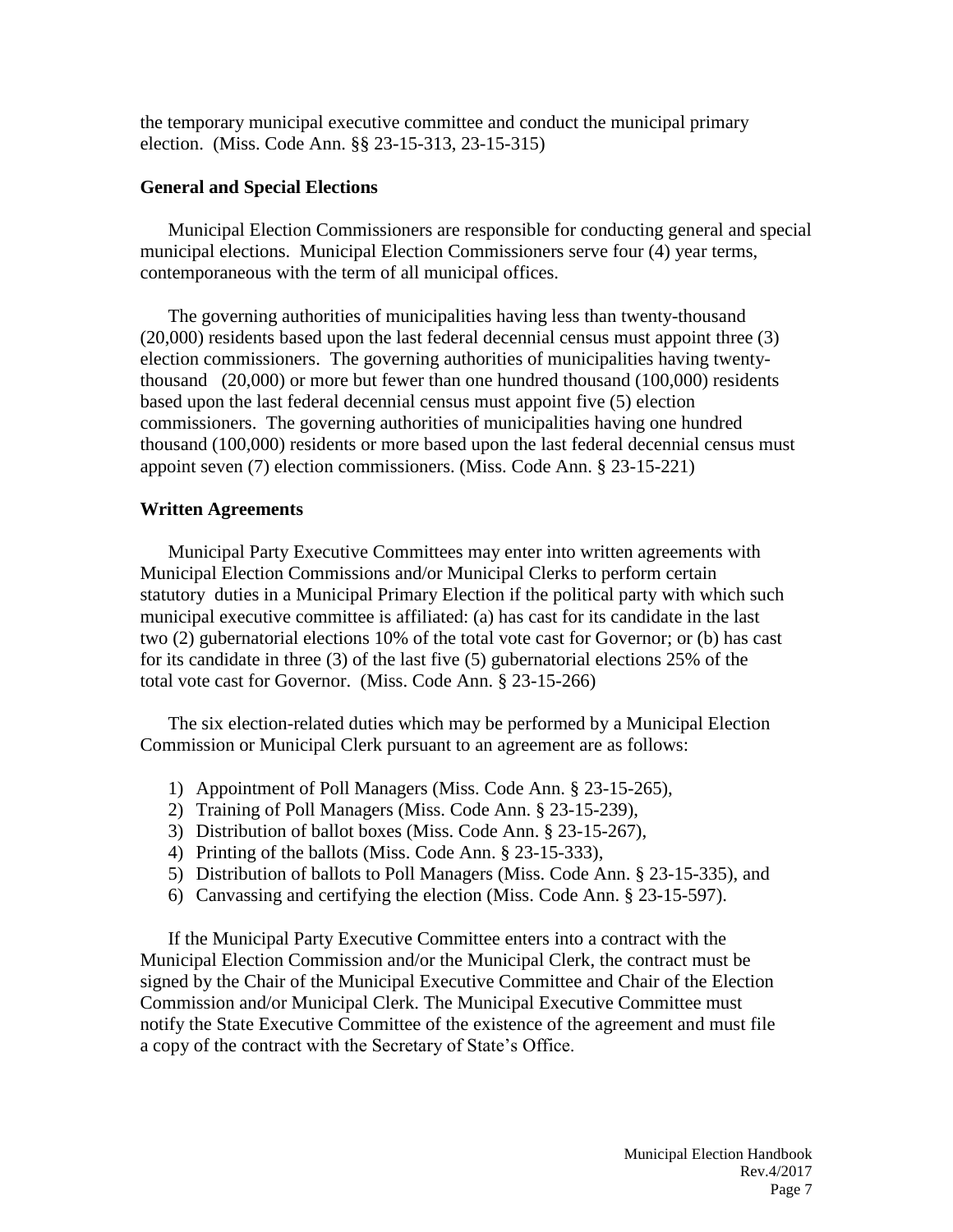Additionally, the Municipal Clerk has the authority to contact the chair and secretary of the Election Integrity Assurance Committee of the appropriate State Executive Committee if a Municipal Executive Committee fails to timely perform its required duties.

#### **1.2 Voter Roll Maintenance**

The **County Election Commission** is responsible for preparing and maintaining the voter rolls for each municipality located within the county and is not entitled to additional compensation unless the county commissioners show they were "actually employed" in preparing the registration books for the municipality over and above their regular purging duties. In performing voter roll maintenance as required by Section 23-15-153(1) through (6), Miss. Code Ann., the entry of any changes into the Statewide Elections Management System by the County Election Commission creates and prepares the registration books for the county and the municipalities located within the county and automatically places each voter in the correct voting district. (AG Op., Malcomb F. Jones, Esq., May 15, 2015)

Municipal Election Commissions should maintain a working relationship and exchange pertinent voter information with their County Election Commissions to ensure effective and accurate maintenance of their municipal voter rolls.

Voter roll maintenance, sometimes called "purging," is addressed in Miss. Code Ann. § 23-15-153. Voters must be removed from the voter roll based upon (1) a voter initiated request, meaning a written request signed by the voter asking to be removed from the voter roll, (2) conviction of a disenfranchising crime in a Mississippi state court, (3) an adjudication of mental incompetence by a court, (4) death, and (5) removal from the voting jurisdiction, meaning the voter has moved from the city, county and/or state.

#### **1.3 Dates of Elections**

Excluding municipalities which may operate under a special or private charter, Municipal Primary Elections are held on the first Tuesday in May; Municipal Primary Runoff Elections are held two weeks thereafter on the third Tuesday in May; and General Municipal Elections are conducted on the first Tuesday after the first Monday in June. (Miss. Code Ann. §§ 23-15-171, 23-15-173)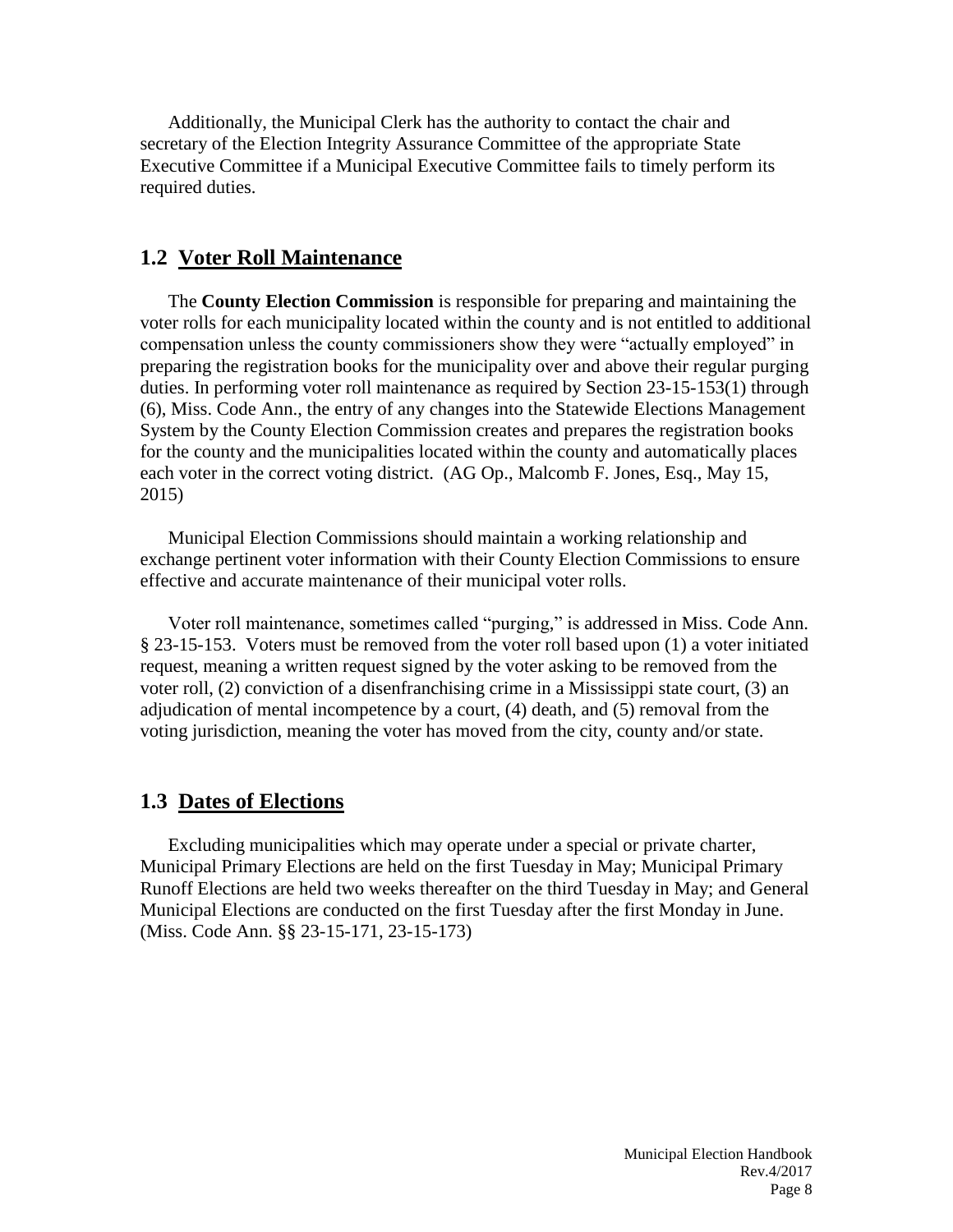# **1.4 Qualifying Procedures for Candidates**

#### **Party Candidates in Primary Elections**

To qualify as a candidate seeking nomination by a political party in a municipal primary election, a candidate must:

- 1. File a written Statement of Intent [\(http://www.sos.ms.gov/Elections-](http://www.sos.ms.gov/Elections-Voting/Pages/Candidate-Qualifying-Forms.aspx)[Voting/Pages/Candidate-Qualifying-Forms.aspx\)](http://www.sos.ms.gov/Elections-Voting/Pages/Candidate-Qualifying-Forms.aspx), and
- 2. Pay a qualifying fee in the amount of \$10.00 to the Municipal Clerk no later than 5:00 p.m. on the  $60<sup>th</sup>$  day before the date of the Primary Election (March 3, 2017). (Miss. Code Ann. § 23-15-309)

The Municipal Clerk should give the candidate a receipt for payment of the filing fee and keep an itemized account showing the date and time of the payment, the name of the candidate, the name of the person from whom the payment was received, the party with which the candidate is affiliated, and the office the candidate is seeking. (Miss. Code Ann. § 23-15-309(3)) For auditing purposes, the Clerk may request candidates pay the filing fee by check made out to the appropriate Municipal Executive Committee, instead of accepting cash.

The Municipal Clerk must promptly forward the Statement of Intent and filing fee to the Secretary of the proper Municipal Executive Committee.

#### **Independent Candidates in General Elections**

To qualify as an independent candidate in a municipal general election, a candidate must:

- 1. File a written Statement of Intent [\(http://www.sos.ms.gov/Elections-](http://www.sos.ms.gov/Elections-Voting/Pages/Candidate-Qualifying-Forms.aspx)[Voting/Pages/Candidate-Qualifying-Forms.aspx\)](http://www.sos.ms.gov/Elections-Voting/Pages/Candidate-Qualifying-Forms.aspx), and
- 2. File a Petition signed by the required number of qualified voters of the municipality or district/ward with the Municipal Clerk no later than 5:00 p.m. on the  $60<sup>th</sup>$  day before the date of the Primary Election (March 3, 2017).

If the municipality or ward has a population of one thousand (1,000) residents or more, a qualifying petition must be signed by at least fifty (50) qualified voters of the municipality or ward from which the candidate seeks election. If the municipality or ward has a population of less than one thousand (1,000) residents, the qualifying petition must be signed by at least fifteen (15) qualified voters of the municipality or ward from which the candidate seeks election. (Miss. Code Ann. § 23-15-361)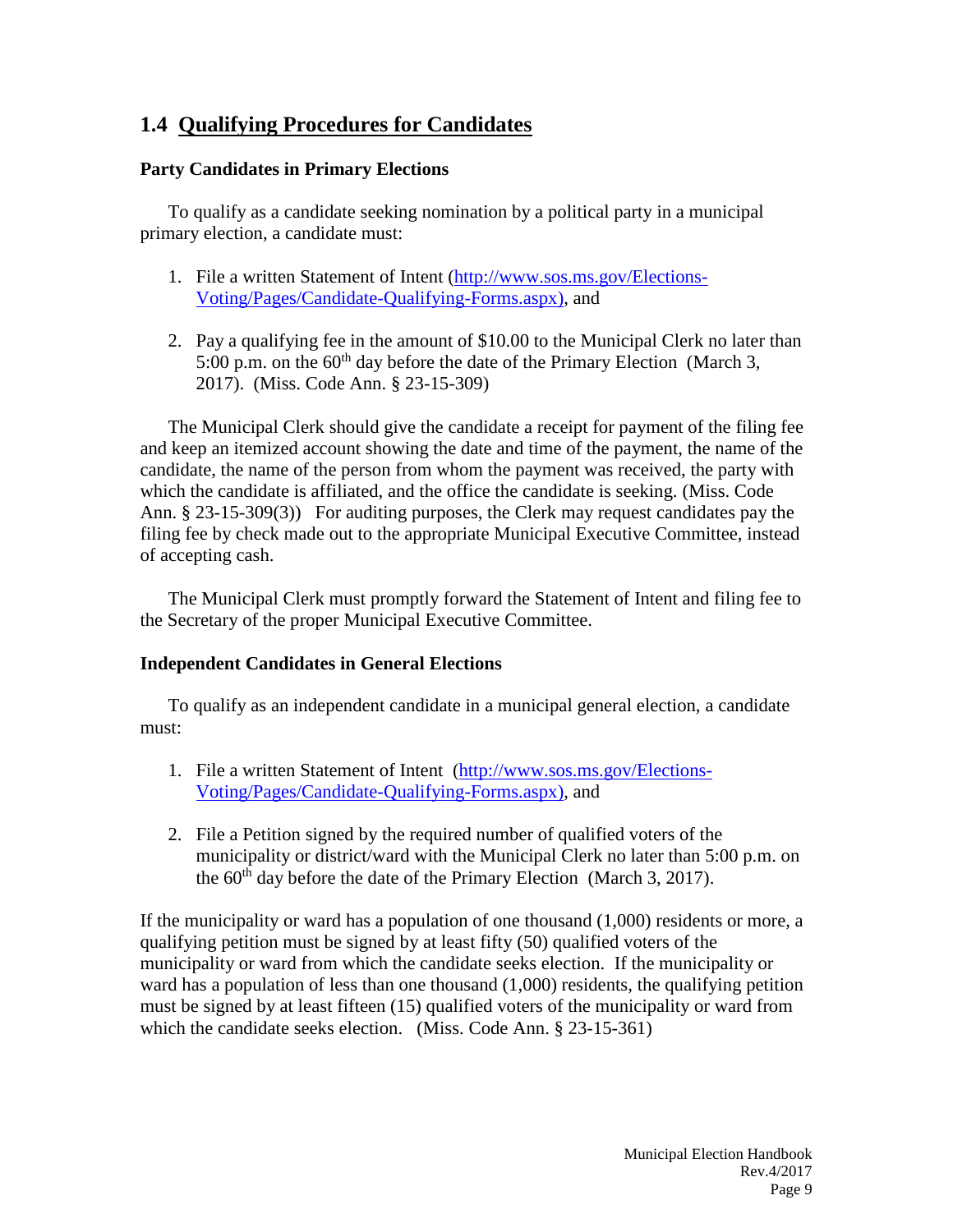# **1.5 Additional Requirements of Candidates**

#### **Statement of Economic Interest**

Candidates for municipal office must complete and file with the Mississippi Ethics Commission a Statement of Economic Interest within fifteen (15) days of qualifying as a candidate for public office.

Incumbent public officials must file the statement on or before May  $1<sup>st</sup>$  of each year.

The forms and instructions may be available in the Municipal Clerk's office, or may be obtained directly from the Mississippi Ethics Commission's website at [www.ethics.state.ms.us.](http://www.ethics.state.ms.us/)

#### **Mississippi Ethics Commission**

Physical Address 660 North Street Suite 10-C Jackson, MS 39202 Telephone: (601)359-1285 Mailing Address P.O. Box 22746 Jackson, MS 39225-2746 Email: [info@ethics.state.ms.us](mailto:info@ethics.state.ms.us) Facsimile: (601)359-1292

#### **Campaign Finance Disclosure**

Candidates for municipal office must file all required Campaign Finance Disclosure Reports with the Municipal Clerk in accordance with the applicable reporting schedule. Municipal candidates and political committees receiving contributions or making expenditures in support of or opposition to municipal candidates are encouraged to review Mississippi law regarding campaign finance disclosure reporting requirements, Miss. Code Ann. § 23-15-801, *et seq.* Additional information and reporting forms are available at [http://www.sos.ms.gov/Elections-Voting/Pages/Campaign-Finance-](http://www.sos.ms.gov/Elections-Voting/Pages/Campaign-Finance-Lobbying.aspx)[Lobbying.aspx.](http://www.sos.ms.gov/Elections-Voting/Pages/Campaign-Finance-Lobbying.aspx)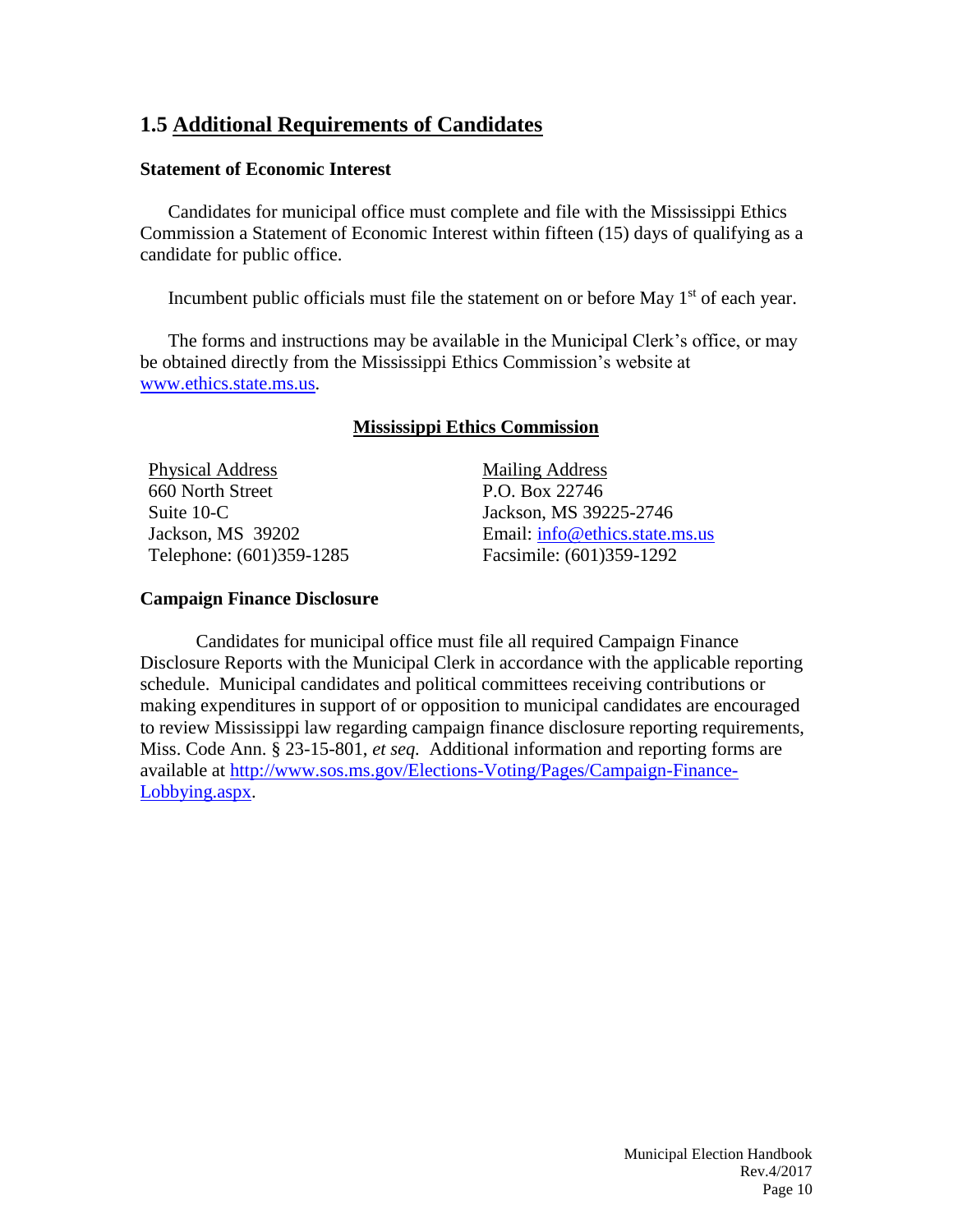#### **2017 CAMPAIGN FINANCE MUNICIPAL REPORTING SCHEDULE**

#### *FOR MUNICIPAL PRIMARY ELECTION CANDIDATES***:**

**Tuesday, April 25. 2017 …………………………………Primary Pre-Election Report** (January 1, 2017 through April 22, 2017)

#### *FOR MUNICIPAL PRIMARY RUNOFF ELECTION CANDIDATES:*

**Tuesday, May 9, 2017** …………………………………….**Primary Pre-Runoff Report** (April 23, 2017 through May 6, 2017)

#### *FOR MUNICIPAL GENERAL ELECTION CANDIDATES (INCLUDING BOTH PARTY NOMINEES AND INDEPENDENT CANDIDATES):*

**Tuesday, May 30, 2017** …………………………………………….**Pre-Election Report** (April 23, 2017 through May 27, 2017, for party nominees; January 1, 2017 through May 27, 2017, for independent candidates)

**\* \* \* \* \***

#### *FOR ALL 2017 MUNICIPAL CANDIDATES:*

**Wednesday, January 31, 2018** …………………………………………..**Annual Report** (January 1, 2017 through December, 31, 2017)

# **1.6 Preparation of the Ballot**

#### **Ruling on Candidate Qualifications**

*1. Party Candidates in Primary Elections.*

After the qualifying deadline of March 3, 2017, at least a quorum of the members of the Municipal Executive Committee must meet and review the qualifications of all candidates who timely filed a Statement of Intent and paid the \$10.00 filing fee. In the case of each candidate, the Committee must make the following determinations:

A. The candidate is a qualified, registered voter and resident of the municipality and of the ward if the office sought is elected from a ward,

B. The candidate meets all other qualifications to hold the office he/she is seeking or presents absolute proof he/she will, subject to no contingencies, meet all qualifications on or before the date of the election at which he/she could be elected to office, and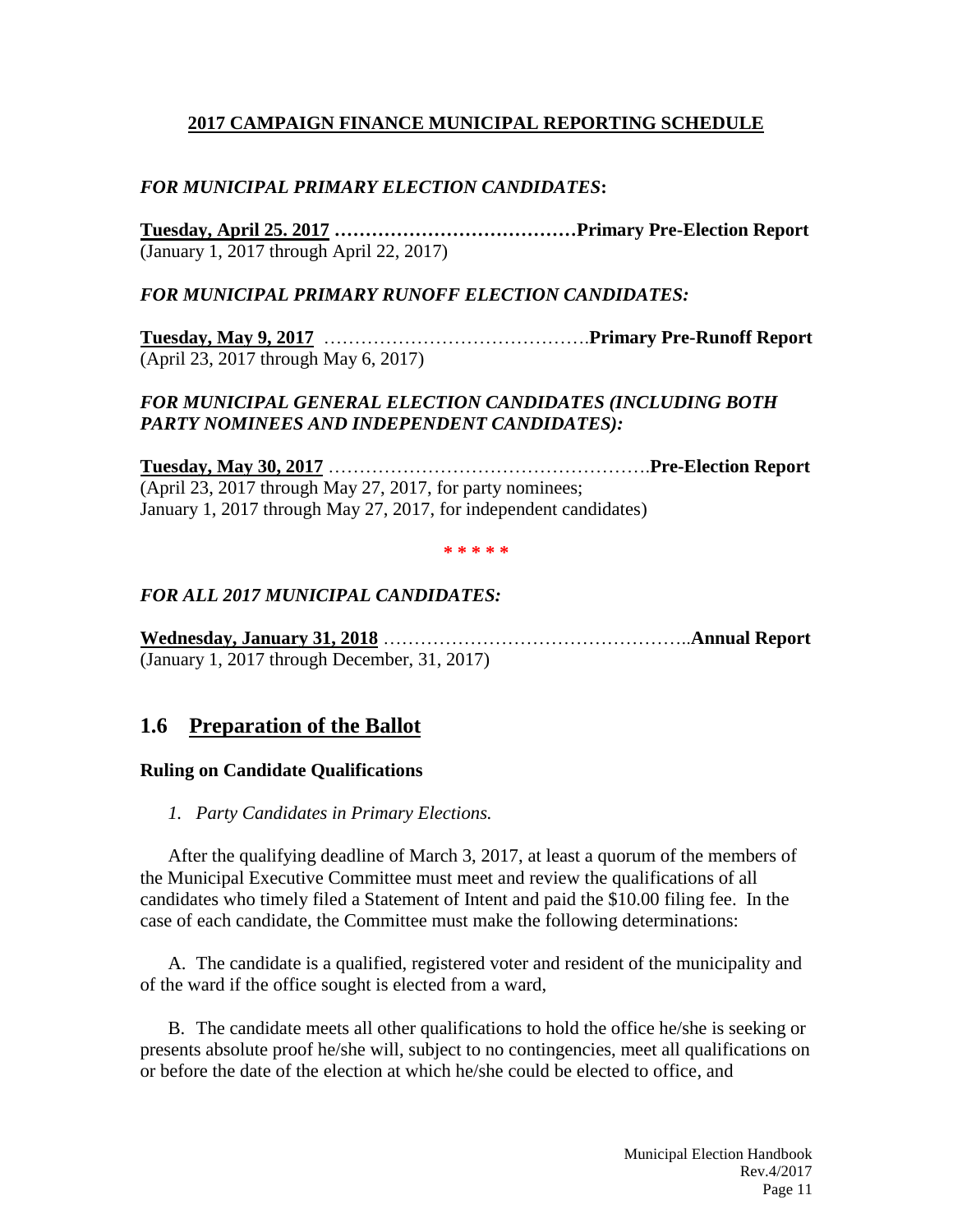C. The candidate has not been convicted of a felony in a Mississippi state court, or on or after December 8, 1992, has not been convicted of a felony in a federal court, or of a crime in the court of another state which is a felony under the laws of this state, excluding a conviction of manslaughter or any violation of the Internal Revenue Code or other tax law violations, unless such offense also involved misuse or abuse of his/her office or money coming into his/her hands by virtue of his/her office. (Miss. Code Ann. § 23-15-309(4))

If the committee determines the candidate is not a resident and qualified voter, does not meet all qualifications to hold the office, or has been convicted as described above and not pardoned, then the committee shall notify the candidate he/she has not been qualified by the committee. The candidate is to be given written notice mailed to the address provided by the candidate on the qualifying forms, and the opportunity to respond to the committee's determination at a hearing held before the committee for that purpose. The committee shall attempt to contact the candidate by all reasonable means, such as telephone, e-mail or facsimile if the candidate provided such information. If the candidate fails to appear at the hearing or to prove he meets all qualifications to hold the office subject to no contingencies, then the name of the candidate shall not be placed on the ballot.

All qualified candidates' names are placed on the primary election ballot. If, however, there is but only one qualified candidate for a particular office, the Municipal Executive Committee may omit that candidate's name and the entire race from the primary election ballot and declare the unopposed candidate to be the party's nominee. If there is but only one qualified candidate for each office on the primary election ballot, the primary election for all offices on the ballot shall be dispensed with and the Municipal Executive Committee shall declare each unopposed candidate as the party's nominees. (Miss. Code Ann. § 23-15-309)

#### *2. Party Nominees and Independent Candidates in General Elections.*

The Election Commission is responsible for determining the qualifications of party nominees and independent candidates in the same manner as the Executive Committee determined the qualifications of primary election candidates, set forth above. All qualified candidates' names are placed on the ballot. If, however, after the qualifying deadline and the holding of any party primary election, there is but only one (1) person duly qualified to be a candidate for each office on the general election ballot, the election for all offices on the ballot shall be dispensed with and the municipal election commission shall declare each candidate elected without opposition in the candidates meet all the qualifications to hold the offices as determined by the Municipal Election Commission and if the candidates have filed all required campaign finance disclosure reports. (Miss. Code Ann. § 23-15-361)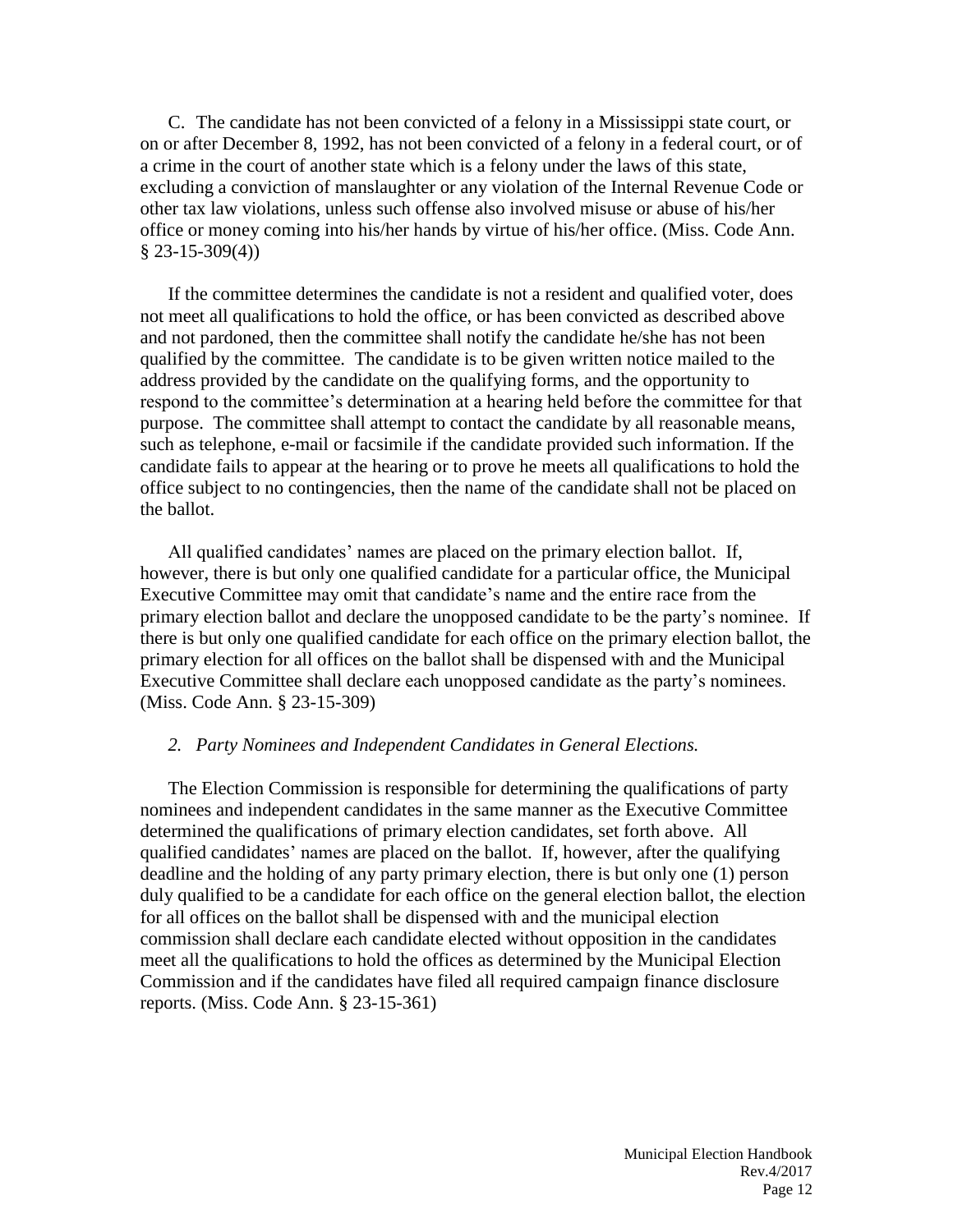#### **Printing the Ballot**

#### *1. Primary Elections*

- A. Order of Candidates' Names: Each Executive Committee is responsible for proofing and printing the ballot for Primary Elections. The ballots must contain the names of all duly qualified candidates in alphabetical order by last name.
- B. Write-In Provisions for Primary Elections: On ballots for Primary Elections, there must be one (1) blank space under the title of each office. In the event of the death of any candidate whose name should have been printed on the ballot, the name of a candidate substituted in the place of the deceased candidate may be written in the blank space by the voter. (Miss. Code Ann. § 23-15-333 )
- C. Minimum Number of Official Ballots: For each primary election in which optical mark reading equipment is used in each municipal precinct/polling place, the number of official scannable ballots which must be printed is a number not less than seventy-five percent (75.0%) of the active registered voters in the municipality. (Miss. Code Ann. § 23-15- 513)

#### *2. General and Special Elections*

- A. Order of Candidate's Names: Each Municipal Election Commission is required to designate one (1) commissioner to be responsible for causing the printing of the ballots for General and Special Elections. (Miss. Code Ann. § 23-15-361 ) The order in which the titles of various offices shall be printed, the arrangement of the names of candidates, and the size, print, and quality of paper of the official ballot is left to the discretion of the commissioner designated to have the ballots printed. (Miss. Code Ann. § 23-15-367 )
- B. Write-In Provisions for General and Special Elections: On ballots for General and Special Elections, there must be one (1) blank space under the title of each office. In the event of the death, resignation, withdrawal, or removal of any candidate whose name should have been printed on the official ballot, the name of the candidate duly substituted in the place of such candidate may be written in the blank by the voter. (Miss. Code Ann. § 23-15-365)
- C. Minimum Number of Official Ballots: For each general election in which optical mark reading equipment is used in each municipal precinct/polling place, the number of official scannable ballots which must be printed is a number not less than seventy-five percent (75.0%) of the active registered voters in the municipality. (Miss. Code Ann. § 23-15-513)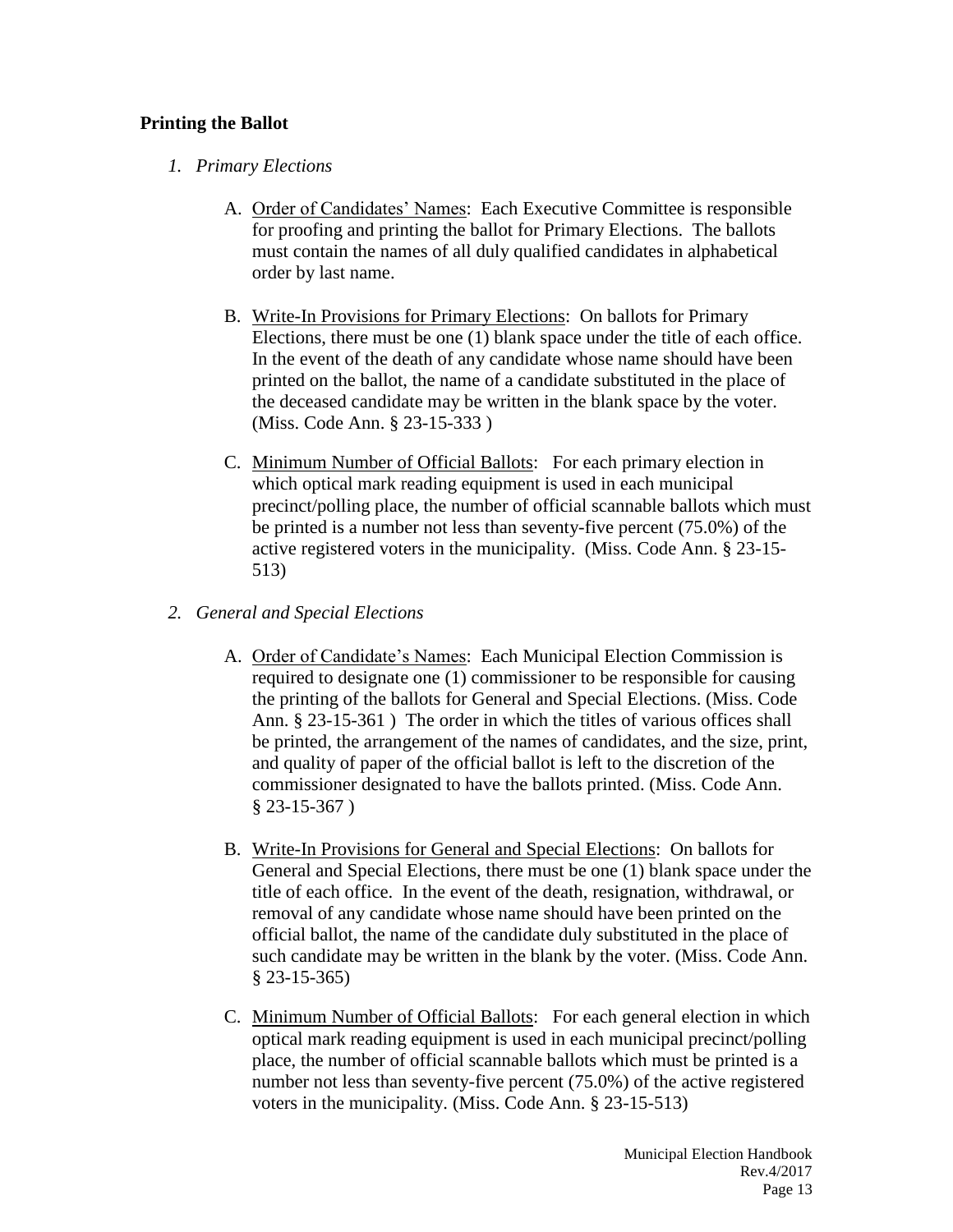#### *3. Candidate Withdrawals*

An independent candidate and a party candidate may withdraw from the election at any time prior to the printing of the official ballot. A party candidate who has secured the nomination for an office may likewise withdraw from the general election at any time prior to the printing of the official ballot. (Miss. Code Ann. § 23-15-363)

#### *4. Vacancy in Nomination between Primary and General Election*

If any person nominated for office in a Primary Election shall die, be removed after his nomination or withdraw or resign from his candidacy for a legitimate nonpolitical reason as defined in Section 23-15-317, Miss. Code Ann., and the vacancy in nomination occurs between the Primary Election and the upcoming General Election, then the Municipal Executive Committee with which the original nominee qualified as a candidate may nominate a substitute nominee for the office.

If the party nominee was unopposed in the up-coming General Election, each political party registered with the State Board of Election Commissioners may nominate a candidate/nominee for the office.

Each respective Municipal Executive Committee must certify the substitute nominee and, within two (2) days after the substitute nomination, formally notify in writing the Secretary of State. The Secretary of State will, in turn, notify the Municipal Election Commission of the name of the substitute nominee.

#### **Preparing Absentee Ballots**

State law requires absentee ballots be prepared and printed as soon as the deadline for qualification of candidates has passed or forty-five (45) days prior to the date of the election, whichever is later. Absentee ballots must be printed on tinted paper of a tint different from that of the regular official ballot, but in all other respects, be identical to the regular official ballot. (Miss. Code Ann. § 23-15-649)

# **1.7 Absentee Balloting**

#### **Who is Eligible?**

The following categories of registered voters are eligible to cast an absentee ballot in all Mississippi elections:

- 1. Enlisted or commissioned members of any component of the United States Armed Forces, their spouse and/or dependents;
- 2. Members of the Merchant Marines or the American Red Cross, their spouses and/or dependent;,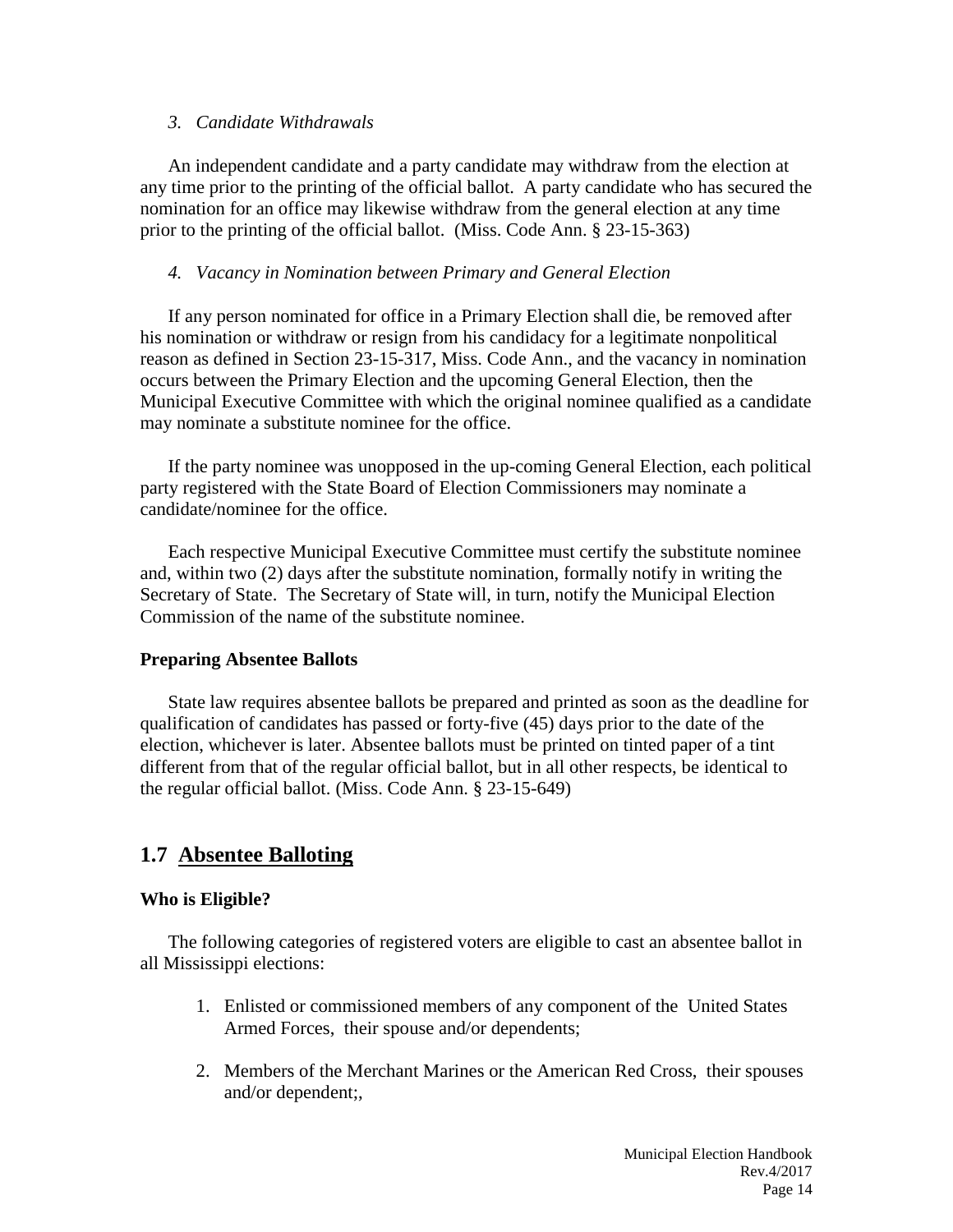- 3. Disabled war veterans who are patients in any hospital, their spouses and/or dependents;
- 4. Civilians attached to any branch of the Armed Forces, the Merchant Marines, or the American Red Cross and serving outside the United States, their spouses and/or dependents;
- 5. Trained or certified emergency response providers who are deployed on Election Day during any state of emergency declared by the President of the United States or any Governor of any U.S. State;
- 6. Persons temporarily residing outside the territorial limits of the United States and the District of Columbia;
- 7. Students, teachers, or administrators whose employment or studies necessitate their absence from their county of voting residence, their spouses and/or dependents who also maintain a common domicile outside the county of voting residence;
- 8. Persons who will be outside their counties of residence on Election Day;
- 9. Persons required to be at work on election day during the times at which the polls will be open;
- 10. Persons temporarily or permanently physically disabled;
- 11. Persons sixty-five (65) years of age or older;
- 12. Parents, spouses, or dependents of persons having a temporary or permanent physical disability who are hospitalized outside their counties of residence or more than fifty (50) miles away from their residences if the parents, spouses, and/or dependents will be with such persons on Election Day; and
- 13. Members of the Mississippi Congressional delegation, their spouses and/or dependents. (Miss. Code Ann. §§ 23-15-627; 23-15-673; 23-15-713 (1972))

#### **Procedure for Absentee Balloting**

*1. Summary Requirements.* 

Mississippi law sets forth the following requirements for absentee voting:

A. Absentee ballot applications must be furnished by the Municipal Clerk to a person upon the oral or written request of the voter who seeks to vote by absentee ballot, and the applications must be available at least sixty (60) days prior to the election.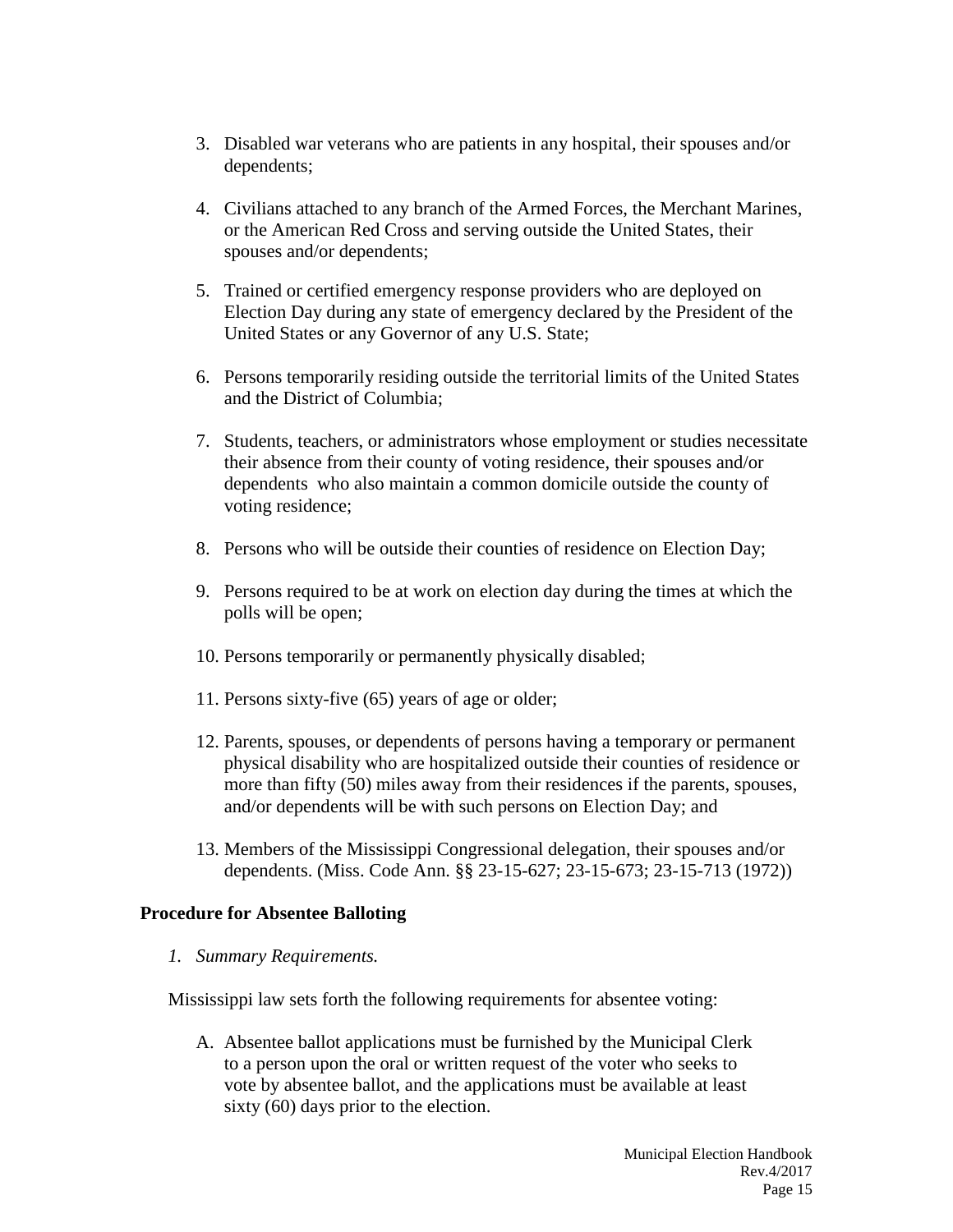- B. The Municipal Clerk may accept requests for absentee ballot applications by telephone.
- C. The parent, child, spouse, sibling, legal guardian, a person empowered with a power of attorney, or agent of the voter designated in writing by the voter may orally request an application on behalf of the elector.
- D. An absentee ballot application must have the seal of the Municipal Clerk and be initialed by the Municipal Clerk or deputy clerk.
- E. A third party requesting an absentee ballot application for another registered voter eligible to cast an absentee ballot must complete and sign the bottom section of the absentee ballot application designated "Certificate of Delivery," providing the third party's name and address and the voter's information for whom he is requesting the application.
- F. If the third party requesting an absentee ballot application for a voter cannot read or write, the Municipal Clerk or deputy clerk shall write the information on the absentee ballot application; however, the third party is obligated to place his/her mark on the application after it has been completed by the Municipal Clerk or deputy clerk.
- G. The absentee ballot application of a person who is permanently physically disabled may be accompanied by a statement signed by a physician or nurse practitioner, which statement must show the person signing the statement is a licensed, practicing medical doctor or nurse practitioner and must indicate the person requesting an absentee ballot is permanently physically disabled to such an extent it is difficult for him/her to vote in person. (Miss. Code Ann. § 23-15-629(1))
- H. An absentee ballot application accompanied by the statement described above by a physician or nurse practitioner entitles a permanently physically disabled voter to automatically receive an absentee ballot by mail for all elections on a continuing basis without need to complete any other application. (Miss. Code Ann. § 23-15-629(2) )
- I. Absentee ballot applications must be acknowledged ("sworn to and subscribed") by an official authorized to administer oaths for absentee balloting, such as a notary public or a court clerk.
- J. Applications of persons temporarily or permanently disabled must be witnessed by a person 18-years of age or older, who does not have to be a registered voter. Applications of persons temporarily or permanently disabled do not need to be acknowledged by official authorized to administer oaths.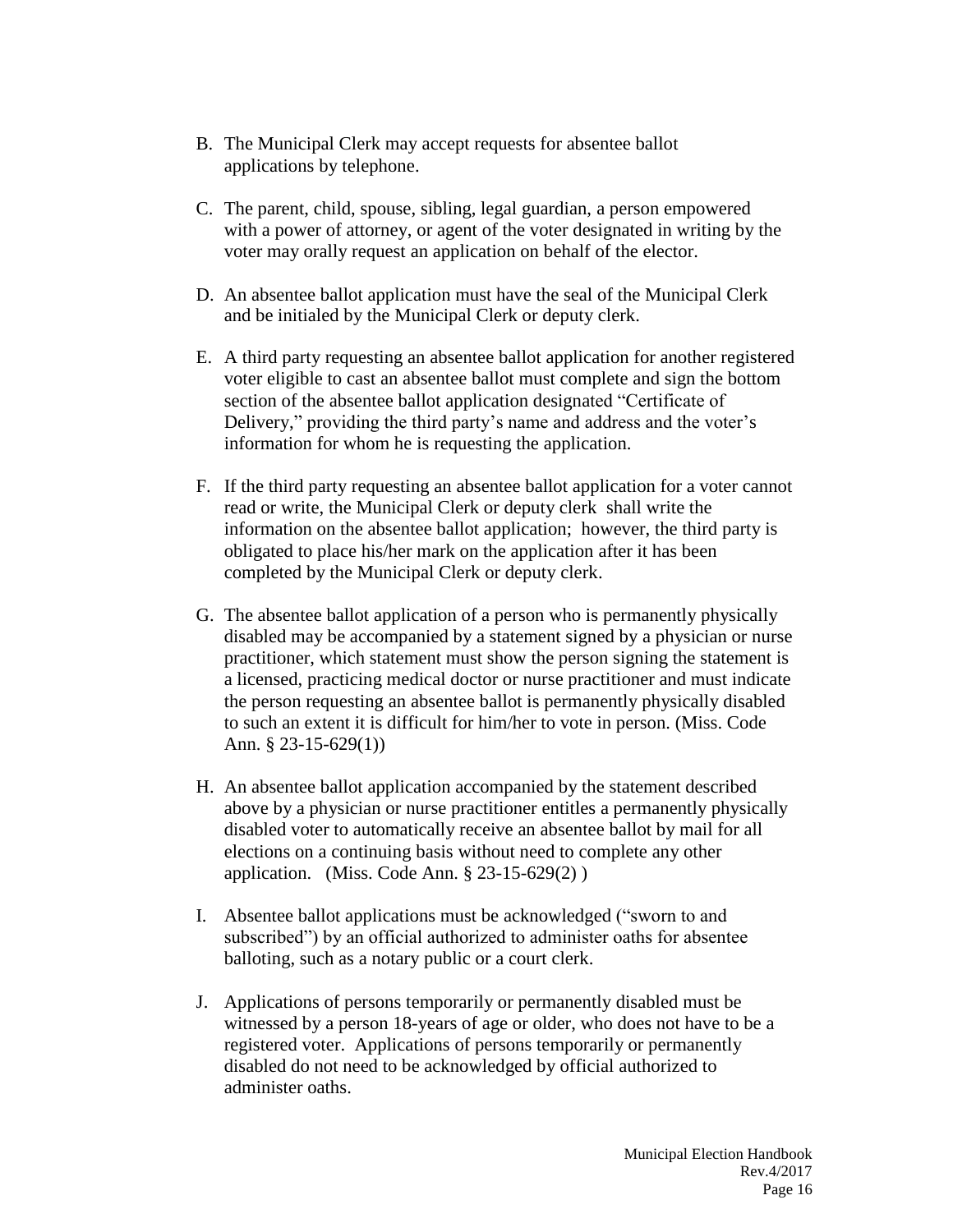- K. A candidate whose name appears on the ballot cannot be an attesting witness for an absentee voter. (Miss. Code Ann. § 23-15-631(e))
- *2. Voting in the Municipal Clerk's Office.*

All eligible voters may cast their absentee ballots in the Municipal Clerk's office by completing an absentee ballot application. All eligible voters who cast absentee ballots in the Municipal Clerk's office must present an acceptable form of photo ID before being given an absentee ballot. After completing the absentee ballot application and presenting an acceptable form of photo ID, the voter is issued (given) an absentee ballot to mark in secret. The completed ballot is placed in an absentee ballot envelope, and the envelope is signed by both the voter and Municipal Clerk or deputy clerk across the flap of the envelope after it is sealed. The envelope containing the voted absentee ballot is deposited into a sealed ballot box maintained in the Municipal Clerk's office. (Miss. Code Ann. §§ 23-15-717, 23-15-719)

#### *3. Voting by Mail.*

Eligible absentee voters may request an absentee ballot by mail by first requesting, receiving and returning an absentee ballot application by mail to the Municipal Clerk. The following registered voters are legally eligible to receive and return an absentee ballot by mail:

- i. Temporarily residing outside the city, meaning the absentee ballot application and absentee ballot will be mailed to an address outside of your city ;
- ii. Temporarily or permanently physically disabled;
- iii. Sixty-five (65) years of age or older; or,
- iv. The parents, spouses, or dependents of temporarily or permanently physically disabled persons who are hospitalized outside of their cities of residence or more than fifty (50) miles away from their residences if the parents, spouses, or dependents will be with such persons on election day. (Miss. Code Ann. § 23-15-715)

Absent ballot applications and absentee ballot envelopes must be acknowledged by an official authorized to administer oaths, such as a notary public or court clerk. The applications and ballot envelopes of those who are temporarily or permanently disabled need not be acknowledge by an official authorized to administer oaths, but must only be witnessed and signed by a person eighteen (18) years of age or older. This person does NOT have to be a registered voter. A candidate whose name appears on the ballot cannot acknowledge or witness the signature of an absentee voter on either an absentee ballot application or ballot envelope. (Miss. Code Ann. § 23-15-631(e))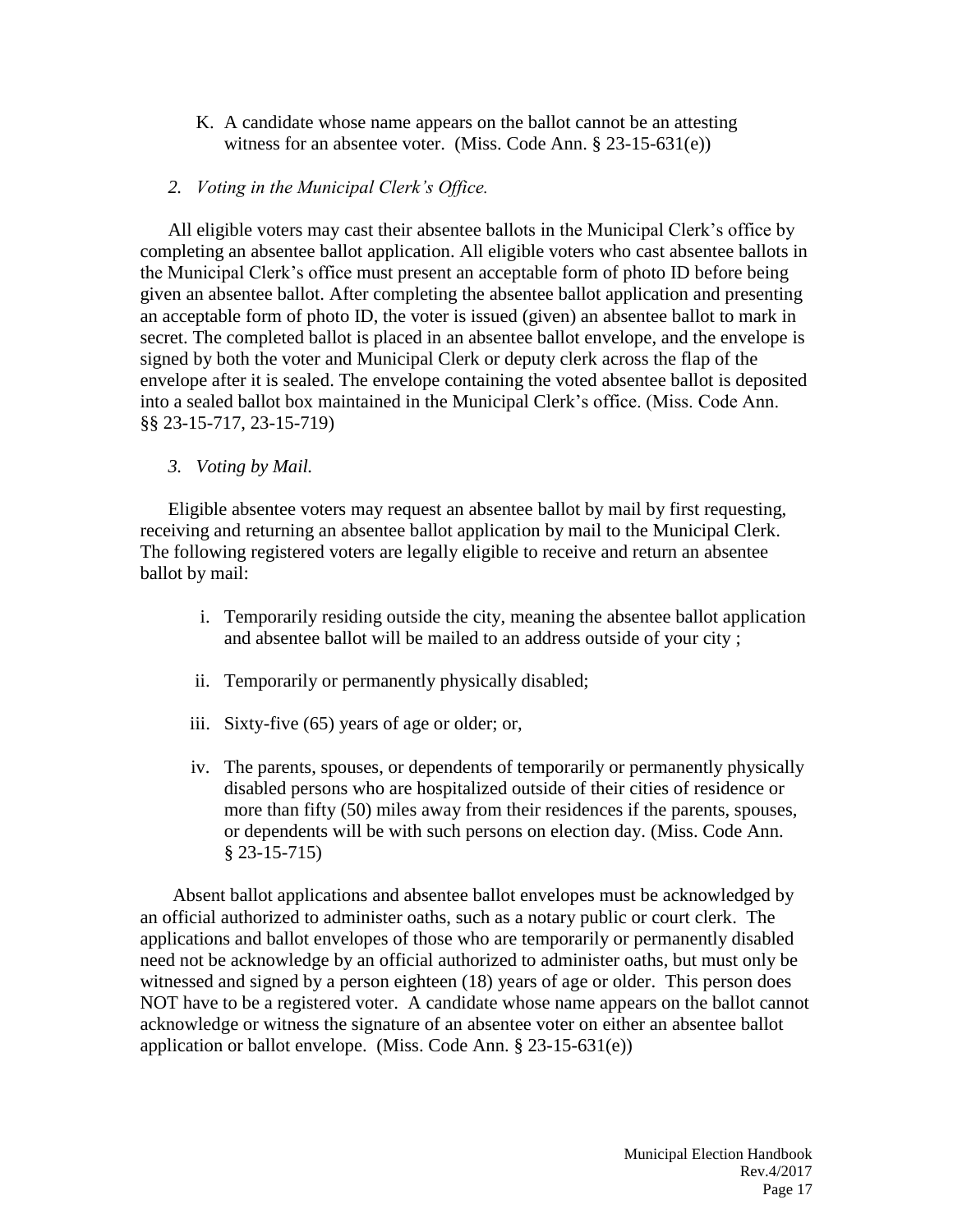#### *4. Voter Assistance while Absentee Voting.*

Any eligible absentee voter who is blind, temporarily or permanently physically disabled, or cannot read or write is entitled to request and receive assistance in marking his/her absentee ballot. The voter may be given assistance by anyone of the voter's own choosing other than a candidate whose name appears on the ballot, the voter's employer, agent of the vote's employer or an officer or agent of the voter's union. A person who provides assistance is required to sign and complete the "Certificate of Person Providing Voter Assistance" section on the absentee ballot envelope disclosing the date and time assistance was provided and relationship to the voter (if any). The person providing assistance to the voter should not be the person acknowledging and/or witnessing the voter's signature on the absentee ballot envelope. (Miss. Code Ann. § 23-15-631(f))

#### *5. Permanently Disabled List of Absentee Voters*

With an absentee ballot application, a permanently physically disabled voter also may send a statement signed by a physician or licensed nurse practitioner stating the physician is a licensed, practicing medical doctor or nurse practitioner and the voter is permanently physically disabled to such an extent it is difficult for him/her to vote in person. This one absentee ballot application accompanied by a physician or nurse practitioner's statement entitles the voters to receive automatically an absentee ballot for all elections on a continuing basis without the need for re-application. This does NOT apply to voters who are temporarily physically disabled. (Miss. Code Ann. § 23-15-629)

#### **Military and Overseas Voters (UOCAVA)**

UOCAVA voters, meaning those subject to the Uniformed and Overseas Citizens Absentee Voting Act, include the following categories of voters:

- Any member of the U.S. Armed Forces, components or divisions thereof, and his/her spouse and/or dependents;
- Any member of the Merchant Marine and the American Red Cross, and his/her spouse and/or dependents;
- Any disabled war veteran who is a patient in any hospital and who is a citizen of Mississippi, and his/her spouse and/or dependents;
- Any civilian attached to and serving outside of the U.S. with any branch of the Armed Forces, or with the Merchant Marine or American Red Cross, who is a citizen of Mississippi, and his/her spouse or dependents;
- Any trained or certified emergency response provider who is deployed during the time period authorized by law for absentee voting, on election day, or during any state of emergency declared by the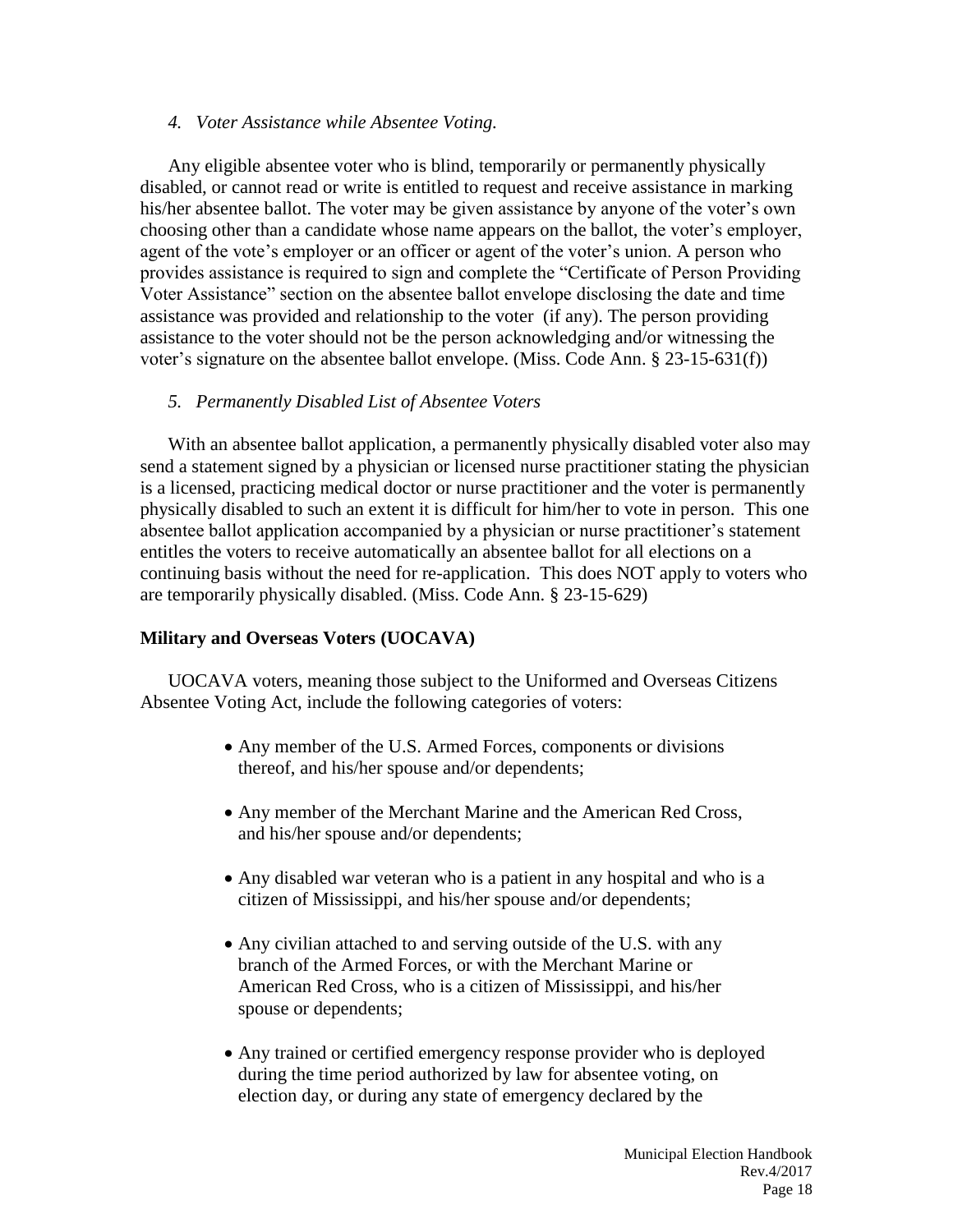President of the U.S. or any Governor of any state within the U.S;

- Any U. S. citizen temporarily residing outside the territorial limits of the U.S. and the District of Columbia;
- Any citizen of Mississippi enrolled as a student at a U.S. Military Academy. (Miss. Code Ann. § 23-15-677 )

UOCAVA voters frequently use the Federal Post Card Application ("FPCA") to request absentee ballots. The FPCA may be used to request an absentee ballot, to register to vote, or to register to vote and request an absentee ballot simultaneously. (Miss. Code Ann. § 23-15-699)

For UOCAVA voters, the FPCA requesting an absentee ballot and the absentee ballot may be sent to the voter by mail, e-mail or facsimile (fax), dependent upon the UOCAVA voter's choice marked on the FPCA. If the UOCAVA voter does not indicate a preference on his/her FPCA, the absentee ballot and balloting materials are sent by regular mail. (Miss. Code Ann. § 23-15-699)

UOCAVA voters who request an absentee ballot but do not receive the absentee ballot in time for it to be returned in time to be counted may use the Federal Write-in Absentee Ballot ("FWAB"), which may be used for general, special, primary and run-off elections for local, state, and federal offices. FWABs, like FPCAs, may be submitted by mail, e-mail or fax. (Miss. Code Ann. § 23-15-692)

For UOCAVA voters, one application (FPCA) for an absentee ballot serves as a request for an absentee ballot for each election held within the calendar year for which the voter is eligible to vote. (Miss. Code Ann. § 23-15-687)

When a primary or special election may be followed by a run-off election, the Municipal Clerk must send to the requesting UOCAVA absentee voter two duplicate absentee ballots and two return envelopes for both the first and second (runoff) election at the same time. The ballot for the second election shall be identical to the ballot for the first election except it shall be printed on a different tint of paper and shall be styled or labeled to show which ballot is for the first election and which ballot is for the second election. If the voter casts a vote for a candidate on the second election ballot who is no longer a candidate in the second election, then the vote for that particular office in the second election is disregarded. The voter may return both ballots at the same time but separately, or the voter may submit the ballot for the second election at a later date but prior to the second election. (Miss. Code Ann. § 23-15-683)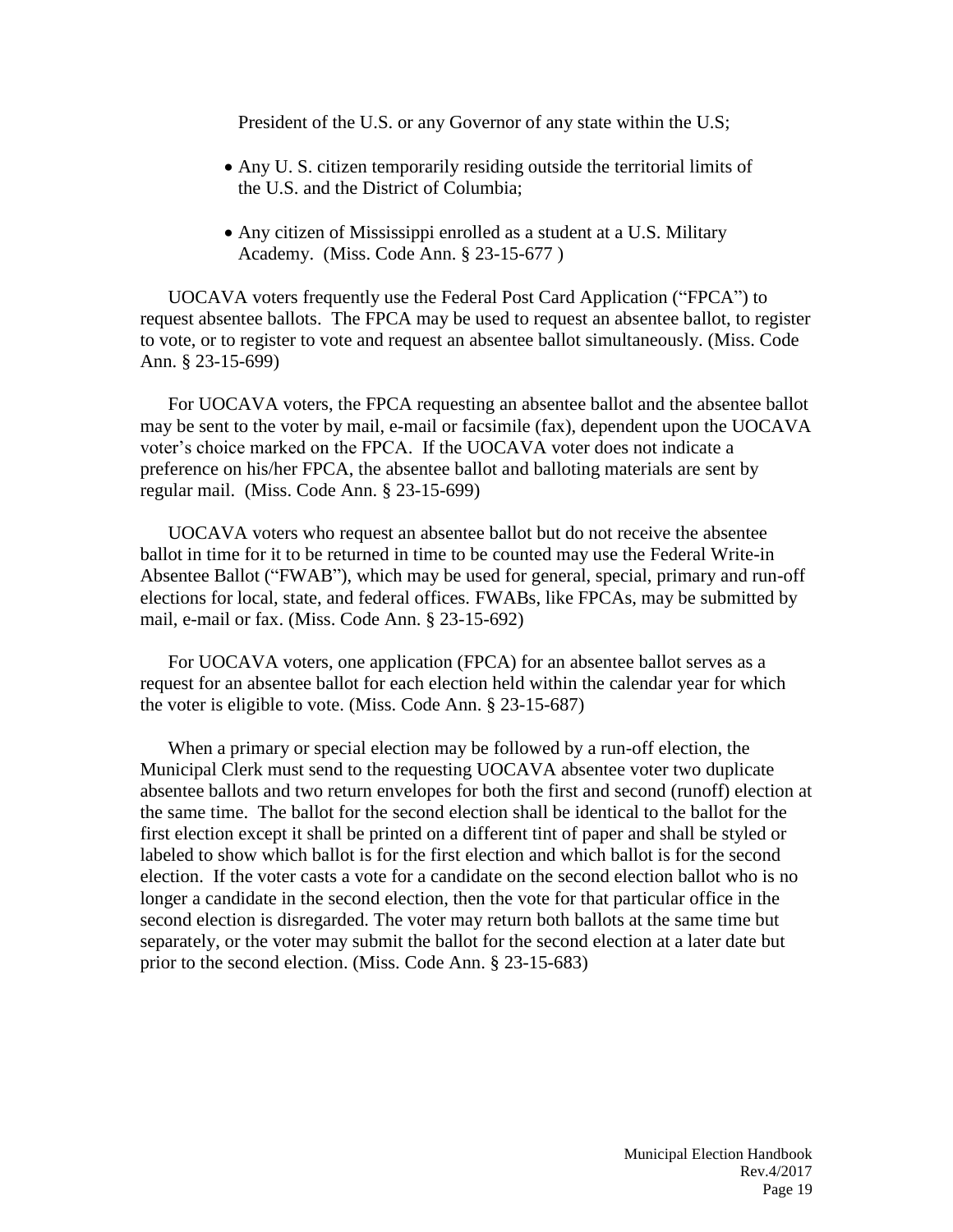#### **When Absentee Ballots May Be Cast**

- *1. First Primary Election*
	- A. Voting in the Municipal Clerk's office The first day for voting by absentee ballot in the first primary election in the Municipal Clerk's office is forty-five (45) calendar days before the election. The deadline for casting absentee ballots in the Municipal Clerk's Office is 12:00 p.m. (noon) on the Saturday immediately preceding a Tuesday election, the Thursday immediately preceding a Saturday election, or the second day immediately preceding the date of an election held on any other day. If the voter appears before the Municipal Clerk, and the ballot has not yet been printed forty-five (45) days before the election, the Municipal Clerk shall have the voter complete an absentee ballot application and then mail the absentee ballot to the voter. (Miss. Code Ann. § 23-15-715(a))
	- B. Voting by Mail Absentee ballots must be available forty-five (45) days prior to the election. The deadline for the Municipal Clerk's actual receipt of absentee ballots returned by mail is the day preceding the election. (Miss. Code Ann. § 23-15-721)
- *2. Second Primary (Runoff) Election*
	- A. Voting in the Municipal Clerk's office Second primary (runoff) election absentee ballots to be voted in the Municipal Clerk's office should be available as soon as possible after the first primary election. The deadline for casting absentee ballots in the Municipal Clerk's Office is 12:00 p.m. (noon) on the Saturday immediately preceding a Tuesday election, the Thursday immediately preceding a Saturday election, or the second day immediately preceding the date of an election held on any other day. (Miss. Code Ann.  $§$  23-15-715(a))
	- B. Voting by Mail Absentee ballots should be available for the second primary election as soon as possible following the first primary election. The deadline for the Municipal Clerk's actual receipt of absentee ballots returned by mail is 5:00 p.m. on the day preceding the election. (Miss. Code Ann. § 23-15-721)
- *3. General Election*
	- A. Voting in the Municipal Clerk's office The first day for voting by absentee ballot in the general election in the Municipal Clerk's office is forty-five (45) calendar days before the election. The deadline for casting absentee ballots in the Municipal Clerk's Office is 12:00 p.m. (noon) on the Saturday immediately preceding a Tuesday election, the Thursday immediately preceding a Saturday election, or the second day immediately preceding the date of an election held on any other day. If the voter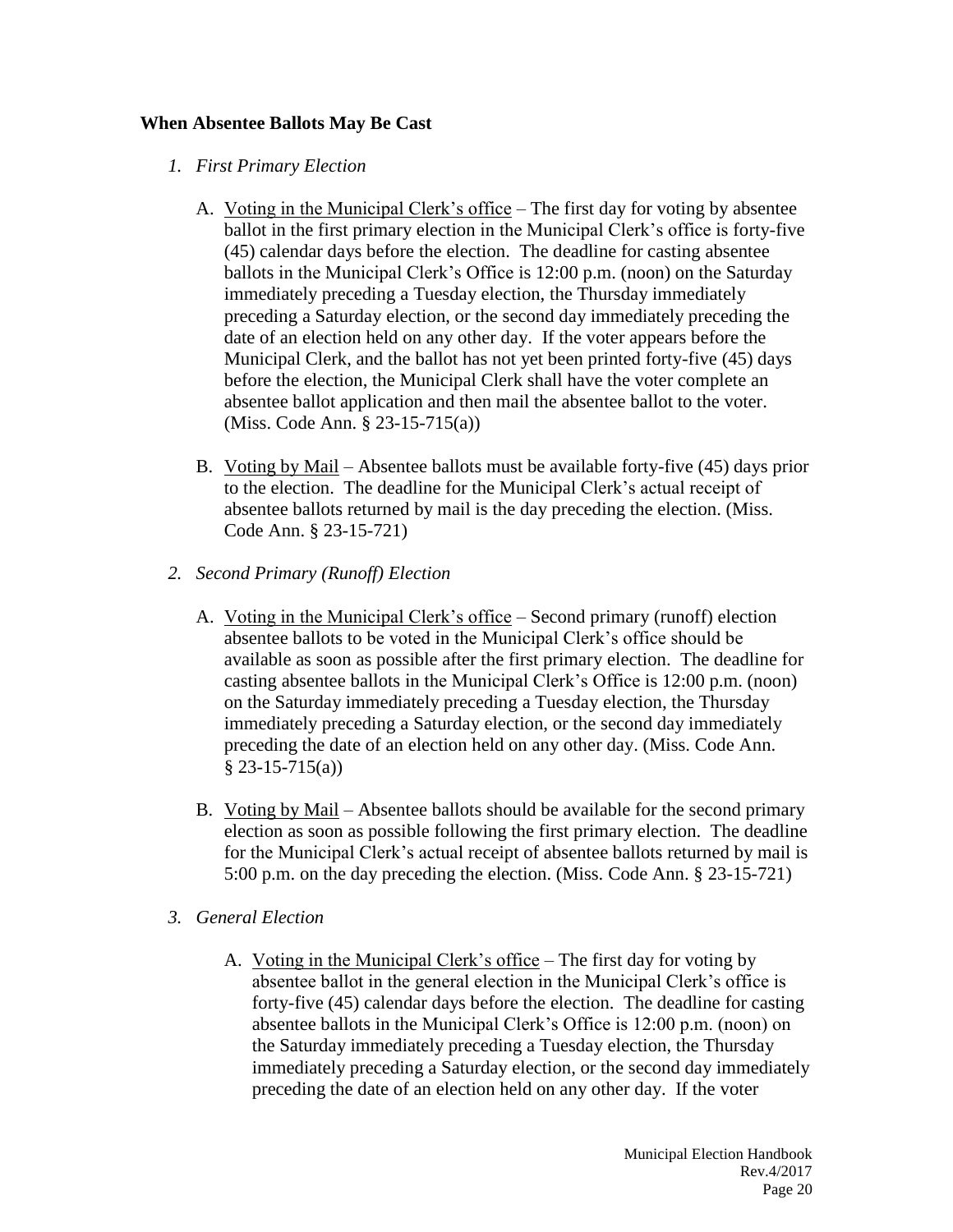appears before the Municipal Clerk, and the ballot has not yet been printed forty-five (45) days before the election, the Municipal Clerk shall have the voter complete an absentee ballot application and then mail the absentee ballot to the voter. (Miss. Code Ann.  $\S$  23-15-715(a))

B. Voting by Mail – Absentee ballots must be available forty-five (45) days prior to the election, or as soon as possible. The deadline for the Municipal Clerk's actual receipt of absentee ballots returned by mail is the day preceding the election. (Miss. Code Ann. § 23-15-721)

#### **Hand Delivery of Absentee Ballots Prohibited**

It is illegal to hand deliver absentee ballots in Mississippi. Unless an absentee ballot is voted in the Municipal Clerk's office, it must be mailed by the Municipal Clerk to the voter and the voter must return the voted absentee ballot by mail to the Municipal Clerk. Remember, only certain categories of Mississippi voters are eligible to receive and return absentee ballots by mail. (Miss. Code Ann. § 23-15-735)

# **1.8 Poll Managers**

"Poll Managers" are sometimes referred to as "poll workers." The Mississippi Code only uses the term "poll manager," which will be used in this handbook; however, there is no distinction between a "poll manager" and a "poll worker."

#### **Number of Poll Managers to Appoint**

The chart below provides a breakdown based on the number of registered voters per precinct:

| Registered<br>Voters in<br>a Precinct | Minimum<br>Number of<br>Poll Managers | Number of<br>Optional<br>Poll Managers | Maximum<br>Number of<br>Poll Managers |
|---------------------------------------|---------------------------------------|----------------------------------------|---------------------------------------|
| $0 - 500$                             |                                       |                                        |                                       |
| 501-1500                              |                                       |                                        |                                       |
| 1501-2500                             |                                       |                                        |                                       |
| 2501-3500                             |                                       |                                        |                                       |
| 3501-4500                             |                                       |                                        |                                       |
| 4501-5500                             |                                       |                                        |                                       |

(Miss. Code Ann. §§ 23-15-231, 23-15-235)

A minimum of three (3) persons must be appointed by the municipal election commissioners to serve as Poll Managers for each polling place. Additional Poll Managers may be appointed as set out in the chart above. If there is only one (1) polling place in a municipality, three (3) Municipal Party Executive Committee Members shall act as Poll Managers in the Primary Election(s), and the three (3) Municipal Election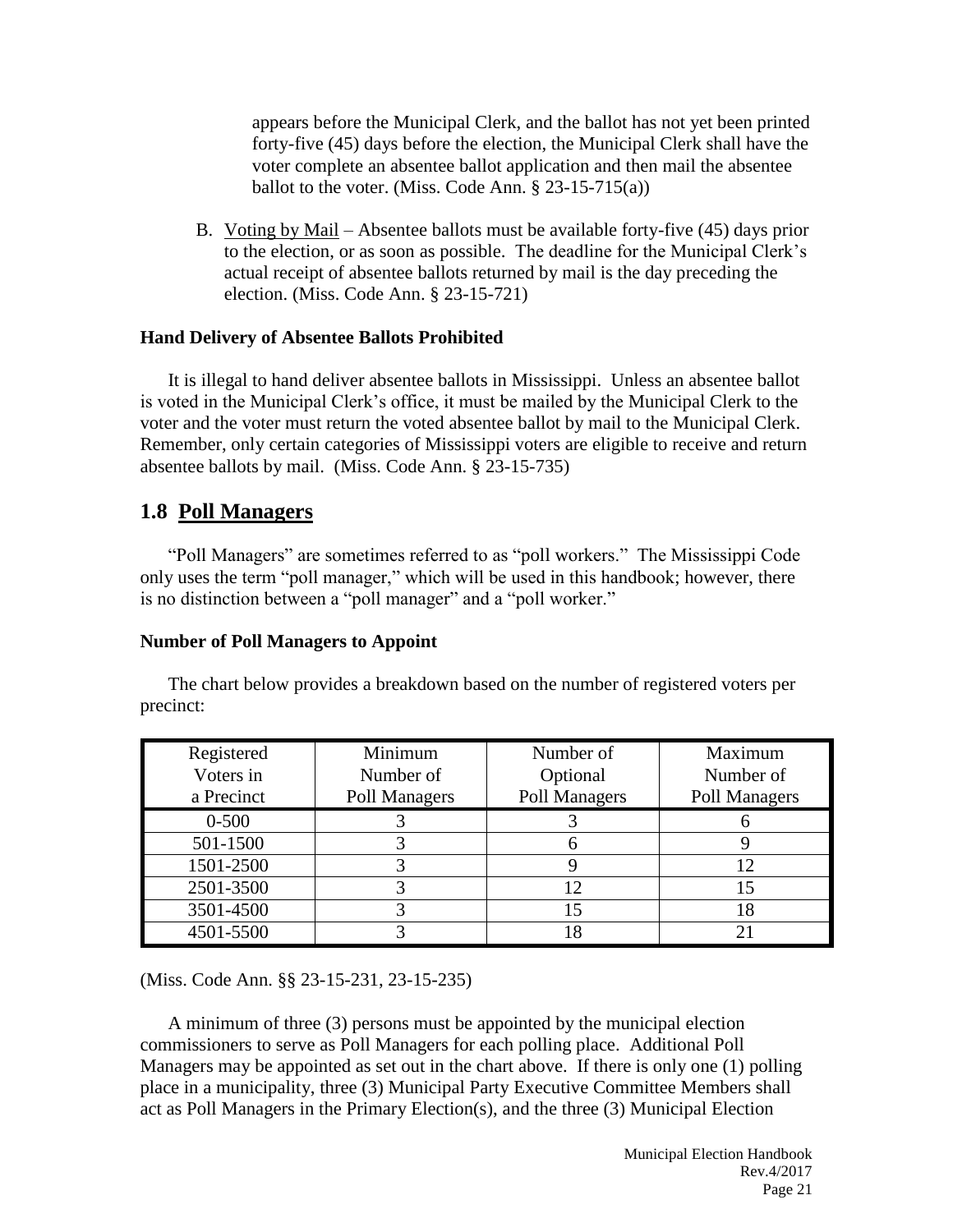Commissioners shall act as Poll Managers for the General or any Special Elections. (Miss. Code Ann. § 23-15-231)

#### **Qualifications of Poll Managers**

A Poll Manager must be a registered voter of the municipality in which he/she is to serve. Poll Managers should be, but are not required to be, registered voters of the precinct in which they are to serve. (Miss. Code Ann. § 23-15-231)

#### **When to Make Appointments of Poll Managers**

For General or Special Elections, Poll Managers must be appointed far enough in advance of the election so training may be provided no less than five (5) calendar days prior to the election. For Primary Elections, Poll Managers must be appointed at least two (2) weeks prior to the Primary Election. (Miss. Code Ann. §§ 23-15-231; 23-15-239; 23- 15-265)

#### **Party Affiliation of Poll Managers for General and Special Elections**

The Poll Managers for General or Special Elections cannot all be of the same political party affiliation if suitable persons of different political party affiliations can be found in the municipality. (Miss. Code Ann. § 23-15-231)

#### **Compensation of Poll Managers**

Poll Managers are paid a minimum of seventy-five dollars (\$75) for each election. The governing authorities of a municipality may, in their discretion, pay poll managers additional compensation in an amount not to exceed fifty dollars (\$50) per election. A Poll Manager designated as the Receiving and Returning Manager is entitled to an additional ten dollars (\$10) for carrying the boxes to the polling place and another ten dollars (\$10) for returning the boxes after the election. If the Receiving and Returning Manager uses a privately owned motor vehicle, he/she receives for each mile actually and necessarily traveled in excess of ten (10) the federal mileage rate. (Miss. Code Ann. §§ 23-15-227; 23-15-229)

#### **Training of Poll Managers**

The officials in charge of the election (the Executive Committee for primary elections and the Election Commission for other elections), in conjunction with the Municipal Clerk, are responsible for conducting training sessions to instruct Poll Managers as to their duties in the proper conduct of the election no less than five (5) calendar days prior to the election. The municipal governing authority, in their discretion, may compensate managers who attend such training sessions. The compensation shall be at a rate of not less than the federal hourly minimum wage, nor more than twelve dollars (\$12.00) per hour, for not more than 16 hours of attendance at training. (Miss. Code Ann. § 23-15- 239)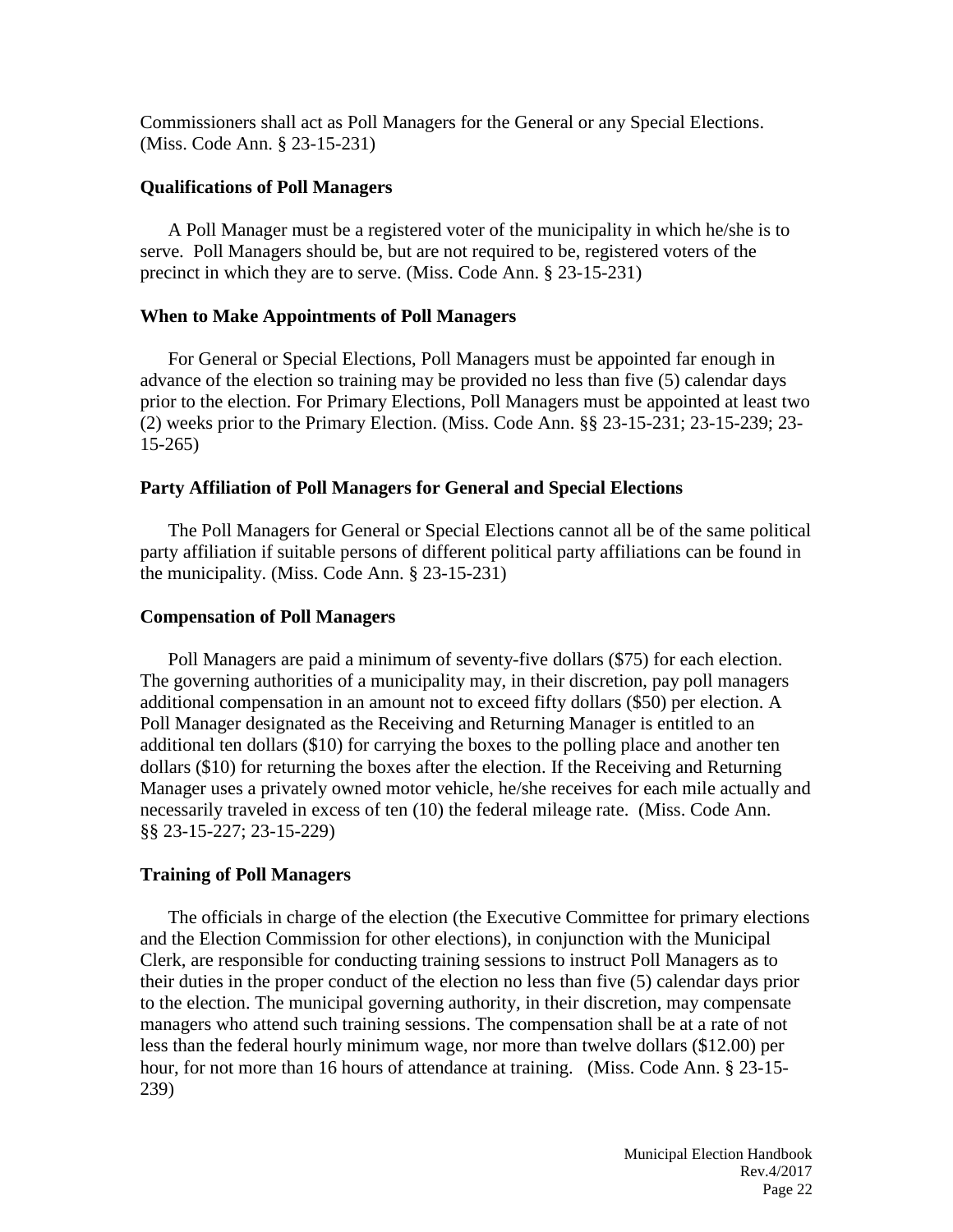No Poll Manager may serve in any election unless he/she has received training within the twelve (12) months preceding the election.

Miss. Code Ann. § 23-15-239 requires "alternate" Poll Managers be trained and utilized in the event a Poll Manager is unable to serve for any reason. However, emergency appointments may be made pursuant to Miss. Code Ann. § 23-15-231.

#### **Who Appoints Poll Managers?**

The Executive Committee in Primary Elections and the Election Commission in General and Special Elections, appoints Poll Managers and designates one as the Bailiff and one as the Receiving and Returning Manager for each polling place. (Miss. Code Ann. §§ 23-15-231, 23-15-251)

On the morning of the election, the Poll Managers in each polling place designate an Initialing Manager and Alternate Initialing Manager from amongst themselves. The poll manager designated as the Receiving and Returning Manager **cannot** serve as the Initialing Manager or the Alternate Initialing Manager. However, the Bailiff **may** also act also as the Initialing Manager or the Alternate Initialing Manager. (Miss. Code Ann. § 23-15-541)

# **1.9 Duties and Responsibilities of Poll Managers at the Polling Place**

#### **Manager-Bailiff**

The Bailiff has a number of specific statutory duties and responsibilities that must be carried out to ensure a lawful, peaceful, and orderly election. The duties include the following:

1. To ensure a space of thirty (30) feet in every direction from the polls or the room in which the election is held is kept open and clear of all persons except: (a) election officials, (b) voters waiting to cast their ballots, (c) candidates on the ballot or one representative of each candidate on the ballot, and (d) two poll watchers authorized by each political party having a candidate on the ballot in a General or Special Election only. (Miss. Code Ann. §§ 23-15-245, 23-15-577)

The Bailiff must ensure the candidate or candidate's authorized representative or political party's authorized poll watcher(s) do not move about the polling place greeting or speaking with voters, do not attempt to influence any voter, and do not interfere with the election process.

2. To ensure no one conducts campaigning activity within one hundred fifty (150) feet of any entrance to the building in which an election is being held,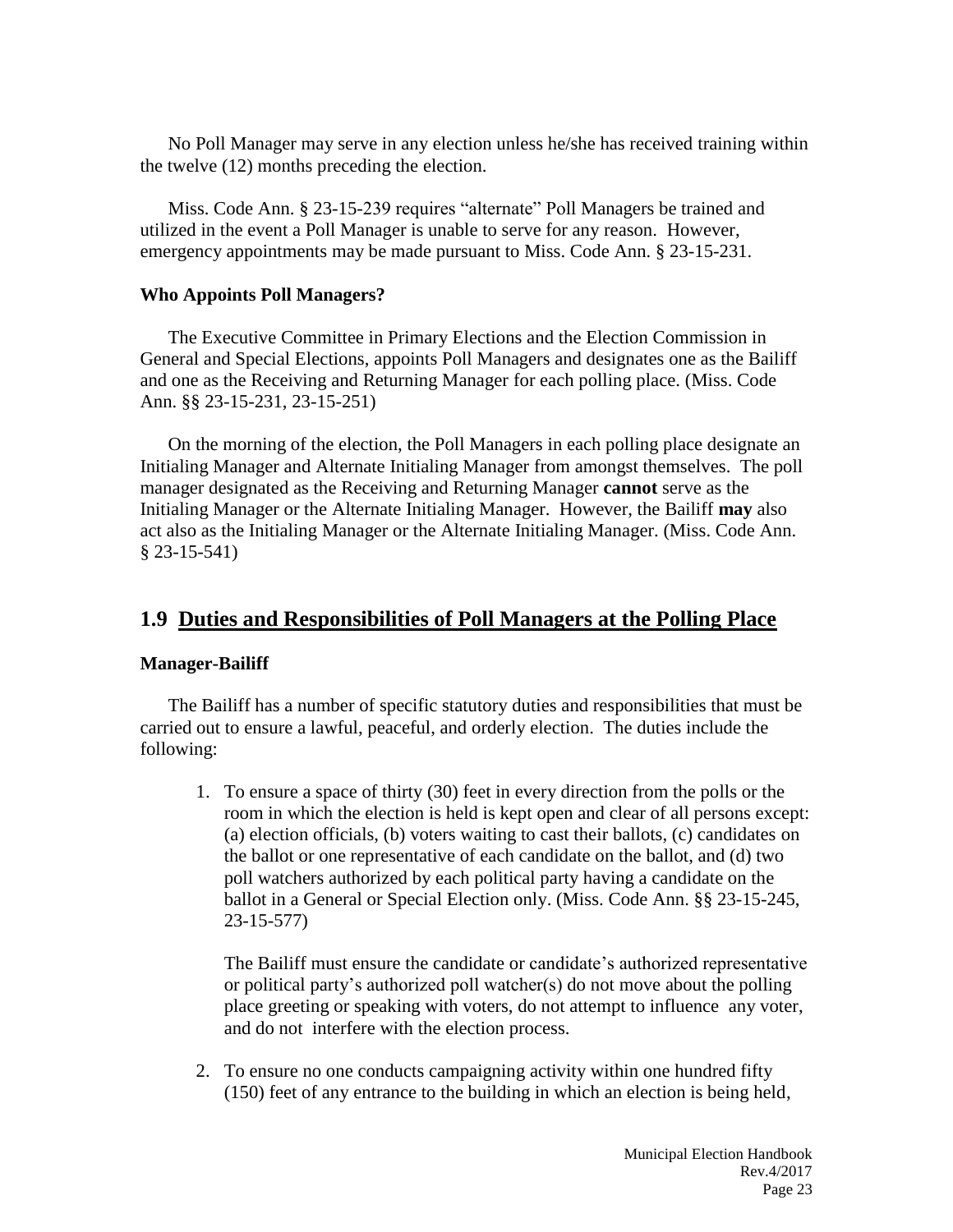which activity includes, but is not limited to, the distribution or posting of campaign literature and the greeting of or speaking with voters. (Miss. Code Ann. § 23-15-895 )

- 3. To remove from the poll place all persons creating any disturbance in and about the polling place. (Miss. Code Ann. § 23-15-241 )
- 4. To ensure all qualified voters have unobstructed access to the polls for the purpose of voting when others are not voting. (Miss. Code Ann. § 23-15-241 )
- 5. To call upon anyone present at the polling place for assistance and, if necessary, the Sheriff or other local law enforcement officials for assistance, in enforcing the law. (Miss. Code Ann. § 23-15-245 )
- 6. To verify presented photo ID fairly depicts the voter, but only if a poll manager already has determined the presented photo ID does not fairly depict the voter.
- 7. To verify the voter's name on the presented photo ID is substantially similar to the voter's name as it appears on the poll book, but only if a poll manager already has determined the name on the presented photo ID is not substantially similar to the voter's name as it appear on the poll book.

#### **Initialing Manager**

After a voter has signed his/her name in the receipt book, but not before, the Initialing Manager must do the following:

- 1. Write the Initialing Manager's initials on the back of the official blank ballot so the initials may be seen after the ballot has been marked and folded.
- 2. Give the initialed blank ballot to the voter.
- 3. After the voter has marked his/her ballot, verify the Initialing Manager's genuine initials are on the back of the ballot before it is placed in the ballot box. (Miss. Code Ann. § 23-15-541)

#### **Alternate Initialing Manager**

In the absence of the Initialing Manager, the Alternate Initialing Manager shall perform the duties specified above. (Miss. Code Ann. § 23-15-541)

#### **Receiving and Returning Manager**

The Receiving and Returning Manager must perform the tasks listed below: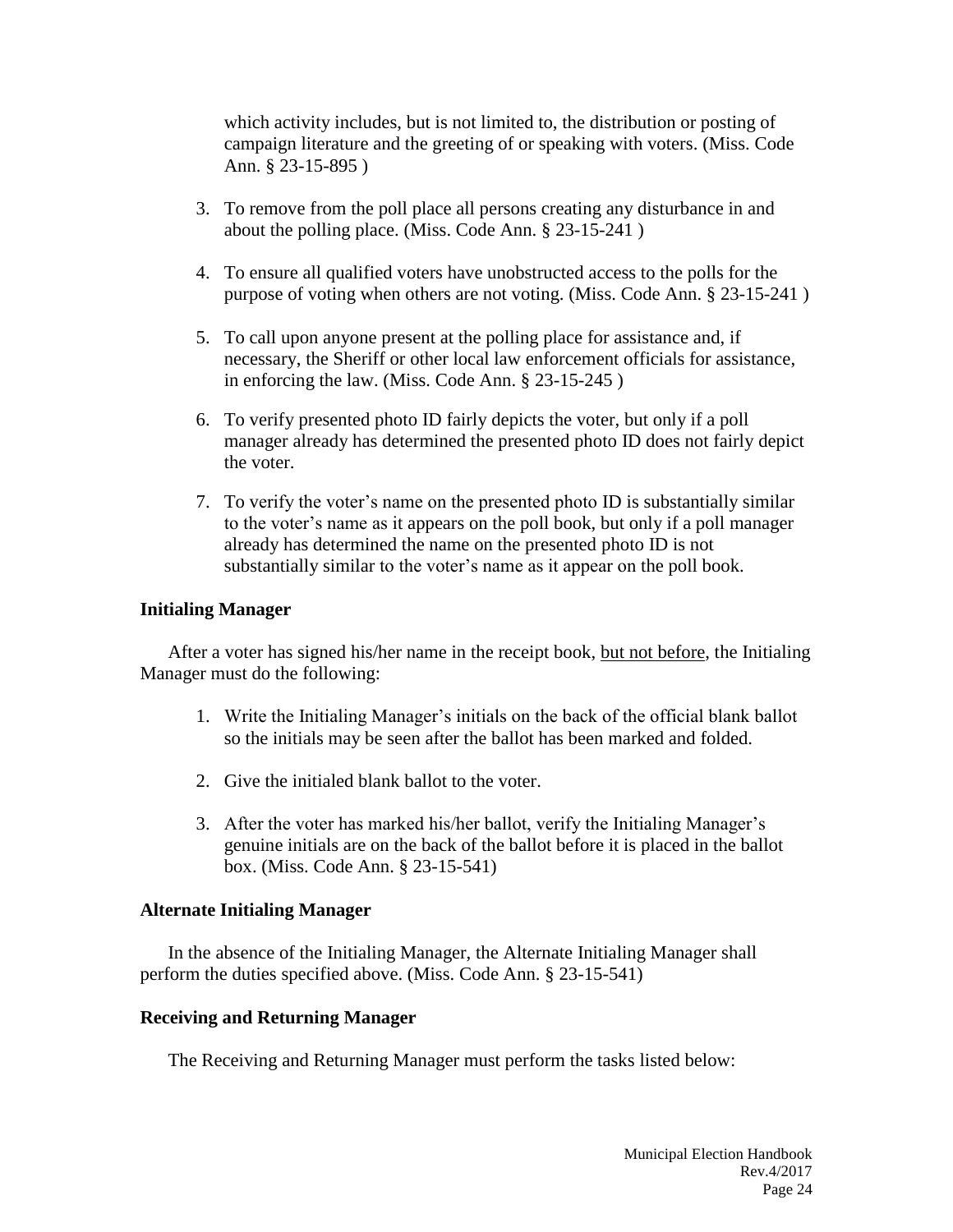- 1. On the day before the election, obtain from the Municipal Clerk or the Election Commission the box(es) for his/her precinct containing the ballots and all other necessary materials, including the poll book, receipt books, absentee ballots, paper ballots, the blank tally sheets, the blank forms to be used in making returns, the cards of instruction, stationery, and supplies.
- 2. Ensure the box(es) and the contents are not tampered with prior to the opening of the polls by verifying the original seal on the ballot box.
- 3. Deliver the ballot box(es) and the contents to the appropriate polling place by 6:00 a.m. on Election Day. (Miss. Code Ann. § 23-15-477)
- 4. Return the ballot box(es) sealed and secured with all contents therein and other materials to the Municipal Clerk's office on election night. (Miss. Code Ann. § 23-15-251)

# **1.10 The Voting Process**

#### **Paper Ballots**

When a voter appears, the following procedure is followed:

- 1. A Poll Manager checks if the voter's name appears in the poll book. If the voter's name is unable to be located in the poll book, ask if the voter has had a name change or address change:
	- a) Check under maiden name or married names(s);
	- b) Check for hyphenated names;
	- c) Check for a misspelling or unusual spelling of the voter's name;
	- d) Check to see if the voter was listed under his/her first name instead of his/her last name; and
	- e) Find out when and where the voter registered to vote;
- 2. Verify the voter is in the correct precinct. Poll Managers should make every effort to ensure the voter is in the correct precinct, including calling the office of the Municipal Clerk, Circuit Clerk or the Election Commission to verify the voter's correct polling place associated with the voter's current residence.
- 3. Ask the voter to present an acceptable form of photo ID. (See section on *VOTER PHOTO IDENTIFICATION REQUIREMENTS and Appendix A*)
- 4. Verify the picture on the presented photo ID fairly depicts the voter.
- 5. Verify the name on the presented photo ID is substantially similar to the voter's name as it appears on the poll book.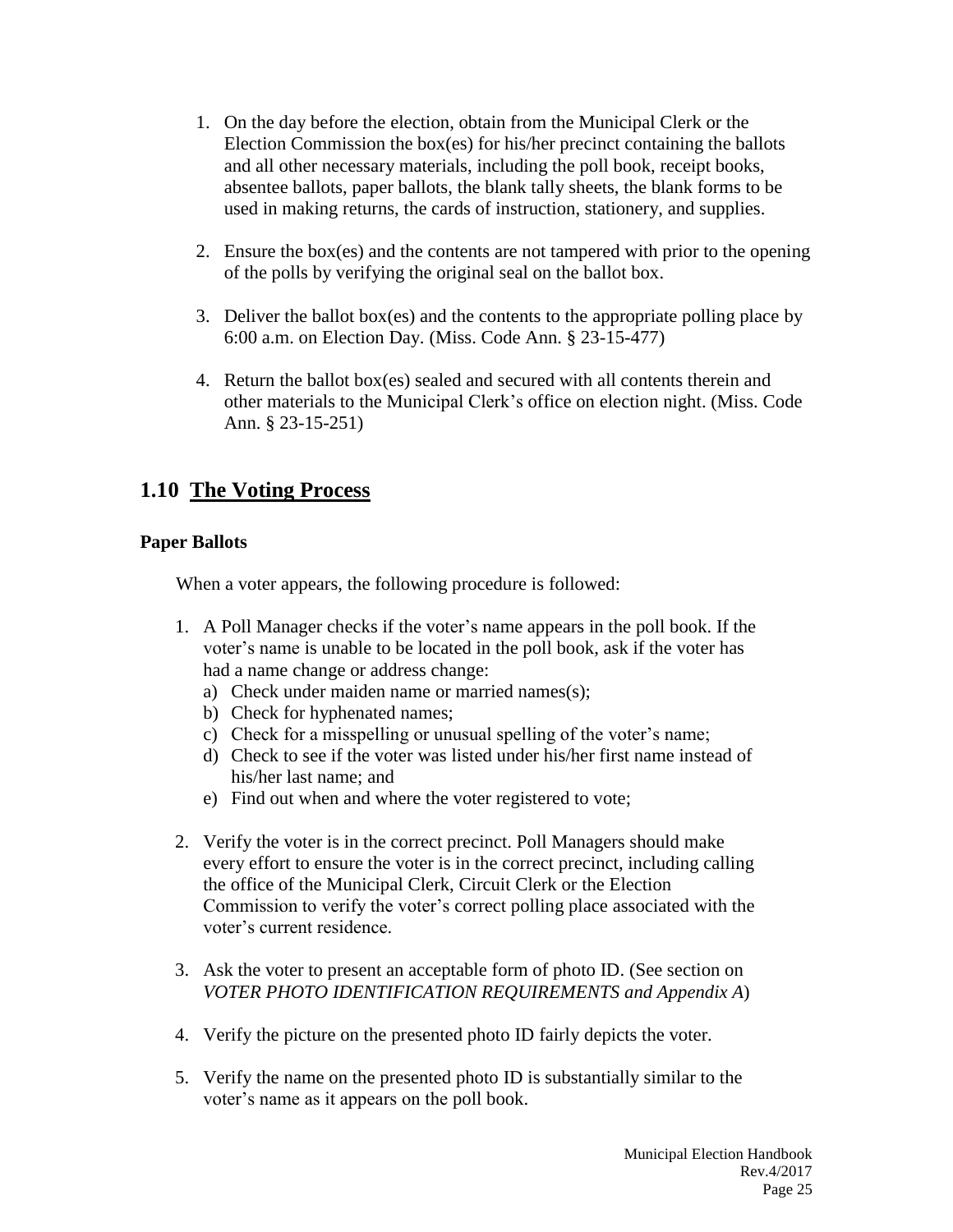- 6. Write "VOTED" in the poll book beside the voter's name and in the column with the election date in the header.
- 7. The voter signs his/her name in the receipt book/voter sign-in sheet.
- 8. The Initialing (or Alternate Initialing) Manager writes his/her initials on the back of a blank paper ballot where the initials may be seen after the ballot has been marked and folded; the ballot is then given to the voter;
- 9. The voter goes immediately into one of the voting compartments and marks his/her ballot;
- With ink or indelible pencil, the voter must fill in the oval or mark a cross  $(X)$ or a check  $(\sqrt{)}$  opposite the name of the candidate of his/her choice for each office to be filled.
- Before leaving the voting compartment, the voter must fold his/her ballot without displaying the markings but so that the words "Official Ballot," the name of the voting precinct, and the date of the election are visible to the Initialing Manager. The precinct may also utilize a "privacy sleeve" to ensure the integrity of the ballot.
- A voter must not be allowed to occupy a voting compartment already occupied by another voter. A voter must not occupy a voting compartment longer than five (5) minutes if other voters are waiting or longer than ten (10) minutes if no other voters are waiting. (Miss. Code Ann. § 23-15-551)
- 10. The voter casts his/her ballot by returning it to a Poll Manager;
- 11. The Poll Manager checks to ensure the ballot bears the genuine initials of the Initialing (or Alternate Initialing) Manager and deposits the ballot in the box;
- 12. Affidavit Ballot. A voter must vote by an affidavit ballot if:
	- a) the voter's name is not in the poll book,
	- b) the voter is unable to present an acceptable form of photo ID,
	- c) the picture on the presented photo ID does not fairly depict the voter, or
	- d) the name on the presented photo ID is not substantially similar to the voter's name as it appears on the poll book.

# **Direct Recording Equipment (DRE) – Voting Machines**

When a voter appears, the following procedure is followed: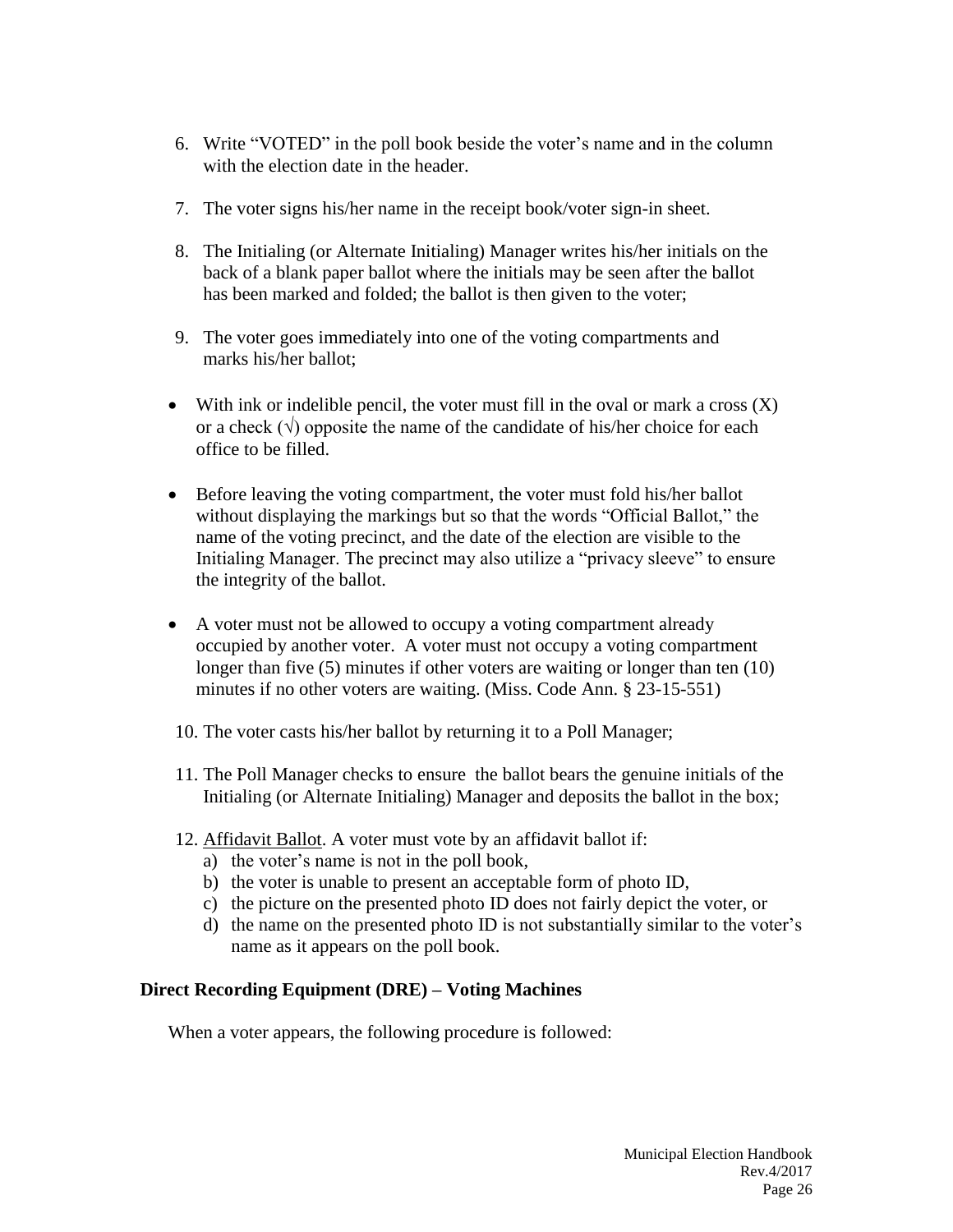- 1. Check for the voter's name in the poll books. If you are unable to locate the voter's name in the poll book, ask if the voter has had a name change or address change:
	- a) Check under maiden name or married name(s);
	- b) Check for hyphenated names;
	- c) Check for a misspelling or unusual spelling of the voter's name;
	- d) Check to see if the voter was listed under his/her first name instead of his/her last name; and
	- e) Find out when and where the voter registered to vote.
- 2. Verify the voter is in the correct precinct. Poll managers should make every effort to ensure the voter is in the correct precinct, including calling the office of the Municipal Clerk, Circuit Clerk or the Election Commission to verify the voter's correct polling place associated with the voter's current residence.
- 3. Ask voter to present an acceptable form of photo identification. (See Section on *VOTER PHOTO IDENTIFICATION REQUIREMENTS and Appendix A* )
- 4. Verify the picture on the presented photo ID fairly depicts the voter.
- 5. Verify the name on the presented photo ID is substantially similar to the voter's name as it appears on the poll book.
- 6. Write "VOTED" in the poll book beside the voter's name and in the column with the election date in the header.
- 7. The voter signs his/her name in the receipt book/voter sign-in sheet.
- 8. The voter is given a Voter Access Card. The voter casts his/her ballot on the TSX voting machine and, after casting his/her ballot, the voter returns the Voter Access Card. (Miss. Code Ann. § 23-15-541)
- 9. Voter Information. After signing the receipt book and receiving the Voter Access Card, a voter may be shown how to operate and cast the ballot on the machine with visual aids and verbal instructions by a poll manager.
- 10. Voter Instruction. If a voter asks for further instruction after he/she begins voting on the machine, two (2) poll managers shall give him/her further instruction on the use of the voting machine. After giving such instruction, the poll managers must leave before the voter casts his/her vote. The voter must be able to cast his/her vote in secret. After casting his/her ballot, the voter leaves the polling place. (Miss. Code Ann. §§ 23-15-551; 23-15-437)
- 11. Ballot Cancellation. If a voter leaves the voting booth without having pressed the appropriate button on the unit or location on the screen to cast his/ her ballot and cannot be located to return to the booth to complete the voting process, a poll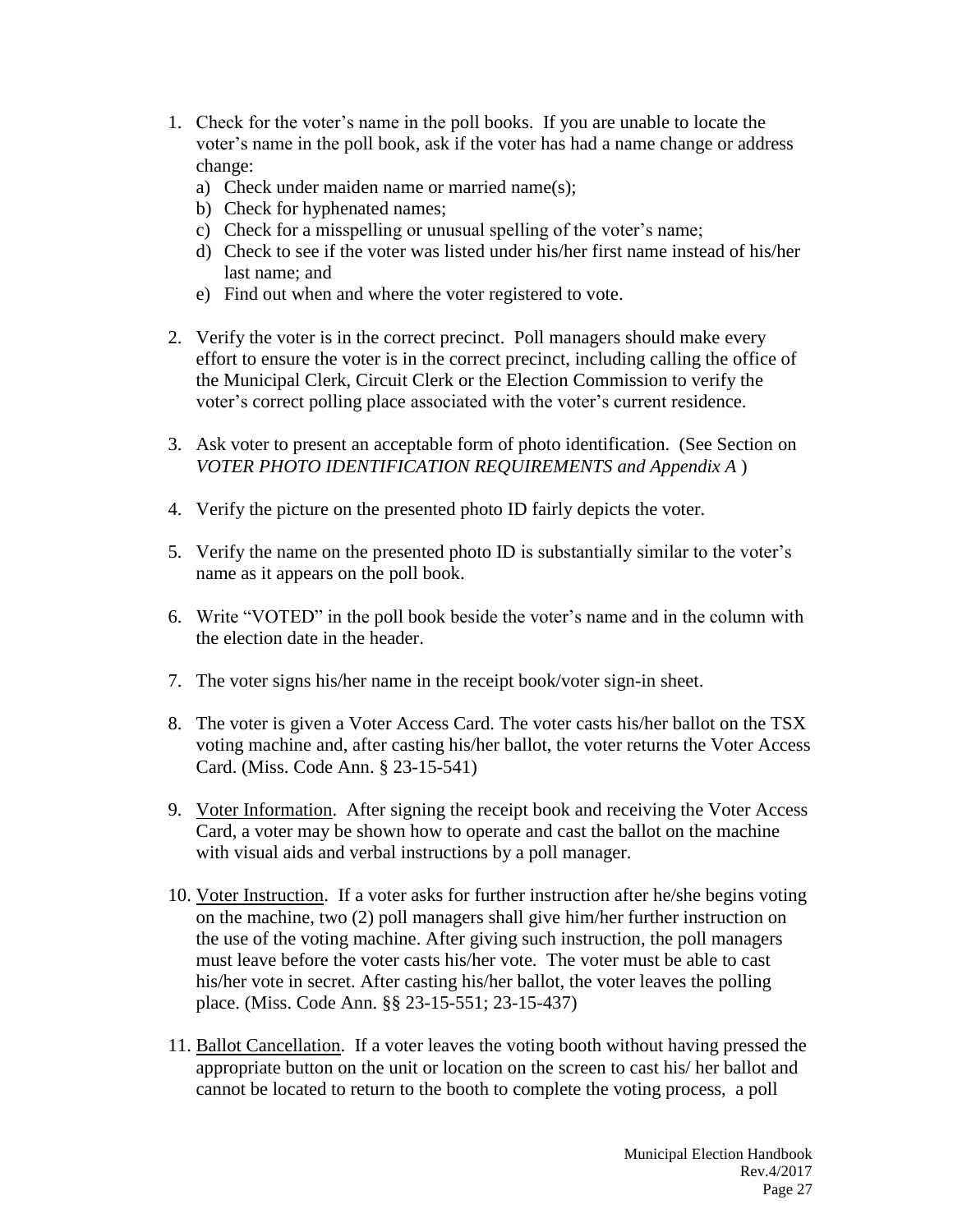manager shall allow the ballot to time-out and automatically cancel (2.5 minutes). Notation of this action shall be documented on the TSX Event Log Form 740.2. (Miss. Code Ann. § 23-15-531.9) *This code section is only applicable to DRE units*. Section 23-15-435, Miss. Code Ann., which states no voter may re-enter the voting compartment after leaving, is *not applicable to the DRE units.*

- 12. Affidavit Ballot. A voter must vote by an affidavit ballot if:
	- a) the voter's name is not in the poll book,
	- b) the voter is unable to present an acceptable form of photo ID,
	- c) the picture on the presented photo ID does not fairly depict the voter, or
	- d) the name on the presented photo ID is not substantially similar to the voter's name as it appears on the poll book.

# **Voter Photo Identification Requirements (See Also** *Appendix A***)**

All voters must present an acceptable form of photo identification before casting his/ her ballot in person in the polls on an election day or in the Municipal Clerk's Office during absentee voting.

*Acceptable Photo Identification* means a current and valid:

- Driver's license:
- Photo ID card issued by any branch, department, agency, or entity of the State of Mississippi;
- United States passport,
- Employee photo identification card issued by any branch, department, agency, or entity of the United States government;
- License to carry a pistol or revolver, containing a photo of the voter;
- Tribal photo identification card;
- United States military photo identification card;
- Student photo identification card, issued by any accredited college, university or community or junior college in the State of Mississippi;
- Mississippi Voter Identification Card; and
- Any photo ID issued by any branch, department, agency, or entity of the United States government or any state government, such as a driver's license issued by a state other than Mississippi.

*Current* means the document has no expiration date or was issued no more than ten years prior to the date the photo ID is presented at the polling place.

*Valid* means the document does not appear to be a forgery or fake.

# *Voters who cannot present Acceptable Photo ID at the precinct are entitled to vote by an affidavit ballot. No voter is ever denied the right to vote.*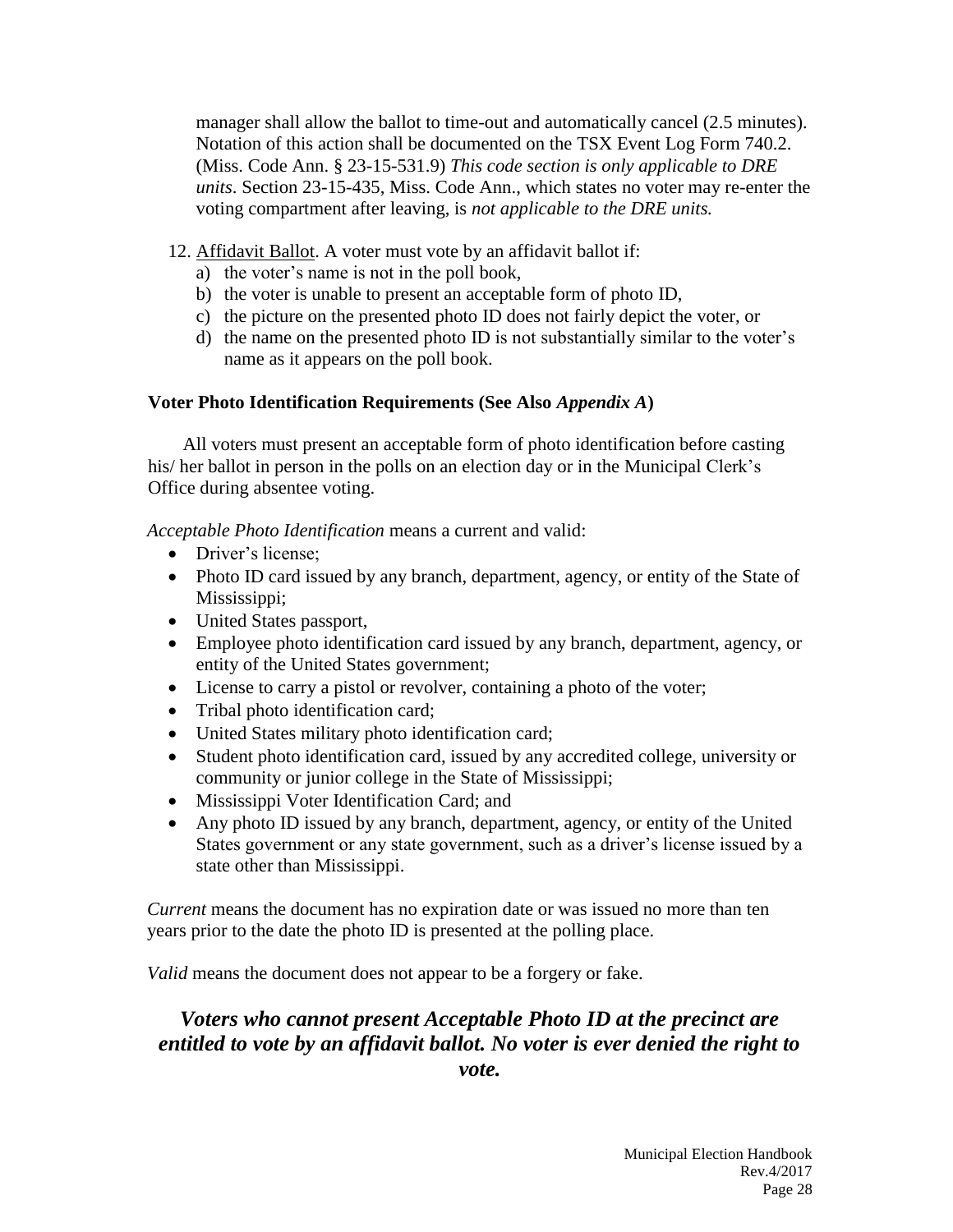Exemptions to the Photo ID Requirement:

- 1. A voter who casts an absentee ballot by mail, e-mail or fax is not required to provide or enclose a copy of an acceptable photo ID,
- 2. A voter who resides in a state-licensed care facility and who votes in person in a precinct located in the same state-licensed care facility is not required to present acceptable photo ID, and
- 3. A voter who has a religious objection to being photographed is not required to present acceptable photo ID.
	- a) A voter with a religious objection may only vote by an affidavit ballot.
	- b) An affidavit ballot cast by a voter with a religious objection cannot be rejected for this reason if, within five (5) business days after election day, the voter signs an Affidavit of Religious Objection in the Municipal Clerk's Office in the voter's city of residence.
	- c) An affidavit ballot cast by a voter with a religious objection cannot be counted if, within five (5) business days after an election day, the voter *does not* sign an Affidavit of Religious Objection in the Municipal Clerk's Office in the voter's city of residence.

# **1.11 Voter Assistance (See Also Appendix 1.A)**

#### **Inside the Polling Place**

Before receiving assistance in marking his/her ballot, the voter must first make a request for assistance to the Poll Managers and state a statutory reason why he/she requires assistance. To receive assistance in the marking of his/her ballot, a voter must be blind, physically disabled or unable to read or write.

Any voter who declares to the Poll Managers he/she requires assistance to vote by reason of blindness, disability, or inability to read or write may be given assistance by any person of the voter's choice other than the voter's employer, an agent of the voter's employer, or an officer or agent of the voter's union. (Miss. Code Ann. § 23-15-549)

#### **Curbside Voting**

A physically disabled voter who drives, or is driven, to the polling place, but is unable to enter the polling place may vote curbside if the Poll Managers, in exercising sound discretion, determine the voter is physically unable to enter the polling place.

Two (2) Poll Managers take the poll book, receipt book, and a ballot or voting device to the vehicle and follow the voting process. After the voter casts his/her ballot in secret, the Poll Managers return the voted ballot to the ballot box. If, while a voter is voting by curbside, there are less than three (3) Poll Managers present in the polling place, voting must stop inside the polling place until the Poll Managers conducting the curbside voting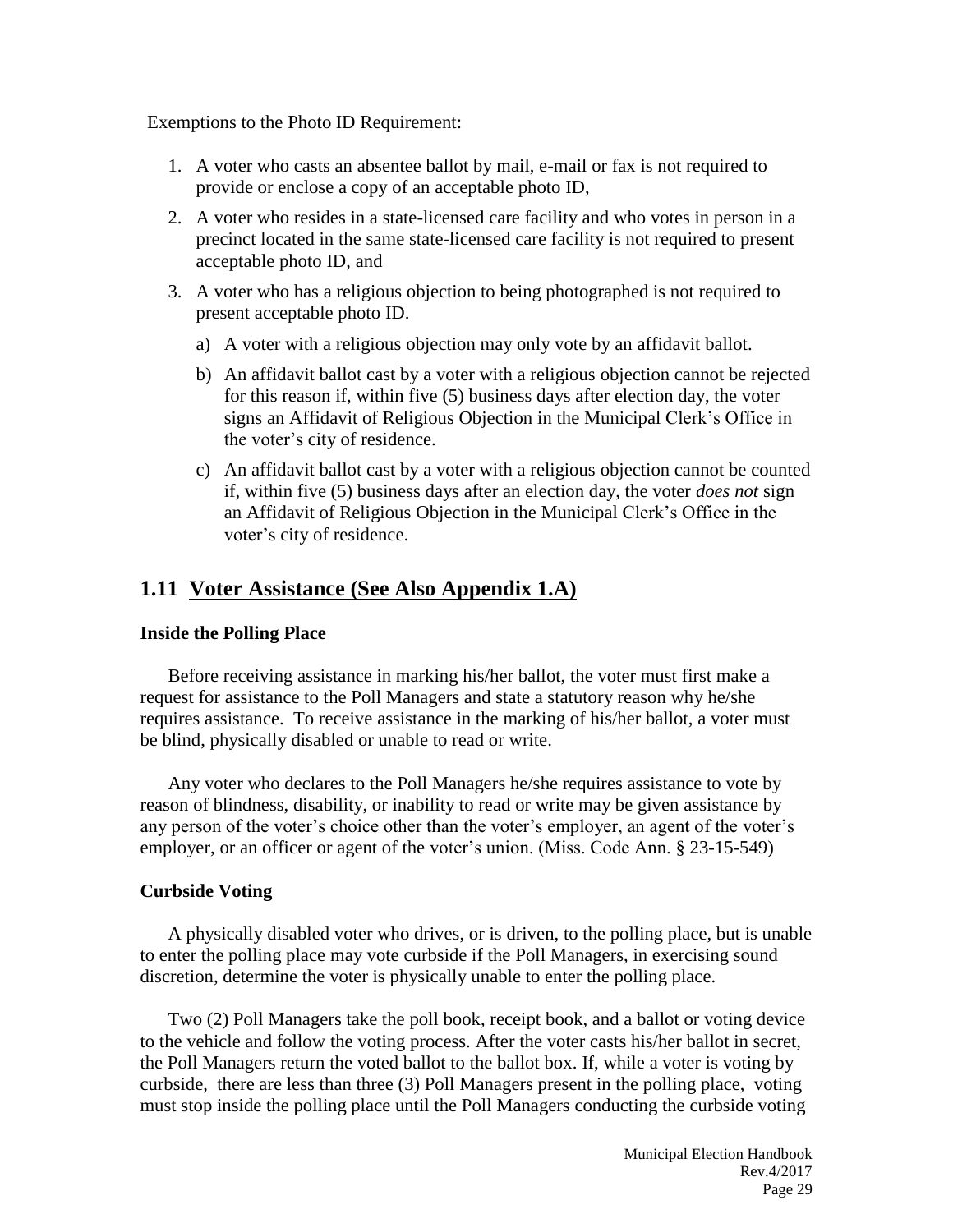return inside so there are at least three (3) Poll Managers present within the polling place to conduct the election at all times. (Miss. Code Ann. § 23-15-541(2))

# **1.12 Challenges (See Also Appendix 1.B)**

#### **Who Can Challenge?**

The following persons are authorized challengers and are able to challenge the qualifications of any person attempting to vote:

- 1. Any candidate whose name is on the ballot in the precinct in which the challenge is made,
- 2. Any authorized representative of a candidate whose name is on the ballot in the precinct in which the challenge is made,
- 3. A political party's official poll watcher (not applicable for party primary elections),
- 4. Any qualified voter of the precinct in which the challenge is made, and
- 5. Any Poll Manager of the polling place in which the challenge is made. (Miss. Code Ann. § 23-15-571)

Election officials must assign each authorized poll watcher a suitable place within the precinct at which he/she may reasonably observe the election process.

#### **Bases for Challenge**

A person attempting to vote may be challenged on the grounds listed below:

- 1. The person is not a registered voter in the precinct.
- 2. The person is not the registered voter under whose name he/she has applied to vote.
- 3. The person has already voted in the election.
- 4. The person is not a resident in the precinct where he/she is registered.
- 5. The person has illegally registered to vote.
- 6. The person has removed his/her ballot from the polling place.
- 7. The person has cast an absentee ballot but is ineligible to do so.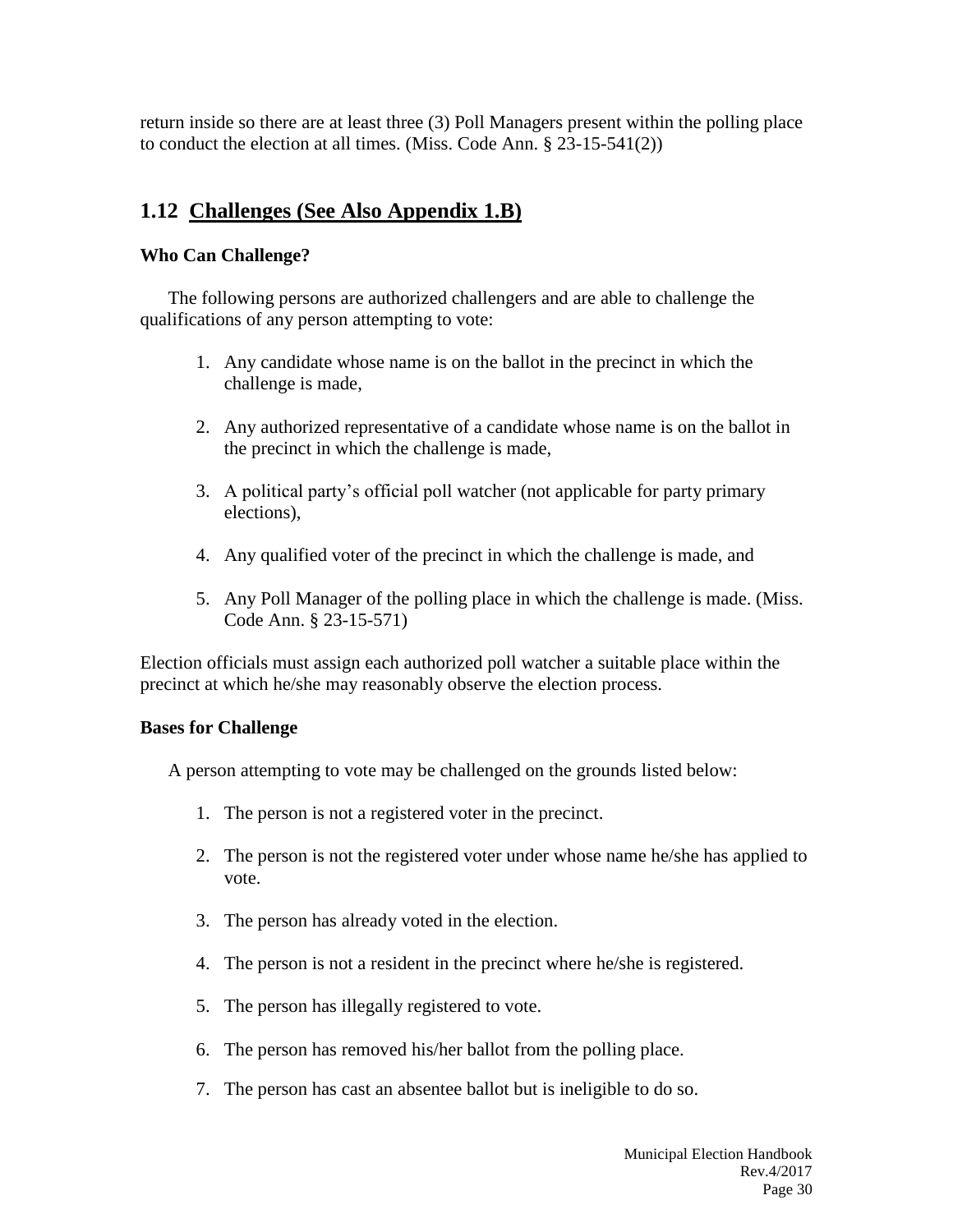8. The person is otherwise disqualified by law. (Miss. Code Ann. § 23-15-571)

There are no other reasons for a challenge. (Miss. Code Ann. §§ 23-15-571, 23-15-643, 23-15-731)

#### **Ruling on Challenge**

The challenge must be considered and acted upon by the Poll Managers of the precinct at the time the challenge is made.

There are three (3) possible rulings on a challenge:

1. Challenge unanimously determined to be frivolous.

If the Poll Managers unanimously determine the challenge is frivolous, disregard the challenge and accept the offered vote as though it had not been challenged by allowing the voter to cast a regular Election Day ballot.

2. Challenge NOT unanimously determined to be well taken.

If the Poll Managers cannot reach a unanimous decision, a paper ballot shall be issued to the voter. The ballot is counted separately from the unchallenged ballots as follows:

- a. "Challenged" is marked on the back of the ballot;
- b. The ballot is placed in a separate envelope labeled "Challenged Ballots;"
- c. The envelope is sealed and deposited into the sealed ballot box, and
- d. At the close of the polling place, the challenged ballots are separately counted, tallied and totaled, with a separate return made of challenged ballot.
- 3. Challenge unanimously determined to be well taken.

If the Poll Managers unanimously determine the challenge is valid or well taken, the ballot is REJECTED in the following manner:

- a. Mark "Rejected" on the back of the ballot; and
- b. The name of the voter is written on the back of the ballot; and the ballot is placed in a strong envelope labeled "Rejected Ballots; and
- c. The envelope is sealed and deposited into the sealed ballot box.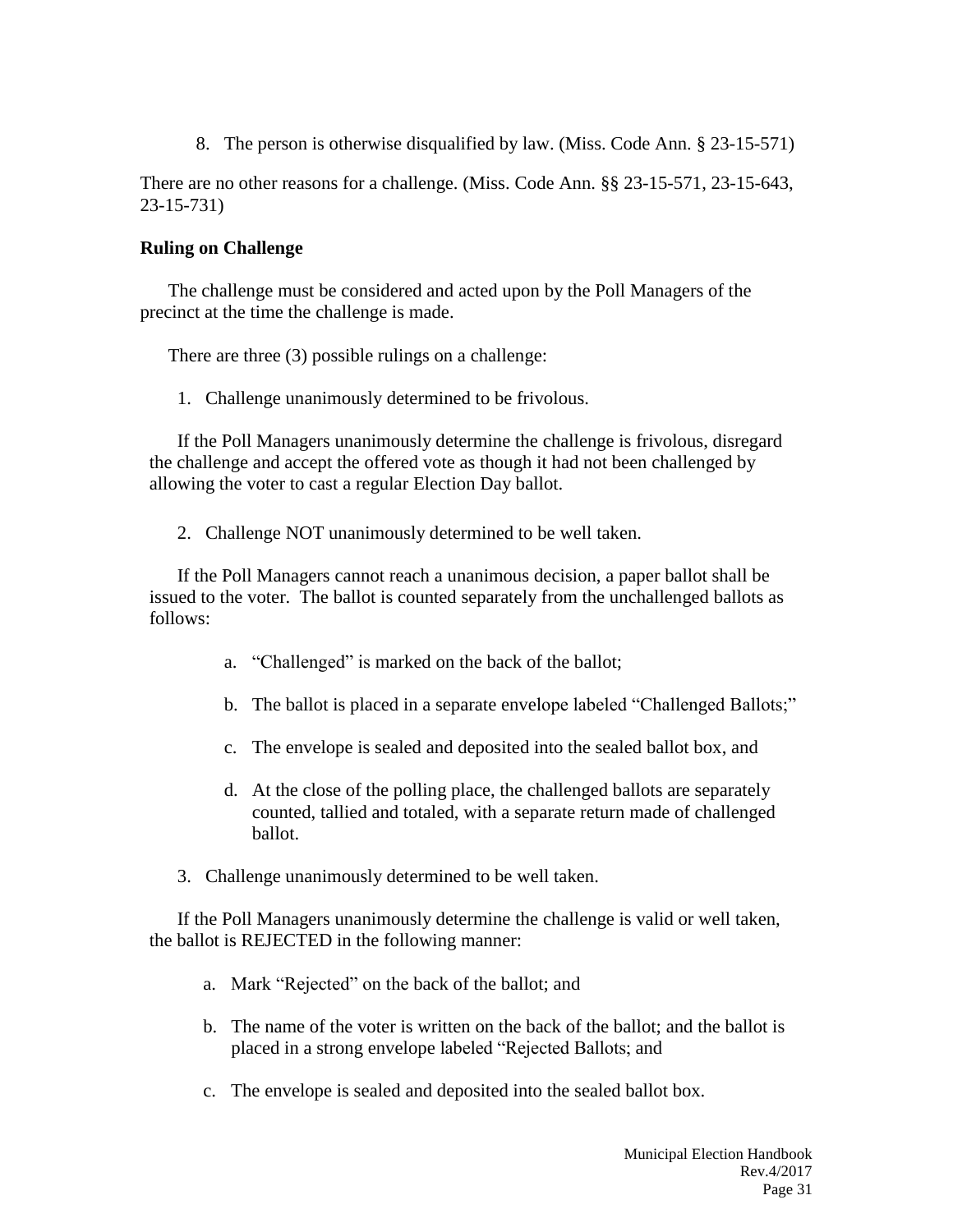# **1.13 Affidavit Ballots (See also, Appendix 1.D)**

A voter:

- $\triangleright$  Whose name does not appear on the poll book, or
- $\triangleright$  Who does not present an acceptable form of photo ID, or
- $\triangleright$  Who presents an acceptable form of photo ID but the voter's name on the photo ID is not substantially similar to the voter's name as it appears on the poll book, or
- $\triangleright$  Who presents an acceptable form of photo ID but the picture on the photo ID does not fairly depict the voter,

may only cast an affidavit (provisional) ballot.

An affidavit ballot is a regular election day, paper ballot which is placed into an Affidavit Ballot Envelope. The affidavit ballot envelope must be completed by the voter and must include: the voter's name, address (current and previous, if moved), telephone number, and signature. A Poll Manager must also sign the affidavit ballot envelope. The failure of the Poll Manager or the voter to sign the envelope must result in the rejection of the affidavit ballot.

Once the voter and Poll Manager have completed the affidavit ballot envelope, the affidavit voter signs a separate receipt book maintained solely for affidavit voters. The voter is issued a paper ballot, initialed by the Initialing or Alternate Initialing Manager. The voted paper ballot is placed into the completed Affidavit Ballot Envelope and immediately deposited into the sealed ballot box by the voter.

The affidavit voter must be provided with written instructions on how to ascertain whether his/her vote was counted, and if not, why by contacting the Municipal Clerk's Office or Municipal Election Commission. If the voter cast an affidavit ballot because he/she failed to present an acceptable photo ID, the voter must be provided with written instructions on how to ensure his/her vote will be counted by presenting an acceptable form of photo ID in the Municipal Clerk's Office within five (5) business days of the election.

The election officials – the Party Executive Committee in Primary Elections and the Election Commission in General and Special Elections – must examine the voter roll and any other record when canvassing the returns so as to allow the affidavit (provisional) ballots to be counted, or not counted, as shall appear to be legal. Reasons for rejecting an affidavit ballot include, but are not limited to, the voter not being a registered voter of the municipality, failure of the voter and/or Poll Manager to sign the affidavit ballot envelope, or the voter casting a ballot in a precinct in which he/she is not entitled to vote. (Miss. Code Ann. § 23-15-573)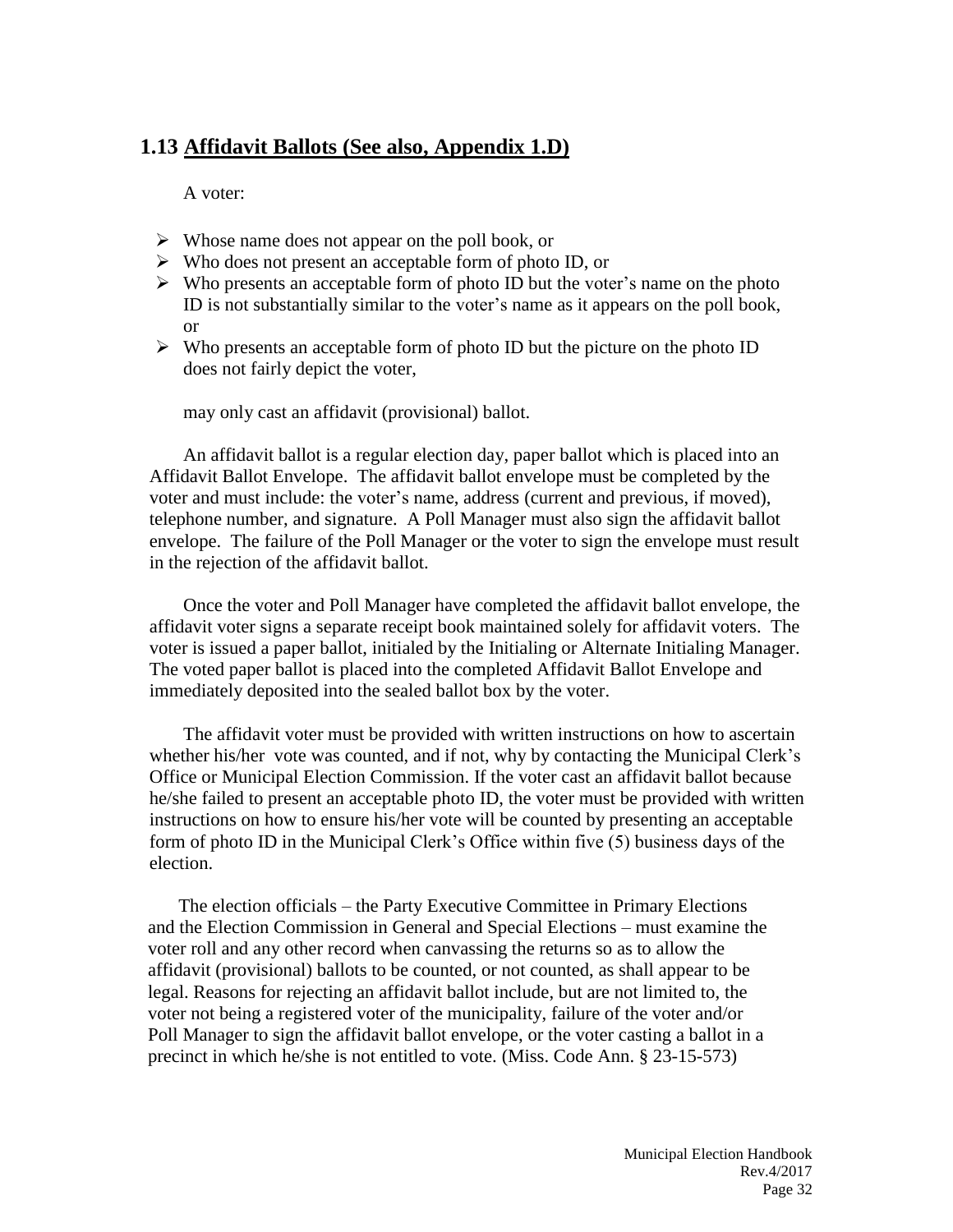# **1.14 Prohibitions Against Campaigning at the Polls**

#### **General Prohibition**

It is unlawful for any candidate for elective office or any representative of a candidate, or for any proponent or opponent of any constitutional amendment, local issue or other measure printed on the ballot, to post or distribute cards, posters, or other campaign literature within one hundred fifty (150) feet of any entrance to a building in which an election is being conducted. It is also unlawful for a candidate or his/her authorized representative to appear at any polling place armed or in uniform, nor shall he/she display any badge or credentials. (Miss. Code Ann. § 23-15-895)

This prohibition is applicable to inside of City Hall or any other building in which the Municipal Clerk's office is located and within one hundred fifty (150) feet of any entrance thereto during the 45 day absentee voting period.

#### **Wearing T-Shirts**

The wearing of a T-shirt with a candidate's name and/or picture within one hundred fifty (150) feet of any entrance to a building in which an election is being conducted constitutes the posting of campaign literature and is prohibited. Such T-shirts must be covered or removed before a voter may come within one hundred fifty (150) feet of any entrance to a building in which an election is being conducted. (Miss. Code Ann. § 23- 15-895)

#### **Use of Sample Ballots**

It is permissible for an individual voter to bring a sample ballot into the polling place for the voter's own use as a reminder of the candidate(s) for whom he/she intends to vote. A voter, however, cannot be permitted to use the sample ballot as campaign literature in attempting to influence other voters within the polling place.

# **1.15 Counting the Votes**

#### **Absentee Ballots (See Also Appendix 1.E)**

At the close of the polls, the Poll Manager of each voting precinct shall take the envelopes containing the absentee ballots and announce the name, address, and precinct of each. The Poll Managers shall carefully examine the absentee ballot envelope and absentee ballot application to ensure each is valid and properly executed. This process includes:

1. Ensuring each absentee ballot envelope has a corresponding absentee ballot application;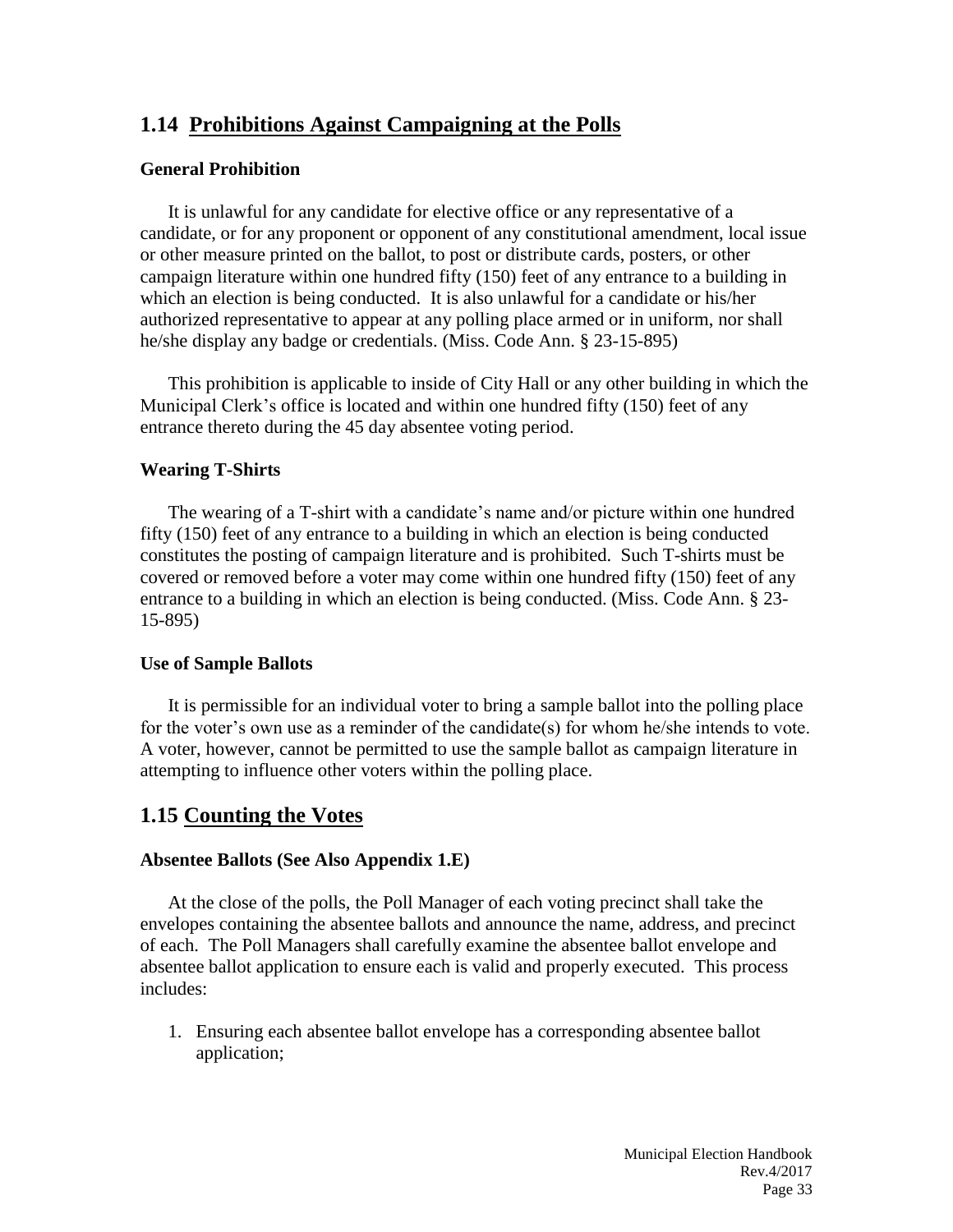- 2. Ensuring the absentee ballot application contains the original seal of the Municipal Clerk's Office;
- 3. Ensuring the absentee ballot application contains the original initials of the Municipal Clerk or deputy clerk;
- 4. Ensuring the absentee ballot application is signed by the voter;
- 5. Ensuring the absentee ballot application is signed by either the Municipal Clerk or deputy clerk, or by someone authorized to administer oaths, such as a notary public, who is acknowledging the voter's signature; unless, the voter cast an absentee ballot because he/she is temporarily or permanently disabled, then a witness signature only;
- 6. Comparing the voter's signature on the absentee ballot application with the voter's signature on the absentee ballot envelope;
- 7. Ensuring the absentee ballot envelope is signed across the flap by the voter; and
- 8. Ensuring the absentee ballot envelope is signed across the flap by the Municipal Clerk or deputy clerk or by someone authorized to administer oaths, such as a notary public, who is acknowledging the voter's signature; unless, the voter cast an absentee ballot because he/she is temporarily or permanently disabled, then a witness signature across the flap.

If the Poll Managers find the applicant is a registered and qualified voter of that precinct, and he/she did not appear in person and vote at the polling place on Election Day, the envelope is marked as "ACCEPTED."

*If a central scanner at Election Central/City Hall/Courthouse is NOT used in the election, meaning only paper ballots, precinct scanners or TSX/DRE voting machines are used in the election,* the "ACCEPTED" absentee ballot envelopes are opened, the absentee ballots removed from the envelopes and the absentee ballots are placed in the ballot box with the other paper ballots before counting any paper ballots. (Miss. Code Ann. § 23-15-639)

*If a central scanner at Election Central/City Hall/Courthouse IS used in the election*, the "ACCEPTED" absentee ballot envelopes are bundled together and placed in a separate strong envelope marked "ACCEPTED ABSENTEE BALLOTS." The absentee ballot envelopes are NOT opened, but remain sealed. The separate "ACCEPTED ABSENTEE BALLOTS" envelope is placed in the ballot box with all election materials to be returned to Election Central. With the use of a central scanner at Election Central, the officials charged with the conduct of the election will open the ACCEPTED absentee ballot envelopes, remove the absentee ballots and scan through the central scanner to count.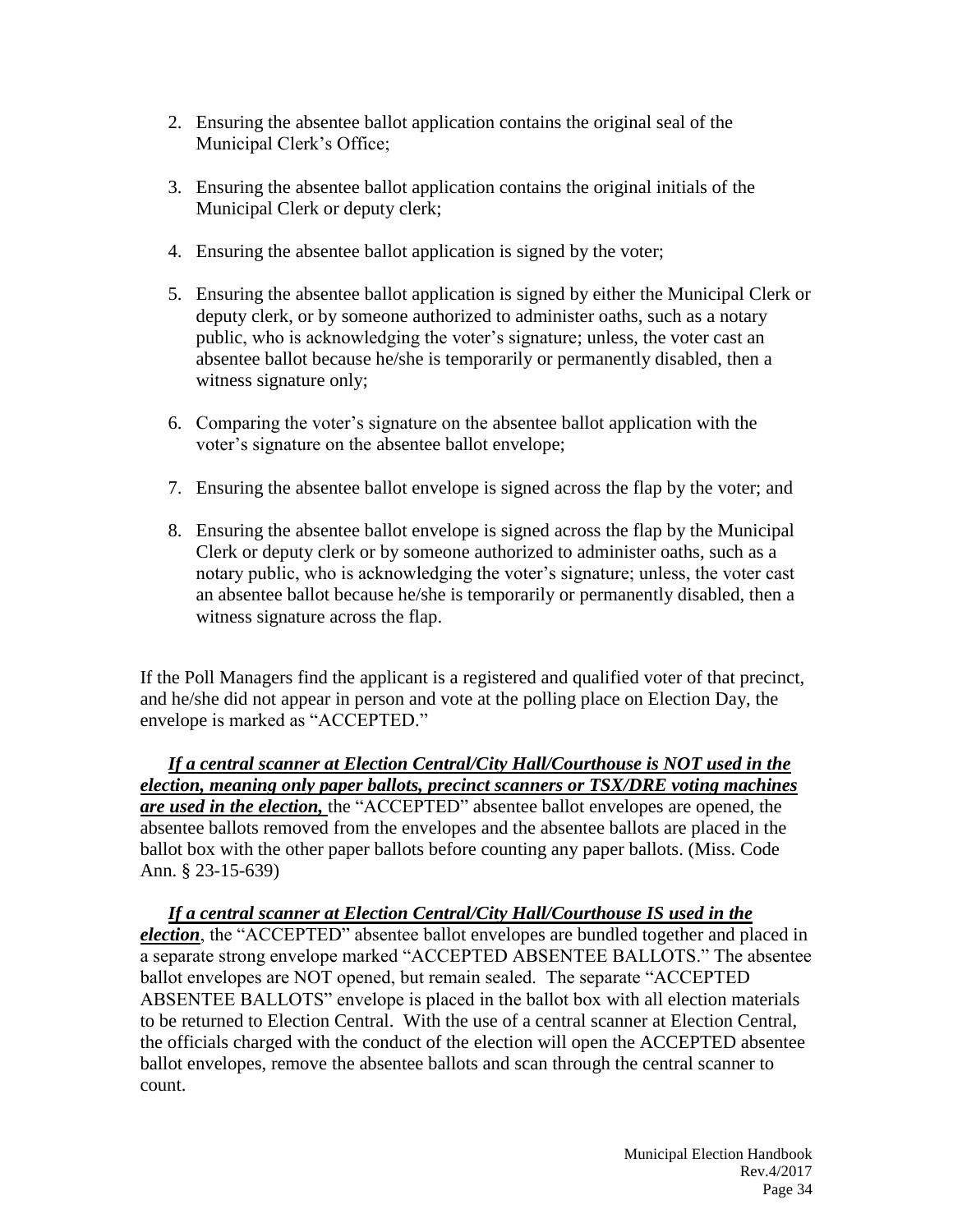If a deficiency is found in one or more of the above-listed requirements, the Poll Managers mark the absentee ballot envelope "REJECTED," write the reason for the rejection on the envelope, and place it in a separate strong envelope marked "REJECTED ABSENTEE BALLOTS." The absentee ballot envelopes marked "REJECTED" are NOT opened, but remain sealed. The separate "REJECTED ABSENTEE BALLOTS" strong envelope is placed in the ballot box with all election materials to be returned to Election Central. (Miss. Code Ann. § 23-15-641)

Poll Managers are encouraged to follow the checklist in Appendix 1.E when examining absentee ballots at the close of the polls.

#### **Paper Ballots**

When the polls have been closed, the Poll Managers publicly open the ballot boxes and immediately proceed to count the ballots. The Poll Managers must ensure each paper ballot bears the initials of the Initialing or Alternate Initialing Manager. A ballot which does not bear the initials of the Initialing or Alternate Initialing Manager should not be counted. Failure of the Initialing or Alternate Initialing Manager to initial a ballot renders such ballot illegal.

In counting paper ballots, the poll managers read aloud the names of the persons voted for, and those names shall be taken down and tallied. All Poll Managers, and not just one manager, are required to count ballots.

During the counting of the ballots, all proceedings must be in fair and full view of the voting public without unnecessary interference, delay, or encroachment upon the good order of the duties and proceedings of the Poll Managers and other officers of the election.

Candidates, or their duly authorized representative, have the right to reasonably view ballots as they are taken from the box and counted, and to reasonably view tally sheets, papers, and other documents used in the election. (Miss. Code Ann. § 23-15-581)

#### **Optical Mark Tabulating Equipment ("OMR")**

The governing authorities of any municipality are authorized and empowered, in their discretion, to purchase or rent optical mark reading equipment which meets the requirements of Mississippi statute (Miss. Code Ann. § 23-15-507), and may use such equipment in all or a part of the precincts within its boundaries. (Miss. Code Ann. § 23- 15-505)

#### **Testing the OMR Tabulating Equipment**

Prior to the start of the counting of scannable ballots, the election officials charged with the conduct of the election must cause the OMR tabulating equipment to be tested to ascertain it will accurately count the votes cast for all offices and on all measures.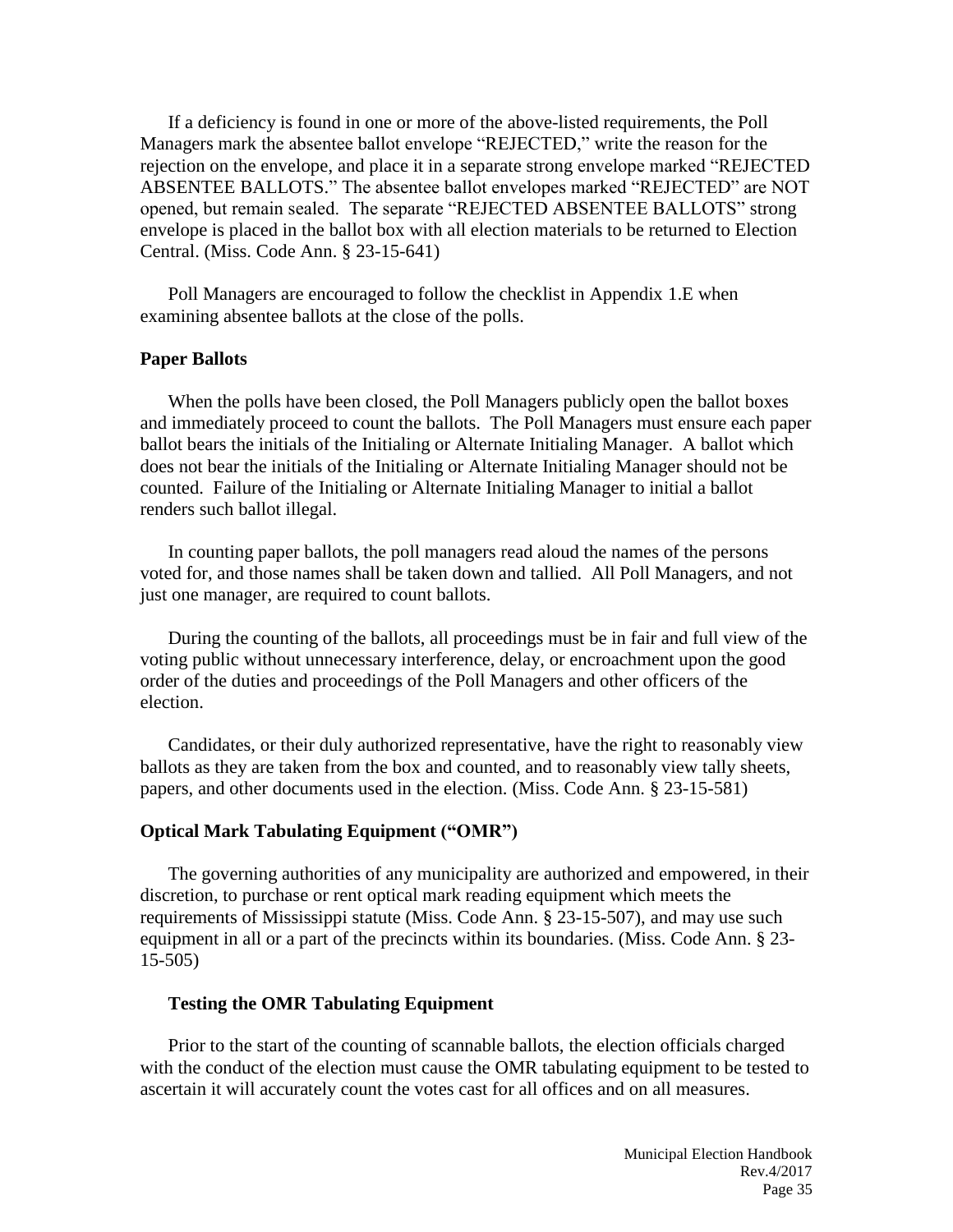Representatives of the political parties, candidates, press and the general public may witness the testing of the OMR tabulating equipment. (Miss. Code Ann. § 23-15-521)

The test is conducted by processing a group of "mock voted" ballots so marked as to record a predetermined number of valid votes for each candidate and on each measure; and for each office, one or more "test" ballots must have votes in excess of the number allowed by law to test the ability of the OMR tabulating equipment to reject such ballots. If any error is detected, the cause must be determined and corrected and an errorless test must be made and certified before the count is started. On completion of each test, the program, test materials and "test" ballots are sealed and retained. (Miss. Code Ann. § 23- 15-521)

#### **Scannable Ballots: Using Precinct Scanners**

When the polls have been closed and the absentee ballots have been marked ACCEPTED or REJECTED, and all accepted absentee ballots having been removed from their envelopes and counted by the OMR tabulating equipment, all voted ballots must be sealed in the ballot box. The Receiving and Returning Manager must deliver the sealed ballot box to the counting center. The Poll Managers must prepare a report in duplicate of the number of voters who have voted, as indicated by the poll book and receipt book, including the separate receipt book for affidavit voters, and place this report in the ballot box, which must be sealed so no additional ballots may be deposited or removed from the ballot box. (Miss. Code Ann. §§ 23-15-517, 23-15-519)

#### **Scannable Ballots: Using a Central Scanner**

All proceedings at the counting center shall be under the direction of the officials in charge of the election – the Executive Committee for Primary Elections and the Election Commission for General and Special Elections. All proceedings at the counting center shall be conducted under the observations of the public. No persons, however, except those authorized for the purpose, shall touch any ballot. All persons who are engaged in processing and counting the ballots shall be deputized in writing and shall take an oath that they will faithfully perform their assigned duties. (Miss. Code Ann. § 23-15-523)

#### **Resolution Board**

The officials in charge of the election shall appoint qualified voters to serve as judges on the Resolution Board, who are required to attend and complete poll manager training. An odd number of not less than three (3) members shall be appointed. Judges of the Resolution Board cannot include Municipal Election Commissioners; candidates and parents, siblings or children of candidates; members of the Municipal Executive Committee, in a Primary Election; and members of the Municipal Executive Committee in a General Election unless all political parties who have a candidate on the ballot are appointed.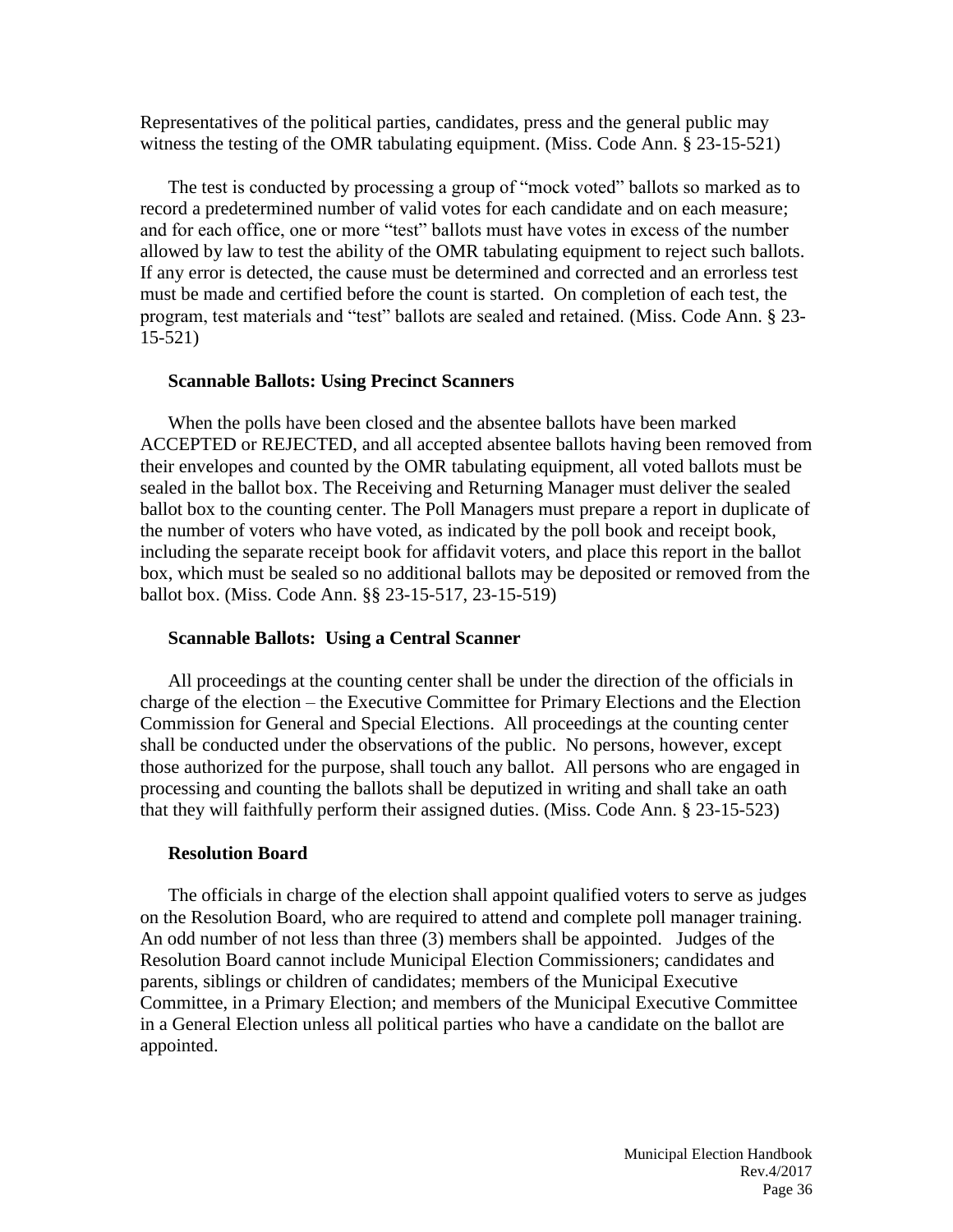All ballots rejected by the OMR tabulating equipment will be reviewed by the Resolution Board. If any ballot is damaged or defective or otherwise rejected by the OMR tabulating equipment, the ballot is deposited in an envelope marked for the "RESOLUTION BOARD." The judges on the Resolution Board shall endeavor to determine the intent of the voter, and, if able, record the vote consistent with that determination.

If the Resolution Board can determine the intent of the voter from the ballot, the judges prepare a duplicate ballot, identical to the voter's marked ballot, to replace the damaged or defective ballot. A duplicate ballot is prepared by the Resolution Board by marking a new ballot with the voter's choices as determined by his/her intent and thereafter scanning the duplicate ballot through the OMR tabulation equipment. The voter's original ballot is marked by the Resolution Board as "Original #1" and the copy prepared by the Resolution Board is marked as "Duplicate #1." The Board prepares subsequent original and duplicate ballots in the same manner with sequential numbering.

If the voter's intent cannot be determined by the Resolution Board, the officials in charge of the election may use the voting machine to count the votes in the remaining races which are unaffected.

Ballots rejected by the OMR tabulating equipment for appearing to be blank shall be examined by the Resolution Board to verify if they are blank or have been marked with a non-detectible marking device. If it is determined the ballot is marked with a nondetectible device, the Resolution Board prepares a duplicate ballot of the voter's original ballot in accordance with the process discussed above and then scans the ballot through the OMR tabulating equipment.

All ballots rejected by the OMR tabulating equipment which contain overvotes are inspected by the Resolution Board. Ballots upon which an overvote appears, and voter's intent cannot be determined by inspection of the Resolution Board, the officials in charge of the election may use the OMR tabulating equipment in determining the vote in the races which are unaffected by the overvote. At the direction of the officials in charge of the election, all other ballots which are overvoted shall be counted manually, and voter intent shall be determined in accordance with Miss. Code Ann. § 23-15-523(5)-(7) .

If for any reasons it becomes impracticable to count all or part of the ballots with the OMR tabulating equipment, the officials in charge of the election may direct the ballots be counted manually, following the provisions governing the counting of paper ballots.

The returns printed by the OMR tabulating equipment, to which have been added the manually-tallied ballots, shall be duly certified by the officials in charge and shall constitute the official returns of each voting precinct.

Unofficial and incomplete returns may be released during the count. Upon the completion of the count, the official returns are open to the public. (Miss. Code Ann. § 23-15-523)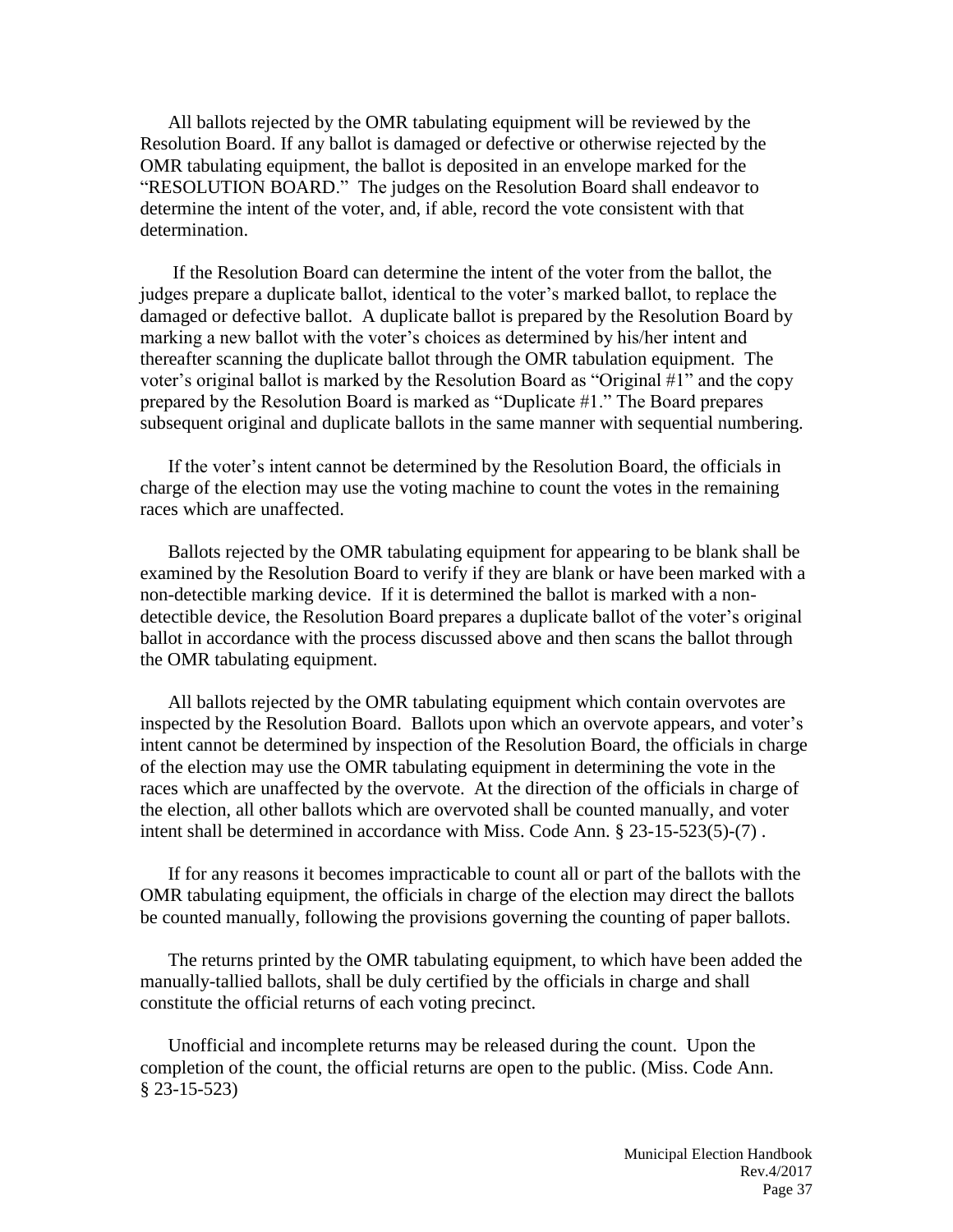#### **Direct Recording Electronic Voting Equipment (DRE)**

The governing authorities of any municipality are authorized and empowered, in their discretion, to purchase or rent direct recording electronic voting equipment which meets the requirements of Mississippi statute (Miss. Code Ann. § 23-15-531.1), and may use such system in all or a part of the precincts within its boundaries.

#### **Testing the DRE Units**

On or before the third day preceding any election, except runoff elections, the officials in charge of the election must cause each DRE unit to be tested to ascertain it will correctly count the votes cast for all offices and on all questions.

On or before the third day preceding any runoff election, the official in charge of the election must cause a number of DRE units at random to be tested to ascertain each will correctly count the votes cast for all offices and on all questions. If the total number of DRE units in the municipality is thirty (30) or less, all DRE units shall be tested. If the total number of DRE units in the municipality is more than thirty (30) but less than one hundred (100), then at least one-half (1/2) of the DRE units shall be tested. If the total number of DRE units in the municipality is more than one hundred (100), then at least fifteen percent (15.0%) of the DRE units shall be tested.

All memory cards to be used shall be tested. Public notice of the time and place of the test shall be made at least five (5) days prior thereto. Representatives of candidates, political parties, news media and the public are permitted to observe the tests. (Miss. Code Ann. § 23-15-531.4)

#### **Demonstration on the use of the DRE**

The officials in charge of the election shall place on public exhibition and demonstrate the use of the DRE units throughout the municipality during the month preceding each primary and general election. (Miss. Code Ann. § 23-15-531.7)

#### **Counting Votes and Determining Results with DRE Voting Equipment**

In elections in which DRE voting equipment is used, the paper ballots (excluding affidavit ballots) are counted at the precinct by the poll managers. All persons who perform any duties at the precinct shall be deputized by the officials in charge of the election and only persons so deputized shall touch any ballot, container, paper or machine utilized in the conduct of the count or be permitted in the immediate area designed for officers deputized to conduct the count.

All proceedings at the precincts are be open to the view of the public, but no person except one employed and designated for the purpose by the officials in charge of the election shall touch any ballot, any DRE unit or the tabulating equipment.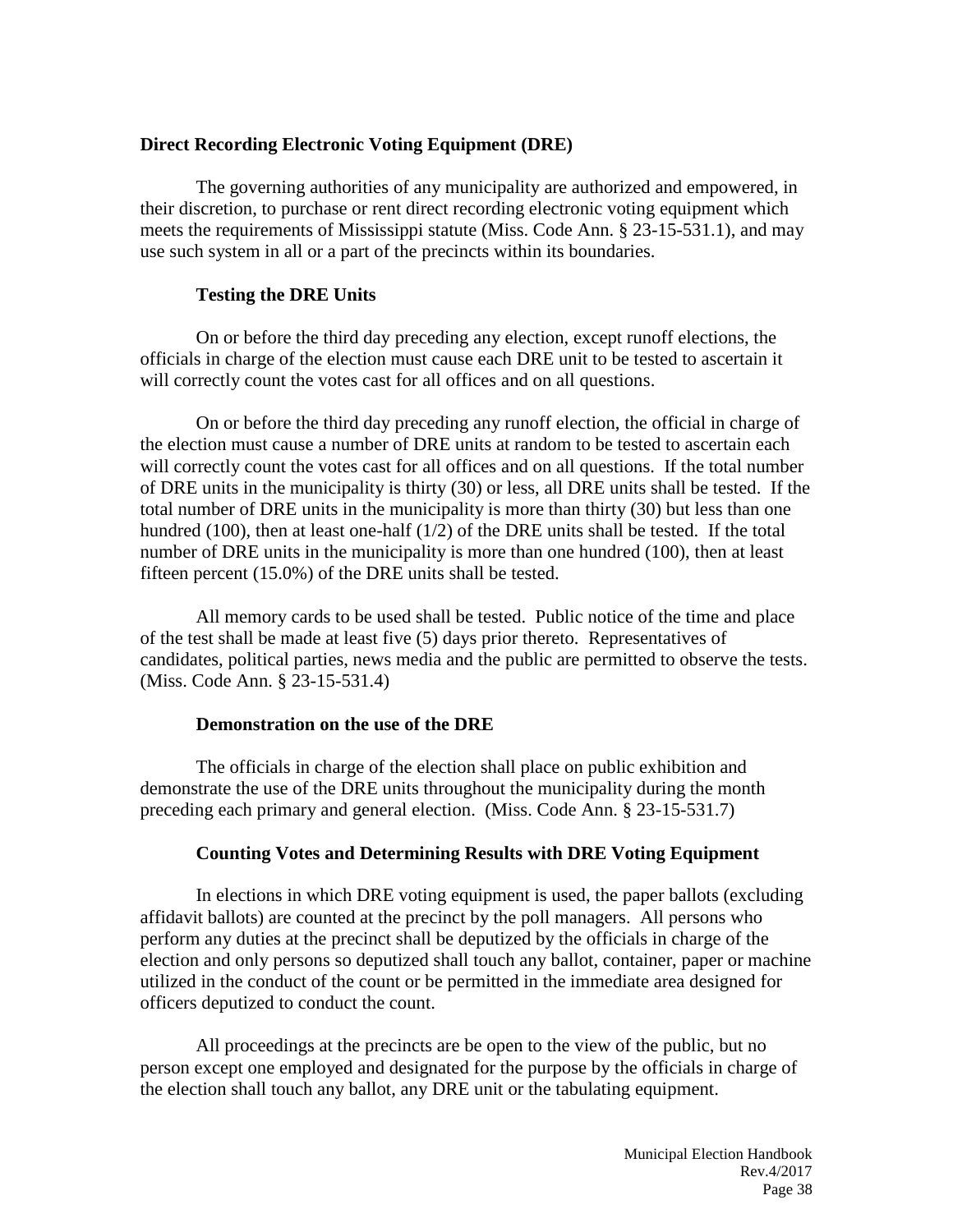After the polls have closed and all voting in the precinct has stopped, the poll managers shut down the DRE units and obtain the machine totals as follows:

(a) The poll managers print two (2) result total tapes from each DRE unit and verify the number of ballots cast as recorded on the tapes matches the public count number as displayed on the DRE unit; and

(b) The poll managers then eject the memory card, if applicable, from each DRE unit.

Upon completion of shutting down each DRE unit and printing the result total tapes, the poll managers sign the result total tapes and post one from each DRE unit to the wall of the precinct. Poll managers complete and sign a precinct ballot accounting form, which is placed into the ballot box.

The poll managers collect and retain the zero tapes and result total tapes for each DRE unit and place the tapes with the memory card, if any, for each unit and enclose all such items in one (1) envelope or communication pack which is sealed and initialed by the poll manager so it cannot be opened without breaking the seal. The Receiving and Returning Manager delivers the envelope or communication pack to Election Central. (Miss. Code Ann. § 23-15-531.10)

#### **1.16 Proclamation of Results and Sealing of the Ballot Box**

When the votes have been completely and correctly counted and tallied by the Managers, they shall publicly proclaim the results of the election at their box. The Managers shall certify in duplicate a statement of the results, to be signed by the Managers. One of the certificates shall be enclosed in the ballot box, and the other shall be posted in the polling place to be inspected at any time by the public.

When the count and the tally of the votes have been completed, the Managers shall place all voted ballots, all spoiled ballots, and all unused ballots in the ballot box, as well as a duplicate signed statement of the results. The voted ballots, the spoiled ballots, and the unused ballots must correspond in total with the number of ballots originally accepted by the Receiving and Returning Manager. If the numbers fail to correspond, the failure must be perfectly accounted for by a written statement by the Managers made under oath, and that sworn statement shall also be enclosed in the ballot box.

The tally list and the receipt booklet containing the signed names of the voters who voted must also be enclosed in the ballot box. The number of ballots voted must correspond with the number of names signed in the receipt book. When all the materials have been placed in the ballot box, it must be locked and sealed by the Managers of the precinct. (Miss. Code Ann. § 23-15-591 (1972))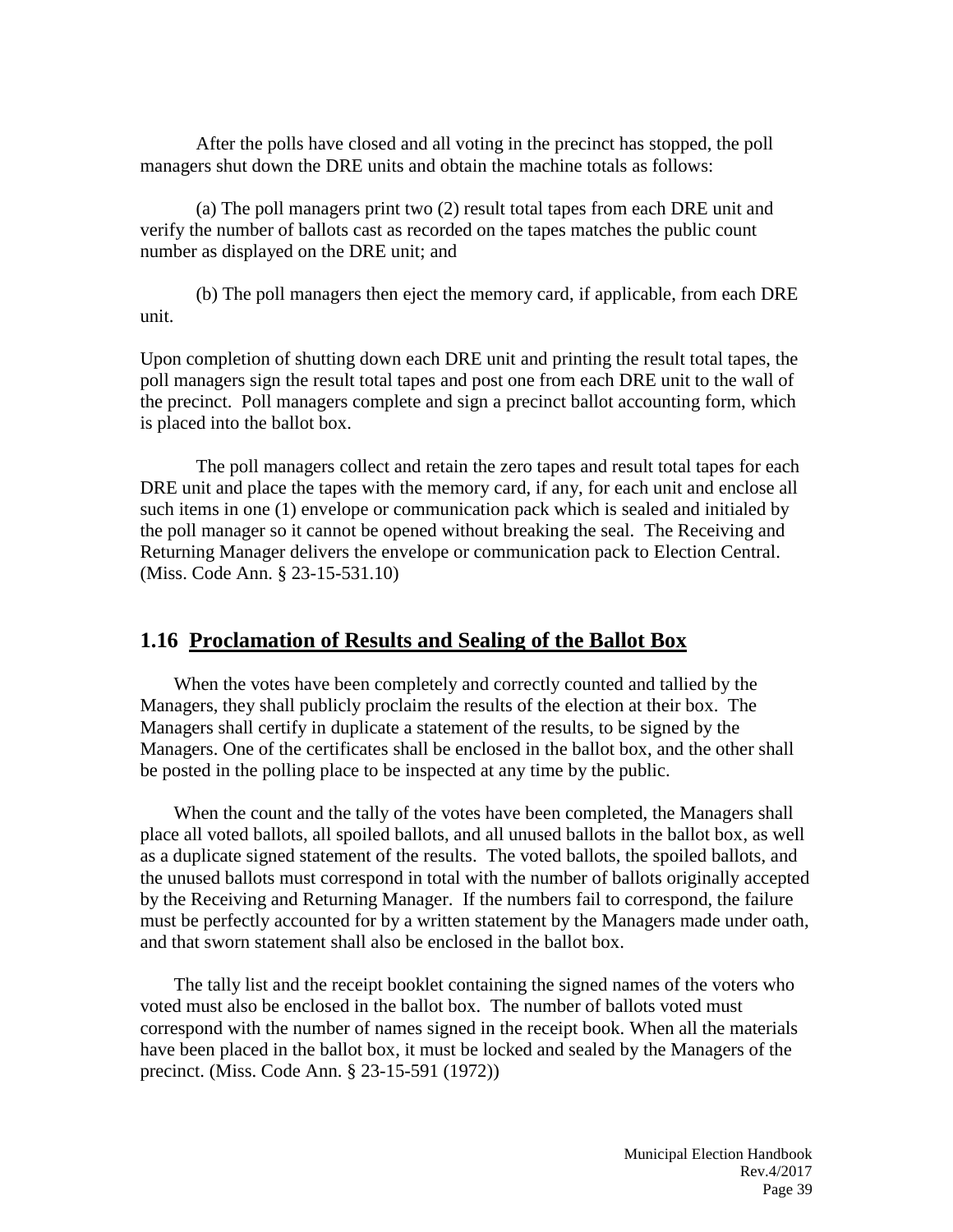# **1.17 Canvassing and Certifying Returns**

#### **Primary Elections**

The Municipal Party Executive Committee shall meet on the first or second day after each primary election, shall receive and canvass the returns, declare the results, and announce the names of those candidates to be submitted to the second primary and the names of the nominees for municipal offices within five (5) business days of the election, or as soon as practicable thereafter. A duplicate of all tabulations by precincts as certified by the Executive Committee shall be filed with the Municipal Clerk, who shall preserve those materials in his/her office. A duplicate shall also be transmitted to the Secretary of State's on the official recapitulation form as created by the Secretary of State's Office, and may be sent by mail, electronic mail (email) or fax. (Miss. Code Ann. § 23-15-597)

#### **General and Special Elections**

Immediately upon the closing of the polls, the Poll Managers shall count the ballots and ascertain the number of votes cast in each voting precinct for each of the candidates or ballot measures and make a return thereof to the Municipal Election Commissioners. On the day following the general or special election, the Election Commission shall canvass the returns from all voting precincts, and within five (5) business days after the election or as soon as practicable thereafter, shall deliver a certificate to each person receiving the highest number of votes.

If it appears any two (2) or more of the candidates have received an equal number of votes, the election shall be decided by lot fairly and publicly drawn by the Election Commission with the aid of two (2) or more qualified voters of the municipality.

Within five (5) business days after any election or as soon as practicable thereafter, the Election Commission shall transmit a statement to the Secretary of State certifying the names of the persons elected, the vote totals for each candidate, and vote totals for and against each ballot measure in the municipality. The statement shall contain a certification, signed and dated by a majority of the Election Commissioners, which shall read as follows: "We, the undersigned municipal election commissioners, do hereby certify that this statement contains the official vote for the election reflected therein." The statements are transmitted to the Secretary of State's Office on the official recapitulation form as created by the Secretary of State's Office, and it may be sent by mail, email or fax.

The candidates certified as elected shall be issued commissions by the Governor. (Miss. Code Ann. §§ 23-15-601, 23-15-603, 23-15-611)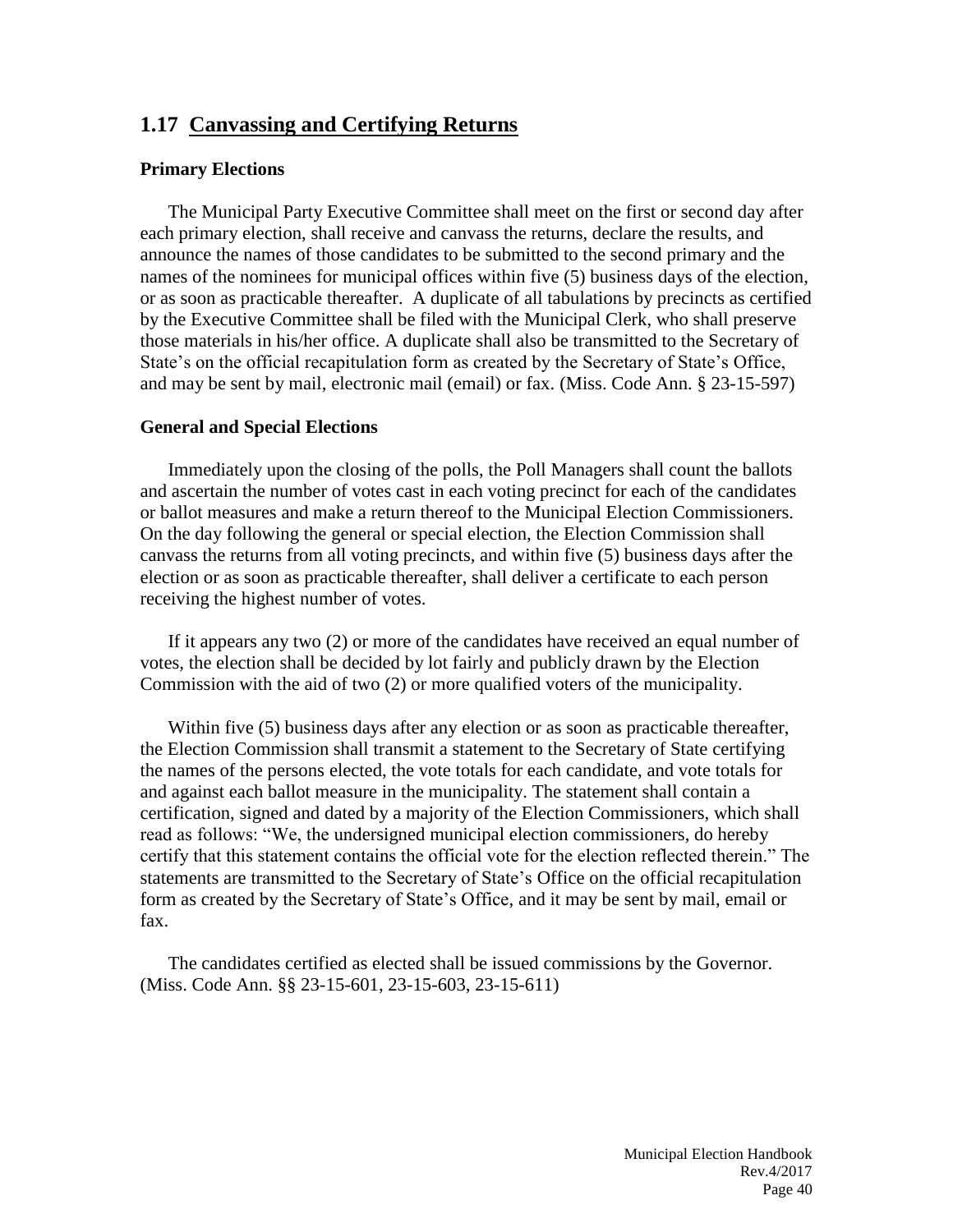#### **1.18 Security and Accounting of Ballots, Ballot Chain of Custody**

Election Commissions in General and Special Elections and Executive Committees in Primary Elections, as the officials in charge of the election, have the affirmative duty to ensure all ballots, both voted and unvoted, are kept secure and are carefully accounted for. Poll Managers must also be thoroughly trained in their responsibility to fully account for every ballot.

#### **Ballot Printing**

It is the duty of the officials in charge of the election in the municipality to have ballots printed. The printer of any ballots must provide to the officials in charge of the election 1) a certificate stating the number of ballots printed for each precinct and 2) a sworn certificate that the official ballots shall be kept secret under penalty of law.

The printer is charged with keeping all ballots completely secure, and once the ballots are received from the printer, the officials in charge of the election who receive the ballots are responsible for the security of the ballots. This applies to all paper ballots – Election Day, absentee, affidavit, curbside, emergency– and applies to Election Commissions, Executive Committees and the Municipal Clerk. (Miss. Code Ann. §§ 23- 15-351, 23-15-335, 23-15-649)

#### **Accounting of Ballots for Precinct Distribution**

The Receiving and Returning Manager from each precinct must sign duplicate receipts acknowledging the total number of ballots provided to that manager for that precinct and provide the same to the election official(s) charged with the distribution of the ballots, who must likewise sign the same receipt. One receipt is retained by the Municipal Clerk, while the other is placed in the ballot box. (Miss. Code Ann. §§ 23-15- 335; 23-15-591)

#### **Accounting of Delivered Ballots**

The officials in charge of the election shall ensure the total number of ballots receipted for by the Receiving and Returning Managers correspond with the number delivered by the printer to the officials in charge of the election. (Miss. Code Ann. § 23- 15-335)

#### **Lost Ballots**

If ballots are lost, the Poll Managers must within one (1) day of the election report the loss to the officials in charge of the election, including all facts connected with the loss and the number of ballots lost. If warranted, the officials in charge of the election shall deliver the report to the grand jury. (Miss. Code Ann. § 23-15-373)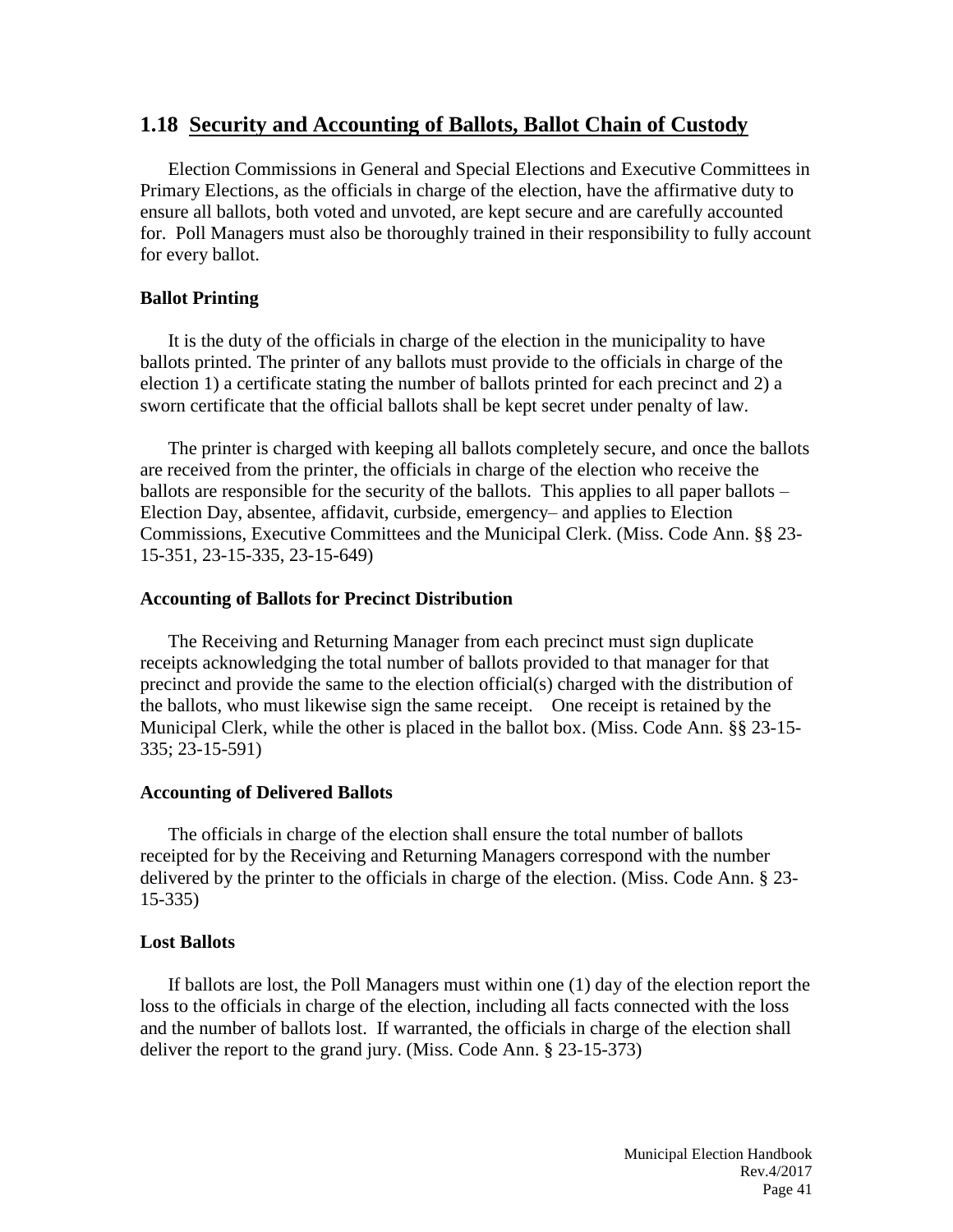#### **Ballot Accounting at the Close of Polls**

Ballots are accounted for at the close of the polls in accordance with Miss. Code Ann. § 23-15-591 and as discussed in Section 1.15 of this handbook.

#### **Security of Ballot Boxes**

Ballot boxes must be kept secure and sealed during the time the polls are open. Ballot boxes cannot be opened until the close of the polls. (Miss. Code Ann. § 23-15-247) After the ballot boxes have been delivered to Election Central (City Hall/Courthouse), the Municipal Clerk shall keep in place on each ballot box a consecutively numbered seal. The seal shall remain on the ballot box except when the officials in charge of the election are engaged in the public canvass of the election returns, publicly engaged in counting center activities, or the ballot box is otherwise opened as provided by law. (Miss. Code Ann. § 23-15-595)

# **1.19 Irregularities in a Ballot Box**

When a ballot box from a precinct is opened and examined by the Executive Committee, in the case of a primary election, or the Election Commission, in the case of a general or special election, and it is found there have been failures in material particulars to comply with the requirements of Miss. Code Ann. § 23-15-591 and § 23-15-895 (outlined in Sections 1.13 and 1.15 of this handbook) to such an extent it is impossible to arrive at the will of the voters at the precinct, the votes from the entire box may be disregarded and thus not counted, unless it appears with reasonable certainty the irregularities were not deliberately permitted or engaged in by the poll managers at that box for purposes of electing or defeating a certain candidate(s) by manipulating the election or the returns thereof at that box. In such event, the Executive Committee or the Election Commission, as appropriate, shall conduct a hearing and make a determination with respect to that ballot box, subject to judicial review. (Miss. Code Ann. § 23-15-593)

# **1.20 Contesting an Election**

#### **Examination of Ballot Boxes by a Candidate**

When the election returns have been canvassed and results certified by the Executive Committee, in primary elections, and by the Election Commission, in general and special elections, all the contents are returned to the ballot boxes, immediately resealed and delivered to the Municipal Clerk, who shall keep the ballot boxes and secure all against any tampering.

At any time within twelve (12) calendar days after the certification of the election by the Executive Committee or the Election Commission, any candidate OR his/her authorized representative has the right to examine the ballot box(es) and their contents. Three (3) days' advance written notice of a candidate's request to the Municipal Clerk to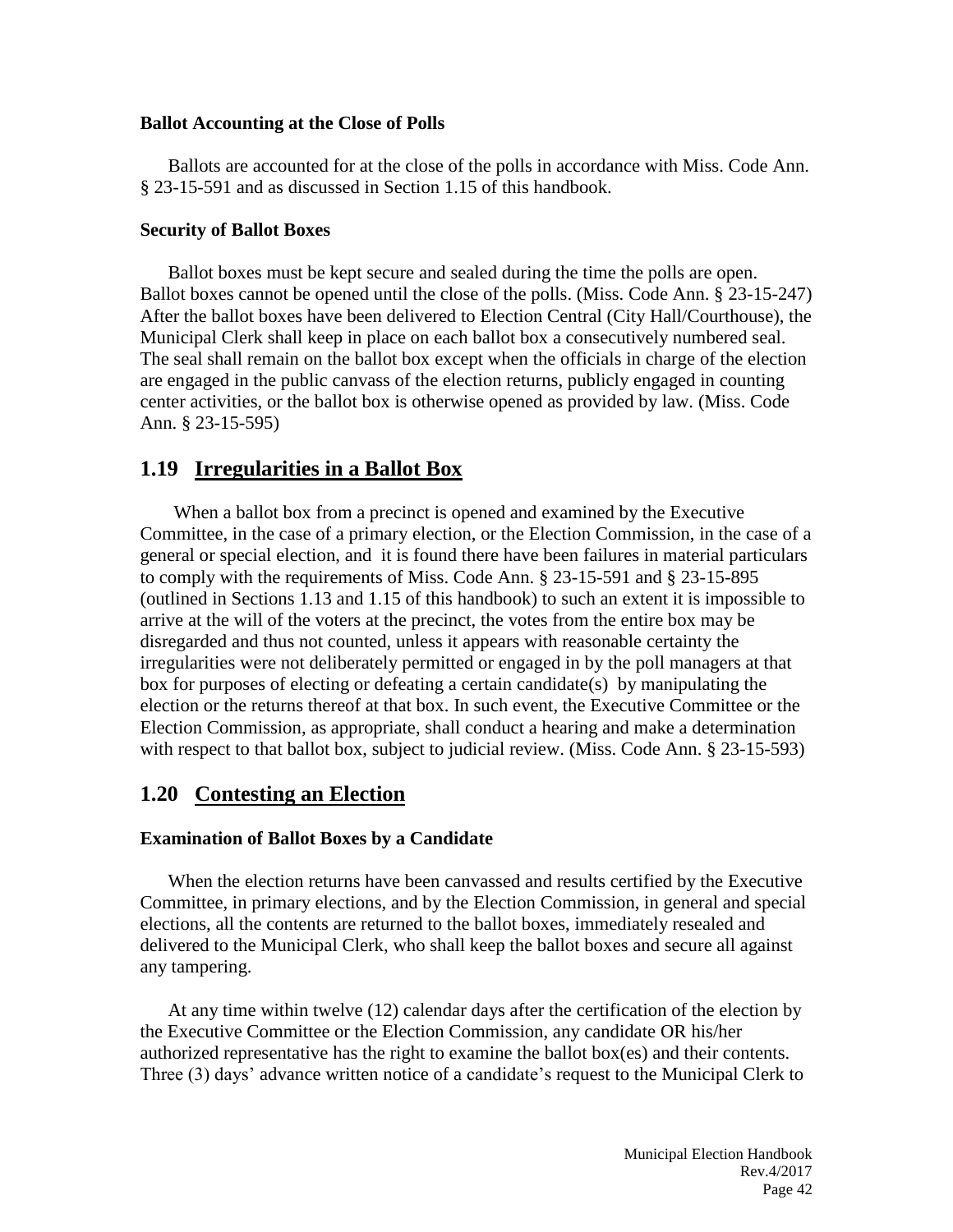examine the ballot box(es) must be provided to the opposing candidate(s) or to any member of the candidate's family over the age of eighteen (18) years.

The examination is conducted in the presence of the Municipal Clerk or deputy municipal clerk, who ensures none of the contents of the box(es) are removed or in any way tampered with. The ballot box contents are not to be copied on a copy machine or photographed by camera or cell phone. (Attorney General's Opinion: Body, June 13, 1997)

Once a candidate begins a ballot box examination, he/she must continue from day to day until the examination is completed. There is no authority for a candidate to request and receive multiple ballot box examinations. Once the candidate finishes the ballot box examination, all material shall be returned to the ballot box, and the box(es) shall be resealed with all contents. (Attorney General's Opinion: Neal, September 26, 2003)

If any contest or complaint before a court shall arise over a ballot box, the box and its contents shall be kept intact and sealed until the court hearing, and another ballot box, if necessary, shall be furnished for the precinct for another election, if necessary. (Miss. Code Ann. § 23-15-911)

#### **Filing Complaint or Contest**

#### *1. Primary Elections*

If a person wants to contest the election of another person as the nominee of the party for any municipal office, within twenty (20) calendar days after the primary election, the person may file a petition with the Secretary or any other member of the Executive Committee. The petition shall set forth the grounds upon which the primary election is contested. (Miss. Code Ann. § 23-15-921)

It shall be the duty of the Executive Committee to assemble at the call of the Chair or of any three (3) members of the committee. Notice of the contest shall be served five (5) calendar days before the meeting. After notifying all parties concerned, the Executive Committee shall proceed to investigate the grounds upon which the election is contested. The Executive Committee shall have the power to subpoena witnesses needed in the investigation. By majority vote of its members present, the Executive Committee shall declare the true results of the primary. (Miss. Code Ann. § 23-15-925)

If a contest has been filed with the Executive Committee and if the Committee does not meet or act within a reasonable time, or does not act in accordance with the facts and the law, the person who filed the contest has a right to file a complaint in the Circuit Court of the county in which the irregularities are alleged to have occurred. The complaint must be accompanied by a sworn petition explaining how the Executive Committee has failed to act in the proper manner. (Miss. Code Ann. § 23-15-927)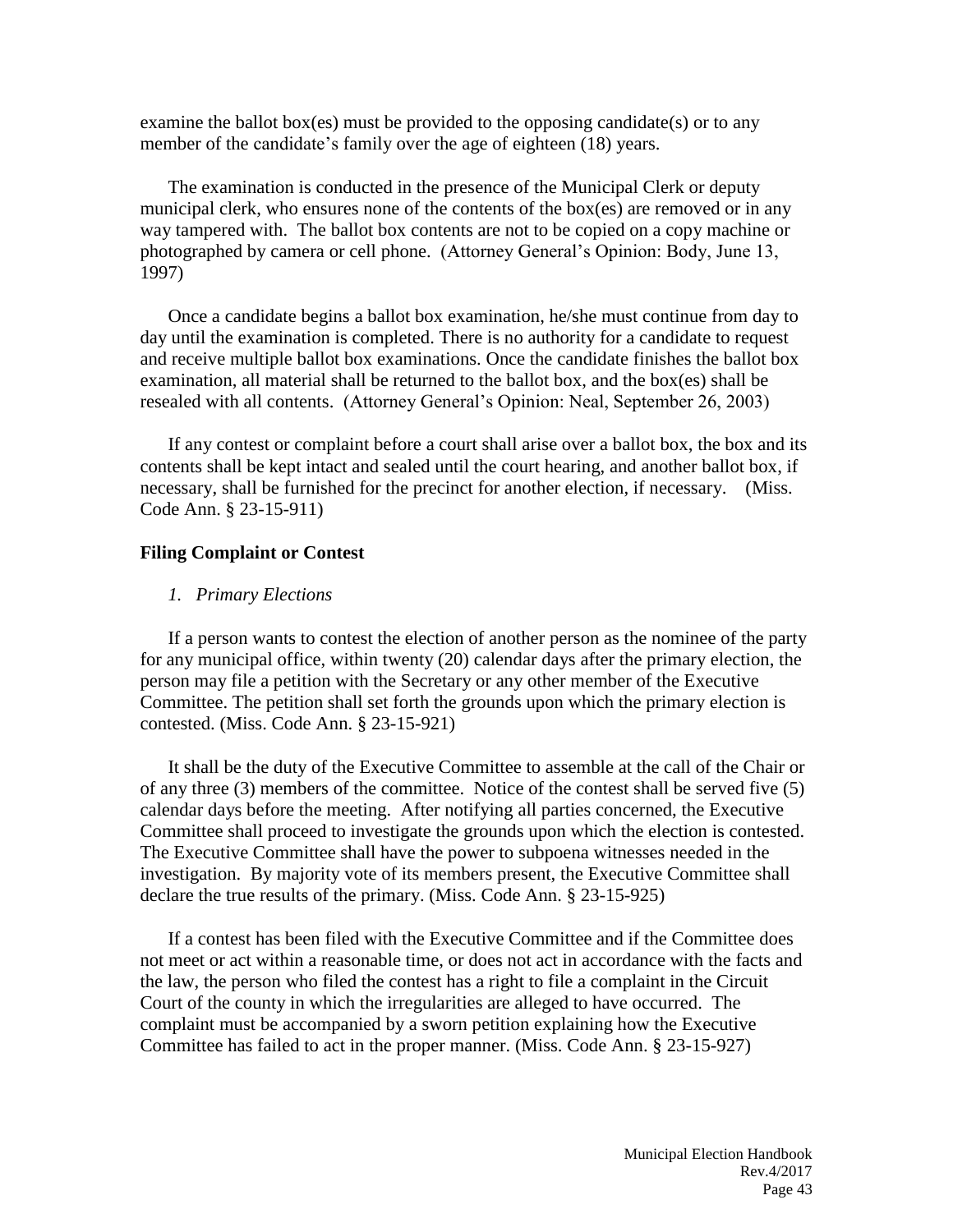The complaint and the petition cannot be filed unless two (2) practicing attorneys certify each of them has made a full and independent investigation into the facts and law of the matter and they believe the complaint and the petition should be sustained and the relief requested granted. (Miss. Code Ann. § 23-15-927)

The person filing the complaint and the petition must secure a cost bond in the amount of \$300, with two or more sufficient sureties promising to pay all costs if the petition is dismissed. The Judge may require an additional bond at any stage of the proceedings. As soon as the complaint, petition, and bond are filed, the Circuit Clerk shall immediately notify the Chief Justice of the Supreme Court who shall then designate and notify a circuit judge or a retired judge of senior status to hear and determine the contest.

#### *2. General and Special Elections*

A person desiring to contest the election of another person elected to a municipal office may, within twenty (20) calendar days after the election, file a petition in the office of the Clerk of the Circuit Court of the county. The petition must set forth the grounds upon which the election is contested. When such a petition is filed, the Circuit Clerk shall immediately notify the Chief Justice of the Supreme Court who shall then designate and notify a circuit judge or retired judge of senior status to hear and determine the contest. (Miss. Code Ann. § 23-15-951)

#### **1.21 Miscellaneous Information**

#### **Prohibition against Cross-Over Voting**

Voters may not vote in the first primary of one party and the second primary of another party preceding the same general election. Any person so convicted shall be guilty of a misdemeanor and be imprisoned in the county jail not more than six (6) months, or be fined not more than Five Hundred Dollars (\$500.00), or both. (Miss. Code Ann. § 97-13-35)

#### **"Single-Shot" Voting Permitted**

In municipal primaries for Aldermen elected at-large, voters have the option of "single shot" voting. This means in an at-large election to elect a five (5) member Board of Aldermen, each voter may mark his/her ballot for one (1), two (2), three (3), four (4), or five (5) candidates, and every ballot must be counted, regardless of the number of candidates for whom the ballot is marked.

#### **Formula to Determine Majority in At-Large Elections for Aldermen**

In at-large primary elections for municipal Boards of Aldermen, election officials have the responsibility to determine which candidates received a majority vote.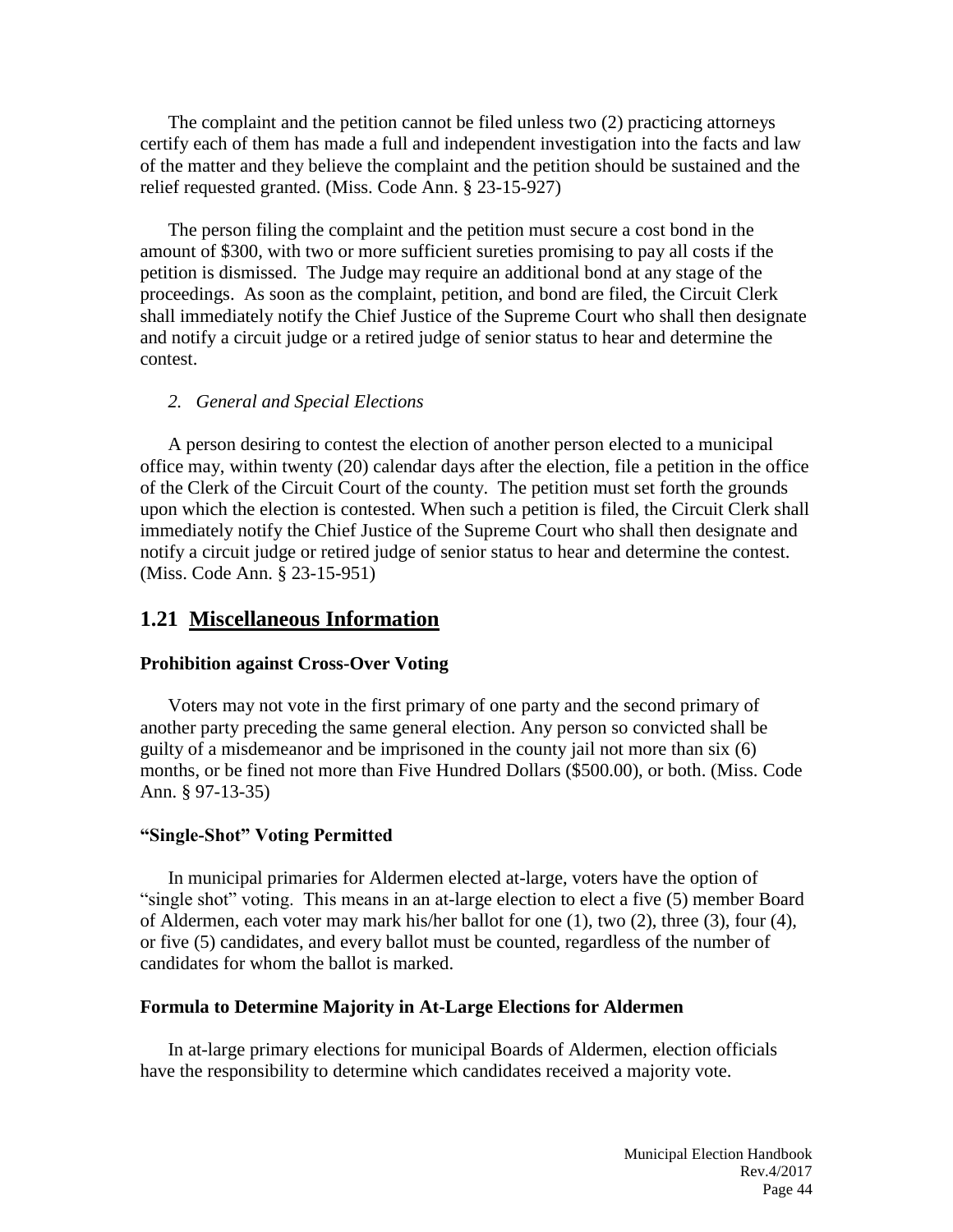The number of votes constituting a majority can be determined by performing the following three (3) calculations:

Calculation #1: Divide the total number of valid votes cast for all candidates for the office of Alderman by the number of offices to be filled (usually 5);

Calculation  $#2$ : Divide the result of Calculation  $#1$  by two (2); and

Calculation #3: Add one (1) to the result of Calculation #2.

In an election for a five (5) aldermen at large, if five (5) candidates receive a majority vote in the first primary election, all have won and are the party's nominees for office, who move forward to the general election.

If fewer than five (5) candidates receive a majority vote in the first primary, those who receive a majority vote have won and are the party's nominees for office, who move forward to the general election. The remaining nominations must be determined in a second primary (runoff) election. The number of candidates who participate in the second primary election is based on how many nominations were not determined in the first primary election. At least two (2) candidates for each nomination must participate in the primary runoff election.

For example, if one (1) nominee is to be determined in the second primary, the two (2) candidates who received the most votes in the first primary without getting a majority would be on the ballot. If two (2) nominees are to be determined in the second primary, the four (4) candidates who received the most votes in the first primary without getting a majority would be on the ballot in the second primary, and so on.

If more than five (5) candidates received a majority vote in the first primary, the five (5) candidates who received the most votes are the party's nominees.

# **1.22 Municipal Special Election Procedures**

#### **General Provisions**

Miss. Code Ann. § 23-15-857 sets forth the general procedure to fill vacancies in municipal offices.

#### *1. When the unexpired term is less than six (6) months*

A vacancy in an elective municipal office, the unexpired term of which does not exceed six (6) months, must be filled by appointment by the municipal governing authorities. Consult the City Attorney to determine who is legally authorized to make such appointments and the manner in which such appointments are to be made. The Municipal Clerk must certify the appointment to the Secretary of State, and the appointee will be commissioned by the Governor.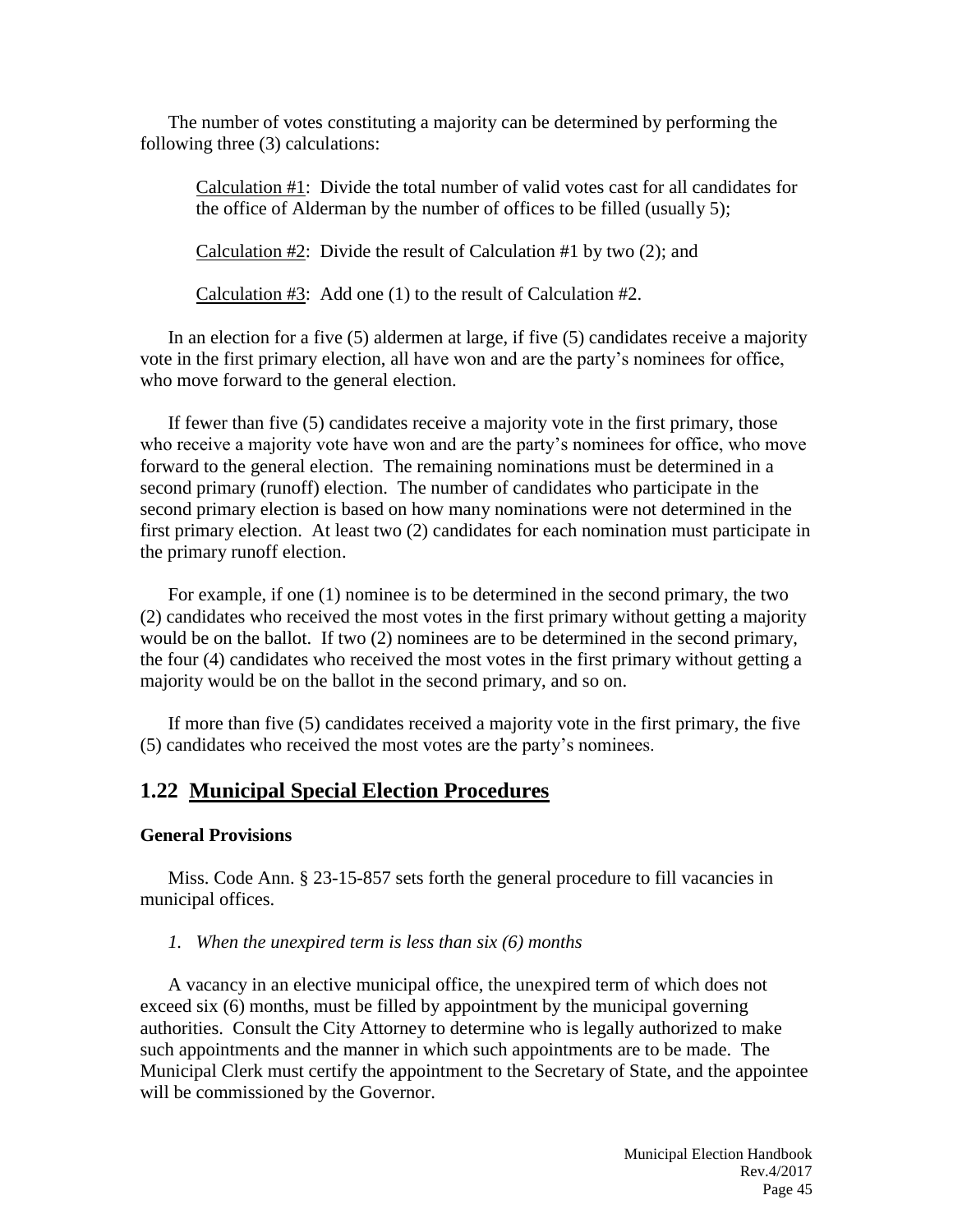#### *2. When the unexpired term exceeds six (6) months*

If a vacancy occurs in an elective municipal office, the unexpired term of which exceeds six (6) months, the governing authorities must enter an order on the official minutes requiring an election to be held in the municipality to fill the vacancy and fixing a date upon which such election will be held. This order must be entered at the next regular meeting of the governing authorities after the occurrence of the vacancy or at a special meeting to be held not later than ten (10) business days after occurrence of the vacancy. The order must set the election on a date not less than thirty (30) days nor more than forty-five (45) days after the date on which the order is adopted. If the municipality operates under the Mayor-Council, Council-Manager, Commission, or Special Charter form of government, consult the City Attorney for possible variations of this procedure.

#### **Notice of Election**

The Municipal Clerk must give notice of the election by an appropriate publication in a newspaper published in the municipality, or if there is no newspaper published in the municipality, the notice must be published in a newspaper which has a general circulation within the municipality. Such notice must be published once a week for three (3) successive weeks preceding the date of the election. One (1) notice must be posted at City Hall. The first notice in the newspaper must be published at least thirty (30) days before the date of such election.

#### **Candidate Qualification**

Each candidate must qualify by petition filed with the Municipal Clerk at least twenty (20) days before the date of the special election. The petition must contain the names of at least fifty (50) qualified municipal voters if the municipality or ward has a population of one thousand (1,000) or more residents. If the population of the municipality or ward has a population of less than one thousand (1,000) residents, the petition must contain the signatures of at least fifteen (15) qualified municipal voters. Candidates' Statements of Intent and petitions for special municipal elections are available on the Secretary of State's website. (Miss. Code Ann. § 23-15-857)

Miss. Code Ann. § 1-3-75 requires all petitions presented to the governing authorities of a municipality be personally signed by each petitioner. For example, if a husband signed his wife's name to a petition, her name could not be lawfully counted.

#### **Qualifying Fee**

There is no qualifying fee for candidates in Municipal Special Elections.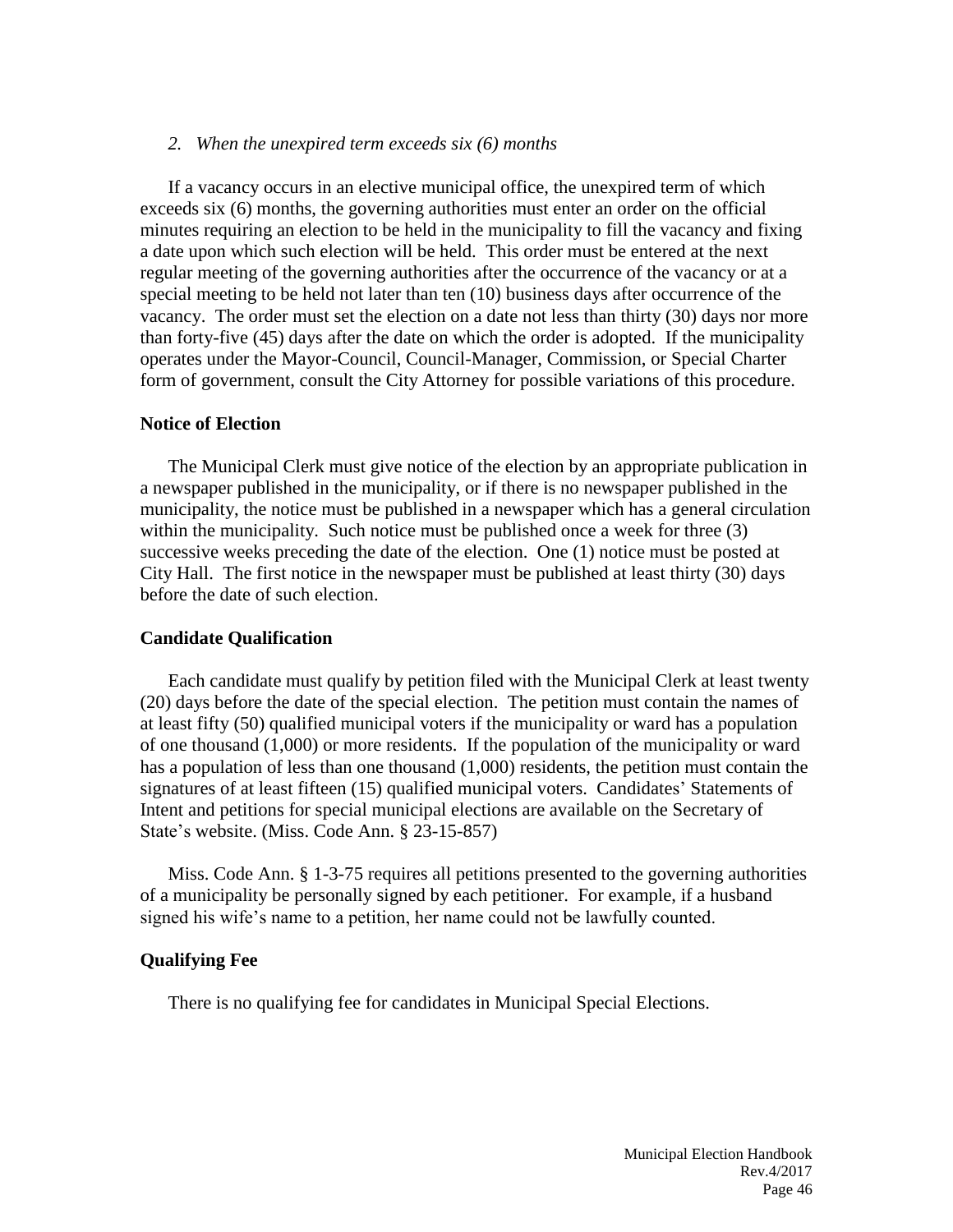#### **Determining Results**

The candidate receiving a majority of the votes cast shall be elected. If no candidate receives a majority vote, the names of the two (2) candidates receiving the highest number of votes will be place on the ballot for a run-off election to be held two (2) weeks after the Special Election, and whoever receives the most votes cast in such run-off shall be elected. If only one (1) person qualifies to run, the election shall be dispensed with and that person must be appointed. If no one qualifies, the election shall be dispensed with and the vacancy filled by appointment. (Miss. Code Ann. § 23-15-857)

#### **Certificate of Election**

The Election Commission must provide a Certificate of Election to the person(s) elected. When the certificate has been issued, and the individual elected has acquired the necessary surety bond (if required), he/she may be sworn in and may assume the duties of the office. It is not necessary for the person elected to have a Commission in order to be sworn in and assume his/her duties.

#### **Filing Copy of Order, Copy of Minutes, and Results**

The Election Commission and/or Municipal Clerk must provide the Secretary of State a copy of the order calling the Special Election, a copy of the board meeting minutes, and the official recapitulation form signed by a majority of the election commission (the total vote count by ward). The copy of the order must be certified by the Municipal Clerk as true and correct.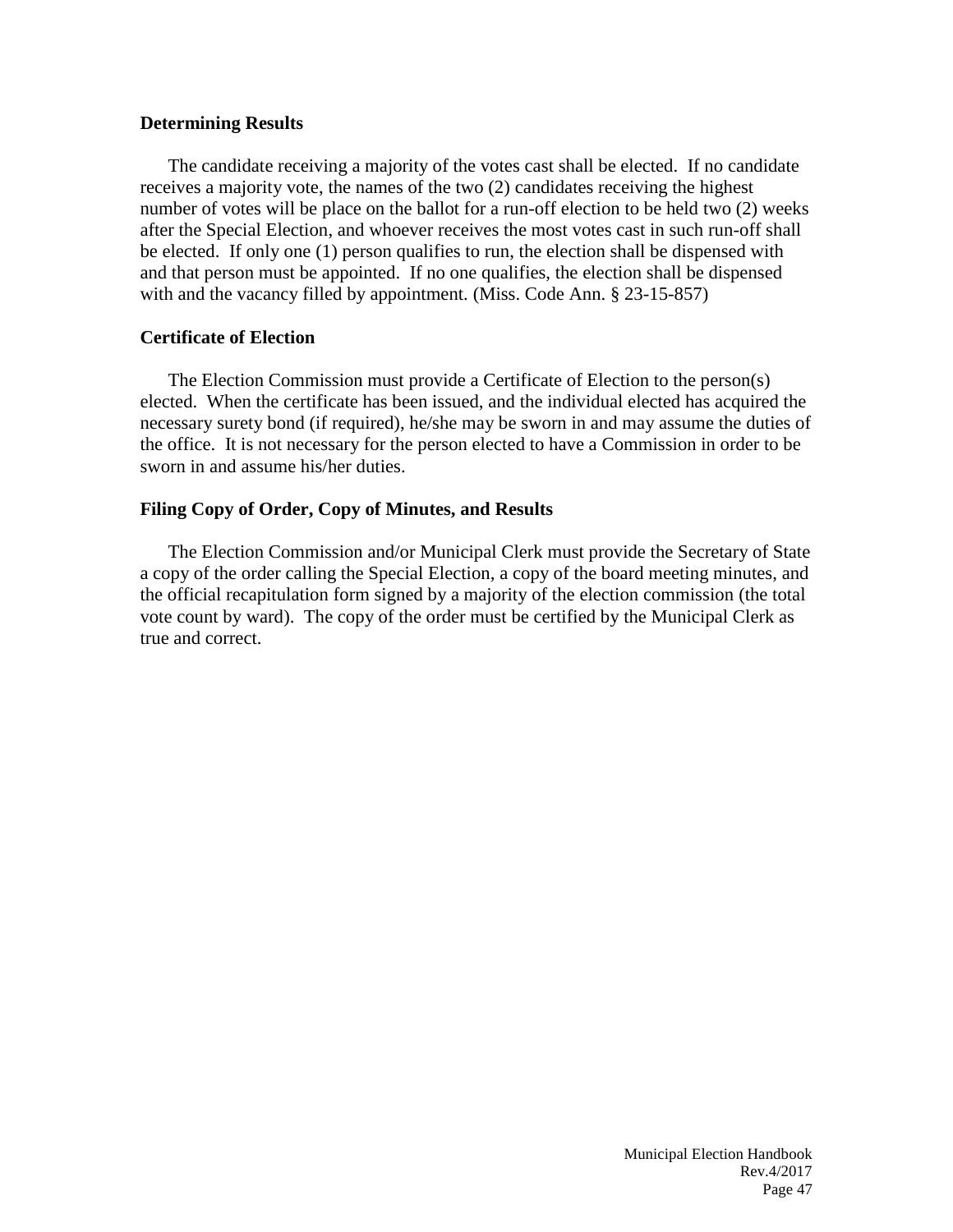# **Appendix 1.A – Voter Assistance**

#### **Who can receive assistance in the voting booth?**

Any voter who affirmatively states he/she is:

- 1. Blind;
- 2. Physically disabled; or
- 3. Unable to read or write.

*No other reasons are valid.*

#### **How does a voter get assistance to the voting booth?**

The voter must:

- 1. Tell the managers he/she needs help to mark his/her ballot;
- 2. State one of the above reasons as to why help is needed; and
- 3. Pick someone to help him/her.

*The Voter MUST TELL the Managers he/she needs help.*

#### **Who can assist a voter in the voting booth?**

The voter may have anyone help him/her mark his/her ballot, except:

- 1. The voter's employer or the employer's representative, or
- 2. A representative of any union of which the voter is a member.

*A request for help should be honored unless it obviously appears to be untrue.*

**Reference:** Miss. Code Ann. § 23-15-549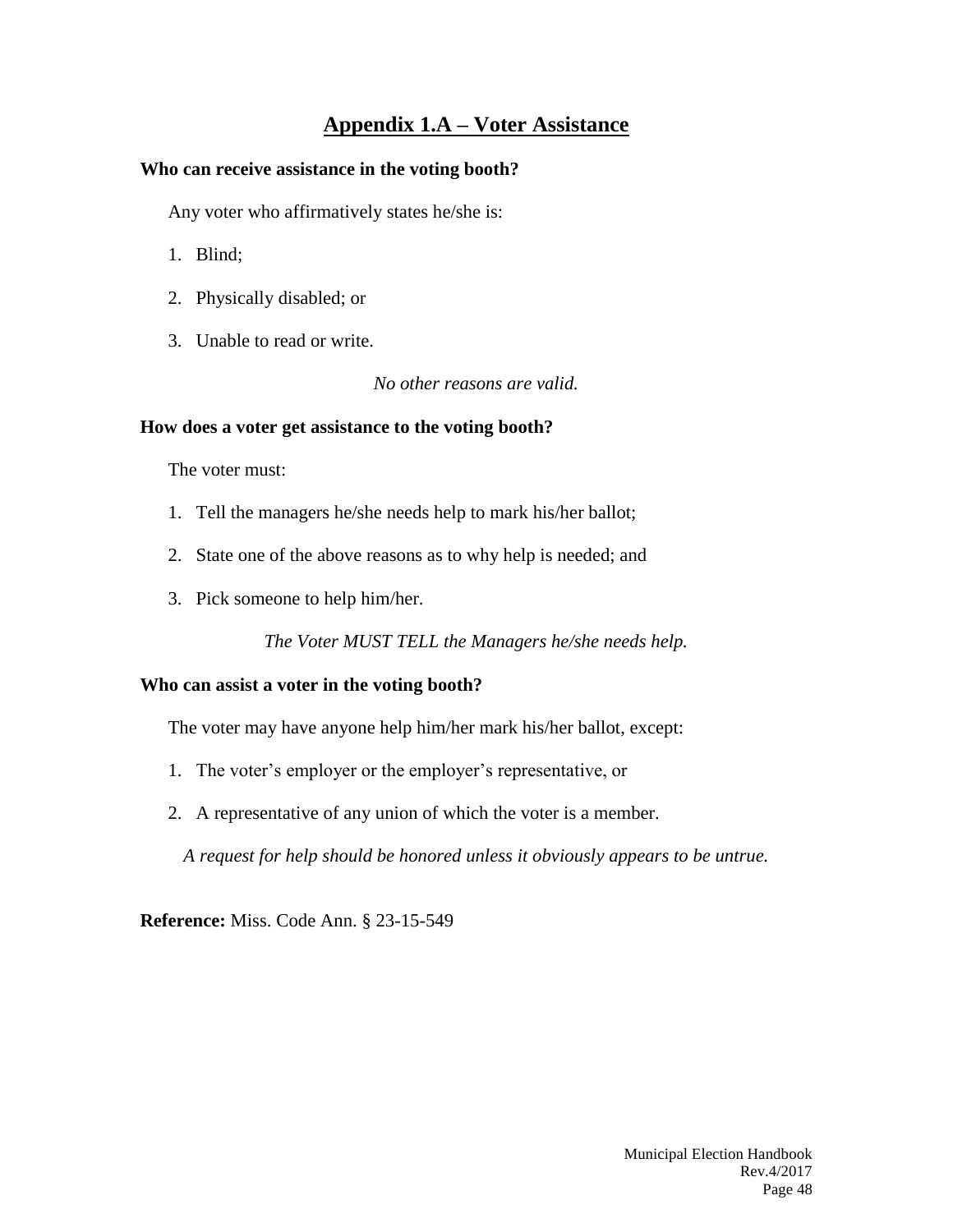# **Appendix 1.B – Challenged Ballots**

Poll Managers must act immediately on all challenged ballots. The challenges cannot be "turned over" to Executive Committees, Election Commissions, or anyone else. The following procedures must be followed when a person's ballot is challenged:

#### **Who can challenge a voter?**

A challenger must be:

- 1. A candidate;
- 2. A candidate's authorized representative/poll watcher;
- 3. A political party's authorized poll watcher (not applicable for party primary elections);
- 4. Any qualified voter from that precinct; or
- 5. Any poll manager in the polling place.

*No one else can be a challenger.*

#### **For what reasons can a voter be challenged?**

A voter can be challenged if:

- 1. He/she is not a registered voter in the precinct;
- 2. He/she is not the registered voter under whose name he/she has applied to vote;
- 3. He/she has already voted in the election;
- 4. He/she doesn't live in the precinct where he/she is registered;
- 5. He/she has illegally registered to vote;
- 6. He/she has taken his/her ballot from the polling place;
- 7. He/she is otherwise disqualified by law; or
- 8. He/she has cast an absentee ballot but is ineligible to do so.

*There are no other reasons for a challenge.*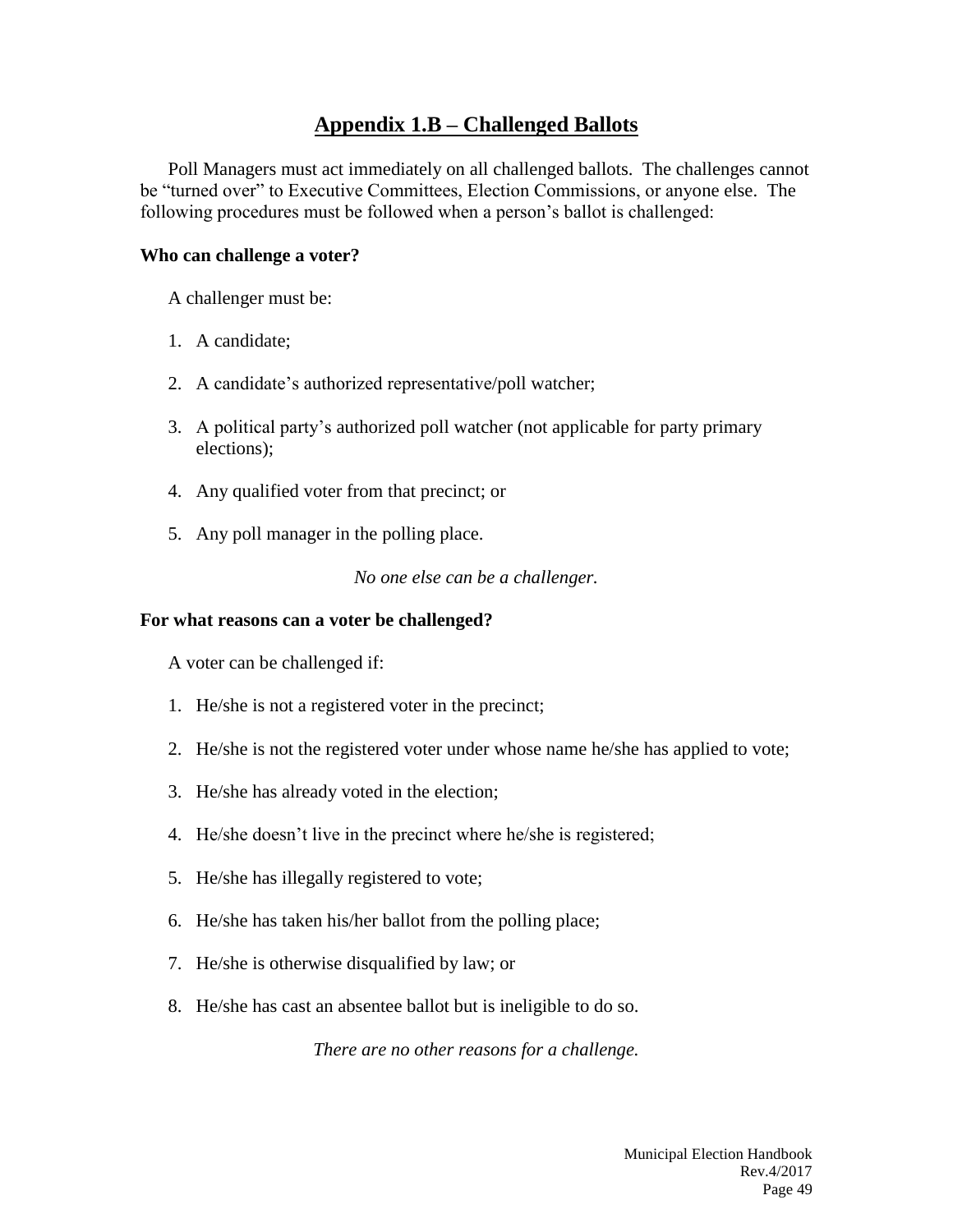# **Appendix 1.B – Continued**

If a voter is challenged, the poll managers must CONSIDER AND ACT on each challenge in the following manner:

**ACTION I:** If ALL Poll Managers find the challenge is FRIVOLOUS, DISREGARD the challenge and accept the ballot as though it had not been challenged.

**ACTION II:** If ALL Poll Managers find the challenge is VALID, the ballot is REJECTED in the following manner:

- 1. Mark "Rejected" on the back of the ballot;
- 2. Write the name of the voter on the back;
- 3. At the close of the polls, place all such ballots in a strong envelope labeled "Rejected Ballots;" and
- 4. Seal the envelope and return it in the ballot box.

**ACTION III:** If the Poll Managers CANNOT UNANIMOUSLY AGREE whether the challenge is frivolous or valid, the ballot is counted separately from the unchallenged ballots after:

- 1. "Challenged" is marked on the ballot;
- 2. The ballot is placed in a separate strong envelope labeled "Challenged Ballots;" and
- 3. At the close of the polls AND after all the unchallenged ballots have been counted, tallied, and totaled, the challenged ballots are separately counted, tallied and totaled, with a separate return made of the challenged ballots.

**References:** Miss. Code Ann. §§ 23-15-571, 23-15-579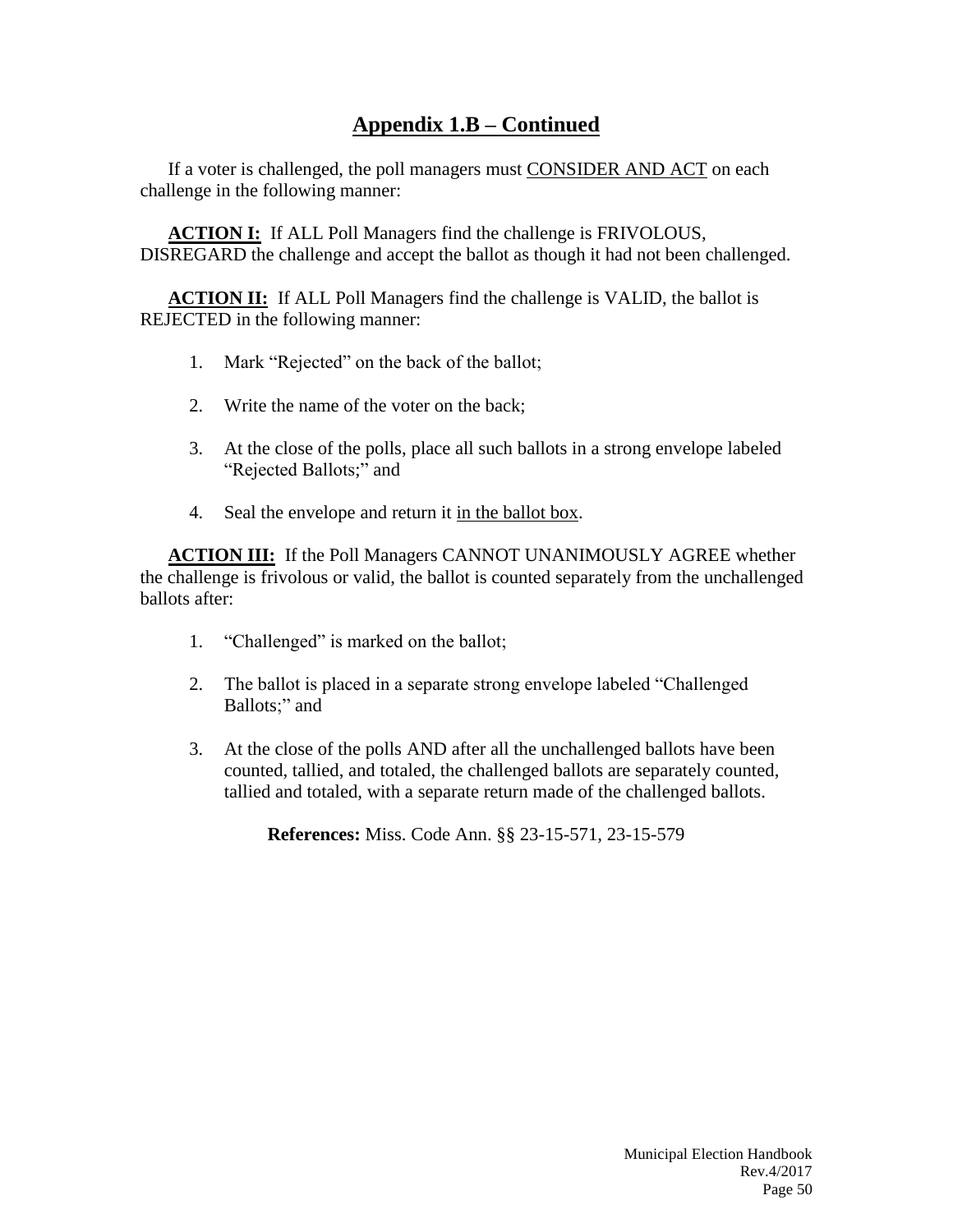# **Appendix 1.C – Keys to a Good Election**

- 1. Appoint capable people to work at the polls.
- 2. Train poll managers well.
- 3. Ensure every candidate's name is on the ballot and spelled correctly. Check ballot arrangement. Choose printers carefully. Review proofs.
- 4. Ensure paper ballots and affidavit envelopes are available at each polling place.
- 5. Ensure the Bailiff enforces the one-hundred-fifty (150) foot and thirty (30) foot rules.
- 6. Ensure poll managers understand the rules on voter assistance.
- 7. Ensure poll managers understand the rules regarding poll watchers.
- 8. Ensure poll managers know how to handle challenges.
- 9. Ensure the polls open and close on time.
- 10. Ensure ballot boxes are properly sealed and locked when they are being transported.
- 11. Ensure hand-count paper ballots are counted in public.
- 12. Ensure absentee ballots are properly reviewed by poll managers.
- 13. Ensure the Election Commission reviews and acts on each affidavit ballot.
- 14. Ensure the "Master Voter List" is available so voters who have been marked "inactive" may be directed to the correct polling place. .
- 15. Inspect each machine after it is set up.
- 16. Certify the results of an election in a timely manner.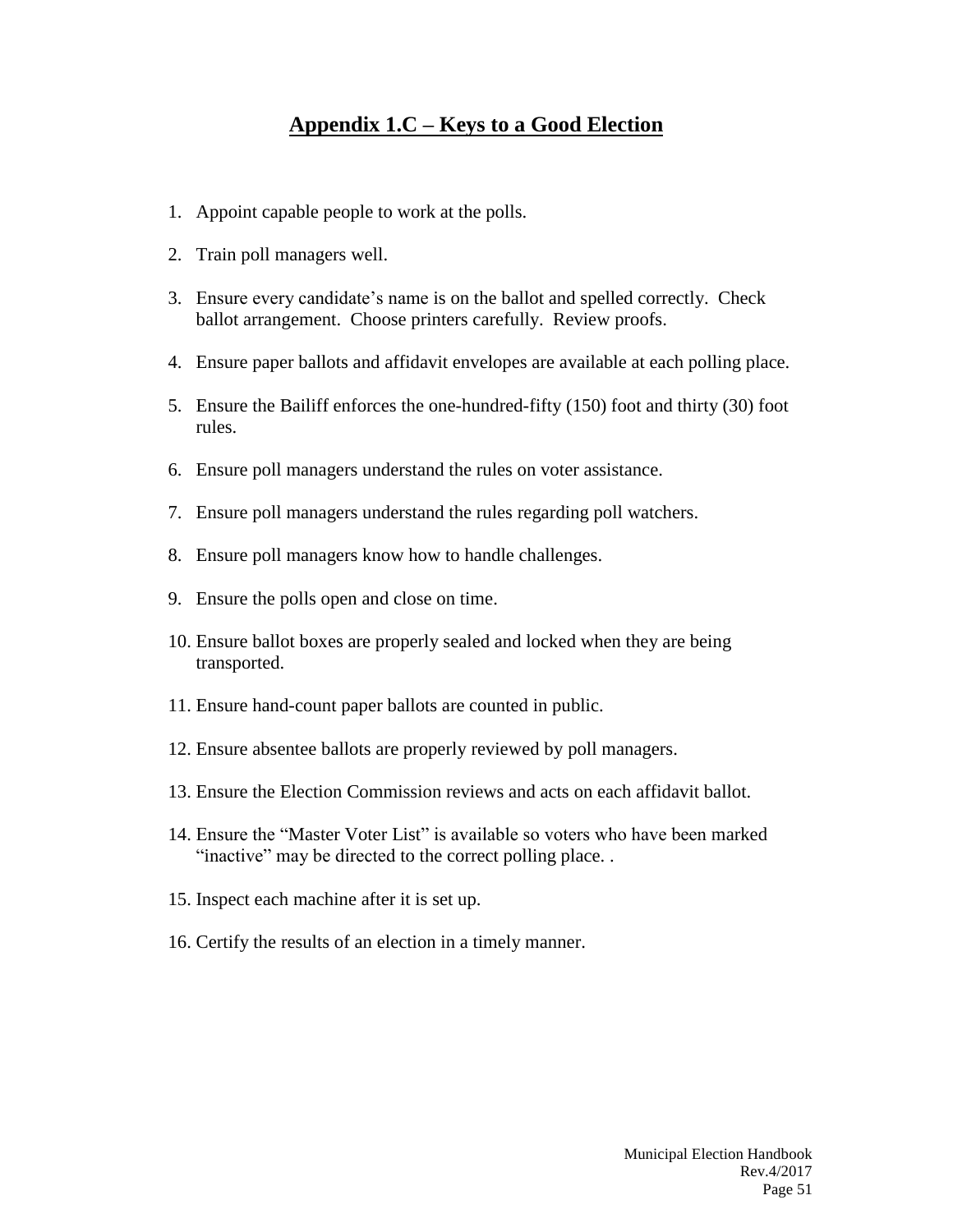# **Appendix 1.D – Poll Manager's Affidavit Ballot Checklist**

# **Voter's Name not in the Poll book**

- \_\_\_1. Voter appears at the polling place and his/her name is not on the poll book,
- \_\_\_2. Determine if the voter should be voting at another polling place. This is done by referring to a master list of all voters, by contacting the Circuit /Municipal Clerk, or by asking the voter for his/her home address. *Remember, a voter must vote in the polling place of his/her residence.*
- \_\_\_3. If the voter's home address places him/her in another polling place, tell the voter he/she must go to that polling place to cast his/her ballot. *If a voter casts an affidavit ballot in the wrong polling place, the ballot will be rejected and will not be counted.*
- \_\_\_4. If you verify the voter is in the correct polling place yet his/her name is not in the poll book, the voter is entitled to vote by an affidavit ballot.
- \_\_\_5. The voter signs a separate sign-in sheet (affidavit voter receipt book).
- \_\_\_6. The voter and poll manager complete the appropriate sections of both sides of the *white* affidavit ballot envelope as follows:
	- a) \_\_\_\_The poll manager checks the type of election, the name of the county/municipality, the reason for using an affidavit ballot, and prints the name of the precinct and date.
	- b) \_\_\_\_The voter provides as much of the requested identifying information as possible (i.e., date of birth, social security number, old and new residence and mailing addresses.).
	- c) The voter checks the appropriate box under "Affidavit of Voter."
	- d) The voter signs the envelope.
	- e) \_\_\_\_The poll manager signs the envelope. *Do Not Forget to Sign!*
- \_\_\_7. The poll manager provides a blank paper ballot to the voter.
- \_\_\_8. The voter is provided a suitable place where he/she can mark the ballot in secret.
- \_\_\_9. The voted ballot is folded by the voter and handed to the poll manager who places it in the affidavit ballot envelope and seals the envelope.
- \_\_\_10. The sealed affidavit ballot envelope is placed in the sealed ballot box.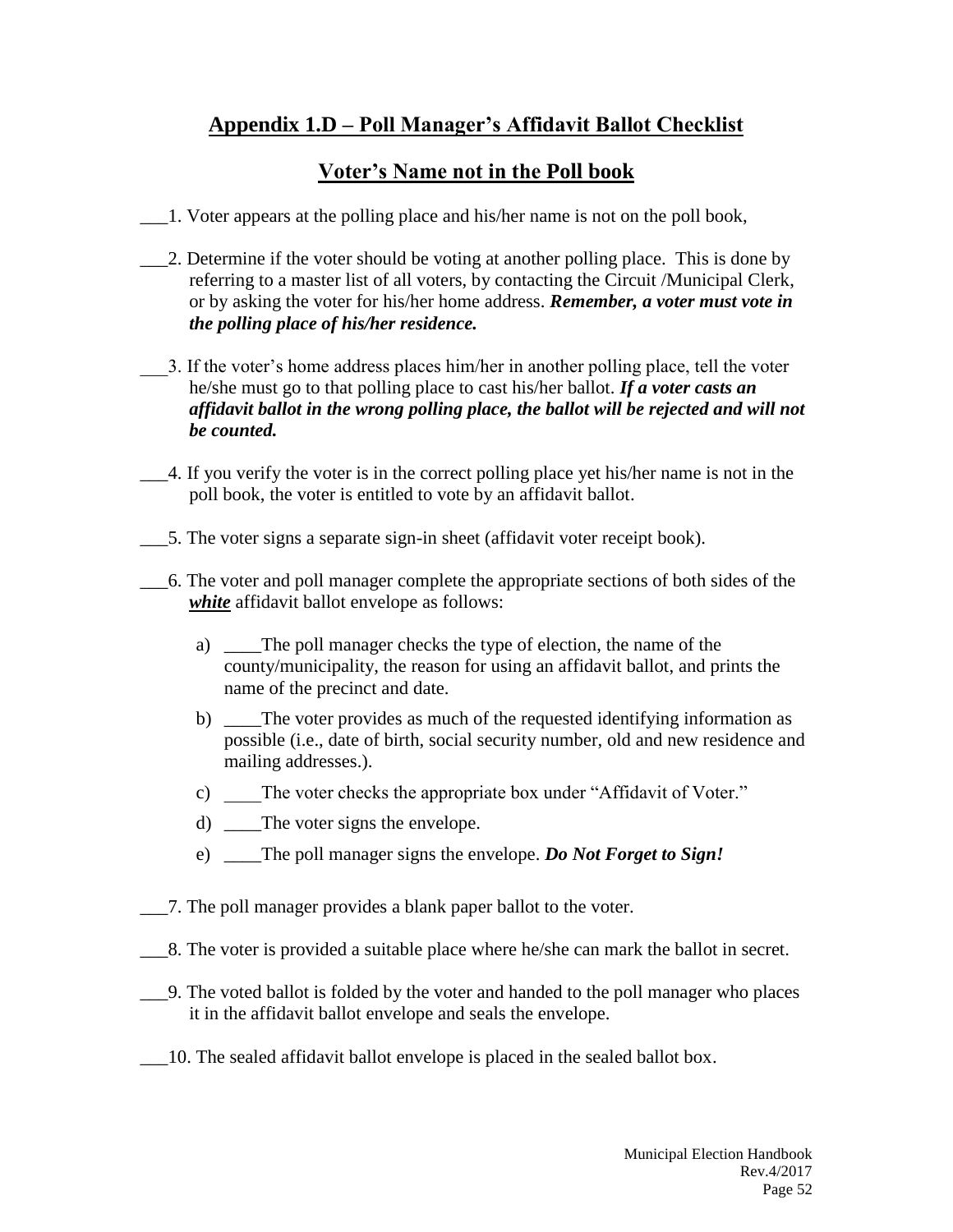\_\_\_11. Provide all affidavit voters with written information on how to ascertain whether their affidavit ballots were counted and, if not counted, why.

# **No Photo ID**

- \_\_\_1. Voter appears at the polling place and you locate the voter's name in the poll book.
- \_\_\_2. Ask the voter to present an acceptable form of photo identification. *If the voter is unable to present an acceptable photo ID, advise the voter he/she is entitled to vote by an affidavit ballot.*
- \_\_\_3. If the voter presents an acceptable photo ID, verify the picture on the presented ID fairly depicts (i.e., looks like) the voter.
	- a) \_\_\_\_If the poll manager determines the picture on the presented ID does not fairly depict the voter, the poll manager must confer with the Bailiff.
	- b) \_\_\_\_If the Bailiff determines the picture on the presented ID does fairly depict the voter, the voter casts a regular Election Day ballot.
	- c) \_\_\_\_If the Bailiff also determines the picture on the presented ID does not fairly depict the voter, advise the voter he/she is entitled to vote by an affidavit ballot.
- \_\_\_4. If the voter presents an acceptable photo ID, with a picture which fairly depicts the voter, verify the name on the presented ID is substantially similar to the voter's name on the poll book.
	- a) \_\_\_\_If the poll manager determines the name on the presented ID is not substantially similar to the voter's name on the poll book, the poll manager must confer with the Bailiff.
	- b) \_\_\_\_If the Bailiff determines the name on the presented ID is substantially similar to the voter's name on the poll book, the voter casts a regular Election Day ballot.
	- c) \_\_\_\_If the Bailiff also determines the name on the presented ID is not substantially similar to the voter's name on the poll book, advise the voter he/she is entitled to vote by an affidavit ballot.
- \_\_\_5. The voter signs a separate sign-in sheet (affidavit voter receipt book).
- \_\_\_6. The voter and poll manager complete the appropriate sections of both sides of the *yellow* affidavit ballot envelope as follows:
	- a) \_\_\_\_The poll manager checks the type of election, the name of the county/municipality, the reason for using an affidavit ballot, and prints the name of the precinct and date.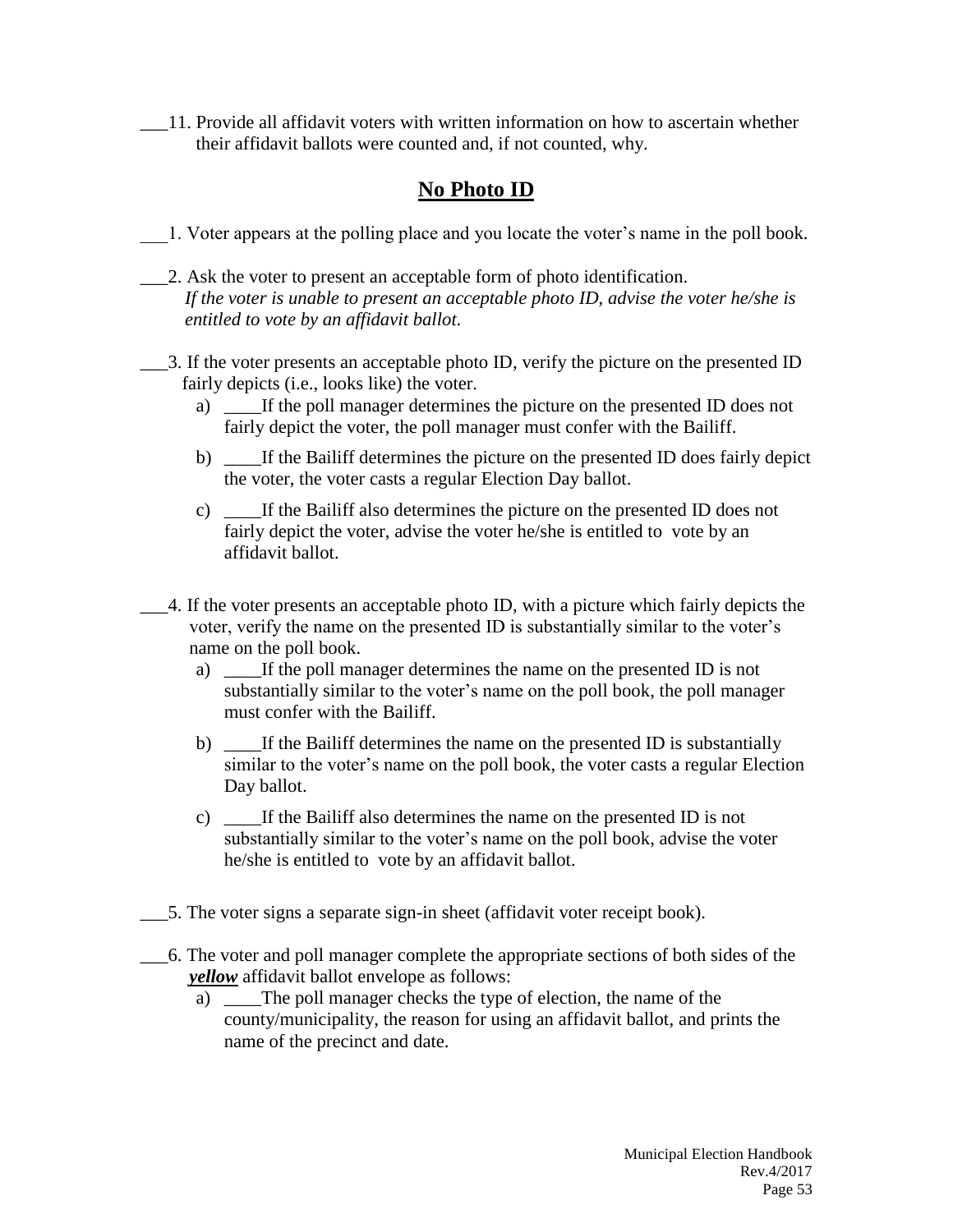- b) \_\_\_\_The voter provides as much of the requested identifying information as possible (i.e., date of birth, social security number, old and new residence and mailing addresses.).
- c) The voter checks the appropriate box under "Affidavit of Voter."
- d) \_\_\_The voter signs the envelope.
- e) \_\_\_\_The poll manager signs the envelope. *Do Not Forget to Sign!*
- \_\_\_7. The poll manager provides a blank paper ballot to the voter.
- \_\_\_8. The voter is provided a suitable place where he/she can mark the ballot in secret.
- \_\_\_9. The voted ballot is folded by the voter and handed to the poll manager who places it in the affidavit ballot envelope and seals the envelope.
- \_\_\_10. The sealed affidavit ballot envelope is placed in the sealed ballot box.
- \_\_\_11. Provide all affidavit voters with written information on how to ascertain whether their affidavit ballots were counted and, if not counted, why.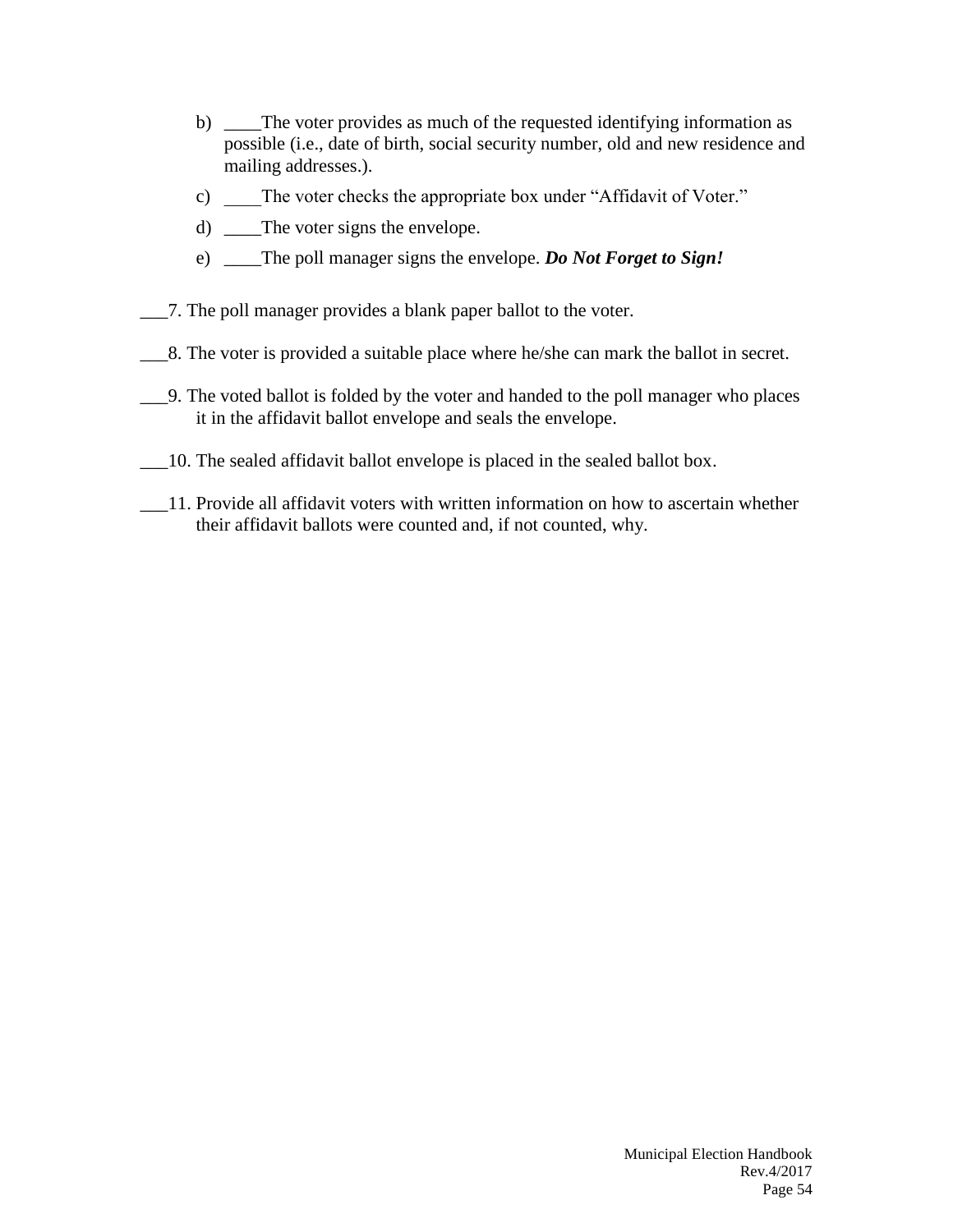# **Appendix 1.E – Poll Manager's Absentee Ballot Checklist**

- \_\_\_1. After the polls close, remove the absentee ballot applications and corresponding absentee ballot envelopes containing the absentee ballots from the sealed ballot box/bag.
- \_\_\_2. Announce the name, address, and precinct as shown on each absentee ballot envelope.
- \_\_\_3. Check for the original clerk's seal and initials on the absentee ballot application.
	- $\triangleright$  If the seal or initials are not present, mark the absentee ballot envelope "REJECTED," write the reason for the rejection on the envelope and place in a "Rejected Absentee Ballot" envelope.
	- *EXCEPTION: Military and overseas voters ("UOCAVA") may use the Federal Post Card Application to request an absentee ballot. The FPCA is available on-line and is not issued by the Municipal Clerk's Office. The FPCA will not contain the original seal or initials of the Municipal Clerk. A military or overseas absentee ballot must not be rejected for this reason.*
- \_\_\_4. Ensure the application is signed by the voter.
	- $\triangleright$  If the application is not signed by the voter, mark the absentee ballot envelope "REJECTED," write the reason for the rejection on the envelope and place in a "Rejected Absentee Ballot" envelope.
	- *EXCEPTION: Military and overseas voters ("UOCAVA") may use the Federal Post Card Application to request an absentee ballot. The FPCA may contain a copy of the voter's signature or only the typewritten name of the voter on the signature line (i.e., an electronic signature). A military or overseas absentee ballot must not be rejected for this reason.*
- \_\_\_5. Ensure the application is acknowledged or witnessed as required by statute.
	- a) For voters who vote by absentee ballot in the Municipal Clerk's Office, the clerk or deputy clerk will complete the acknowledgement on the application. The acknowledgement is located near the bottom of the application and begins with the words "SWORN TO AND SUBSCRIBED BEFORE ME."
	- b) For voters who are temporarily or permanently disabled, a witness signs the certificate at the bottom of the application. The witness certificate is located below the acknowledgement and begins with the words "I HEREBY CERTIFY."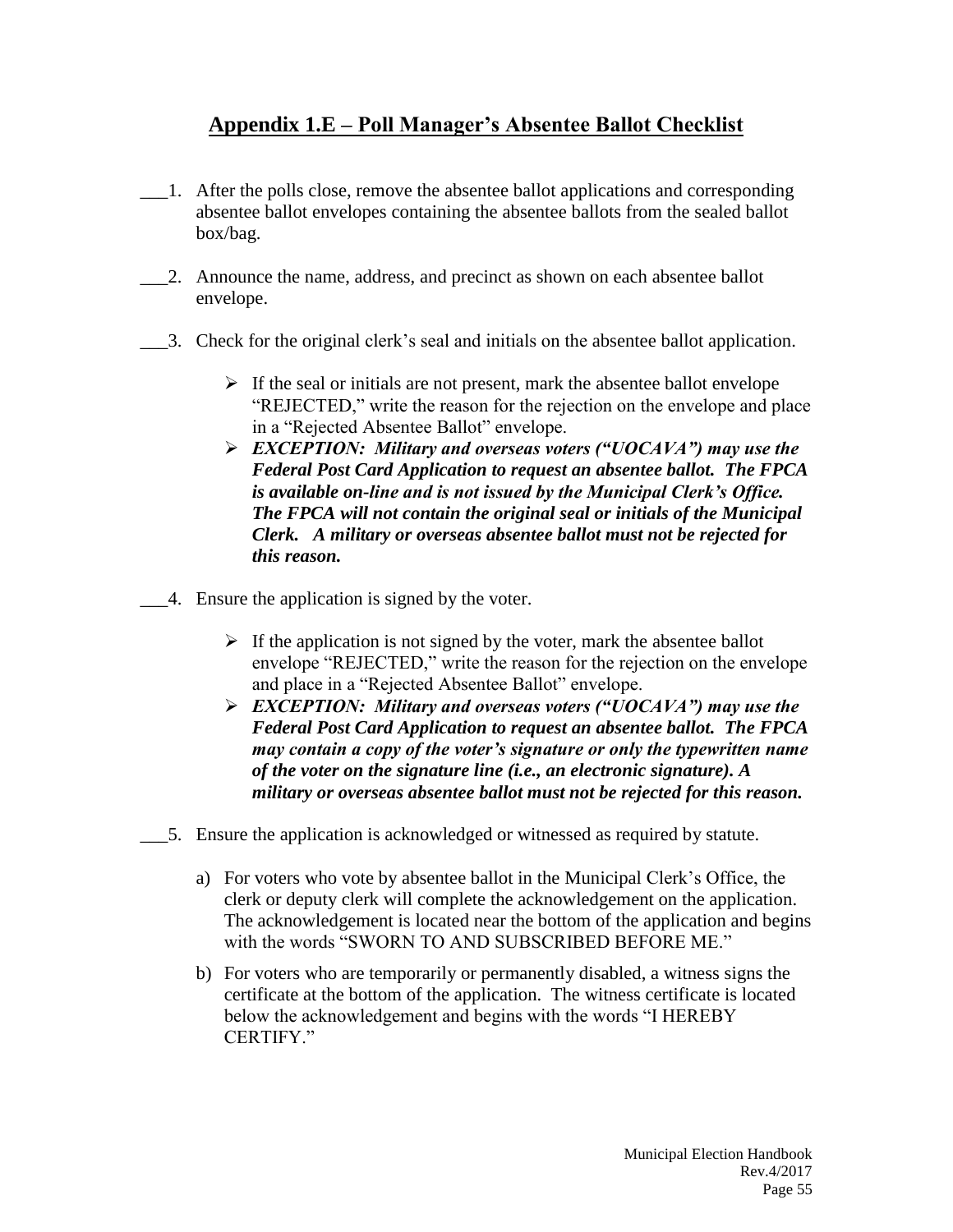- c) The Federal Post Card Application, used by military and overseas voters (UOCAVA) to request an absentee ballot, does not require an acknowledgement or witness signature.
- d) Excluding military and overseas voters (no acknowledgement or witness signature required) and voters who are voting by absentee ballot because of a temporary or permanent disability (witness signature only), all applications must be acknowledged by "an individual authorized to administer oaths," such as the Municipal Clerk or a notary public.
	- $\triangleright$  If the application is not acknowledged or signed by a witness (for absent voters who are temporarily or permanently disabled), mark the absentee ballot envelope "REJECTED," write the reason for the rejection on the envelope and place in a "Rejected Absentee Ballot" envelope.
- \_\_\_6. Ensure the ballot envelope is signed by the voter and witness across the flap of the envelope.
	- $\triangleright$  If the ballot envelope is not signed by the voter and witness across the flap of the envelope, mark the absentee ballot envelope "REJECTED," write the reason for the rejection on the envelope and place in a "Rejected Absentee Ballot" envelope.
	- *EXCEPTION: The envelope of an absentee ballot returned by a UOCAVA voter by e-mail or fax will not be signed by the voter. These ballots are received by the Municipal Clerk's Office, placed in an envelope by the Municipal Clerk or deputy and marked to indicate the ballot is that of a military or overseas voter. A military or overseas absentee ballot must not be rejected for this reason.*
- \_\_\_7.Compare the voter's signature on the absentee ballot application to the voter's signature across the flap of the ballot envelope.
	- $\triangleright$  If the signatures are clearly different, mark the absentee ballot envelope "REJECTED," write the reason for the rejection on the envelope and place in a "Rejected Absentee Ballot" envelope.
- \_\_\_8. Check the poll book to see if the absentee voter voted in person in the polling place on Election Day.
	- $\triangleright$  If the absentee voter voted in person in the precinct and "VOTED" is written next to the voter's name in the poll book, mark the absentee ballot envelope "REJECTED," write the reason for the rejection on the envelope and place in a "Rejected Absentee Ballot" envelope.